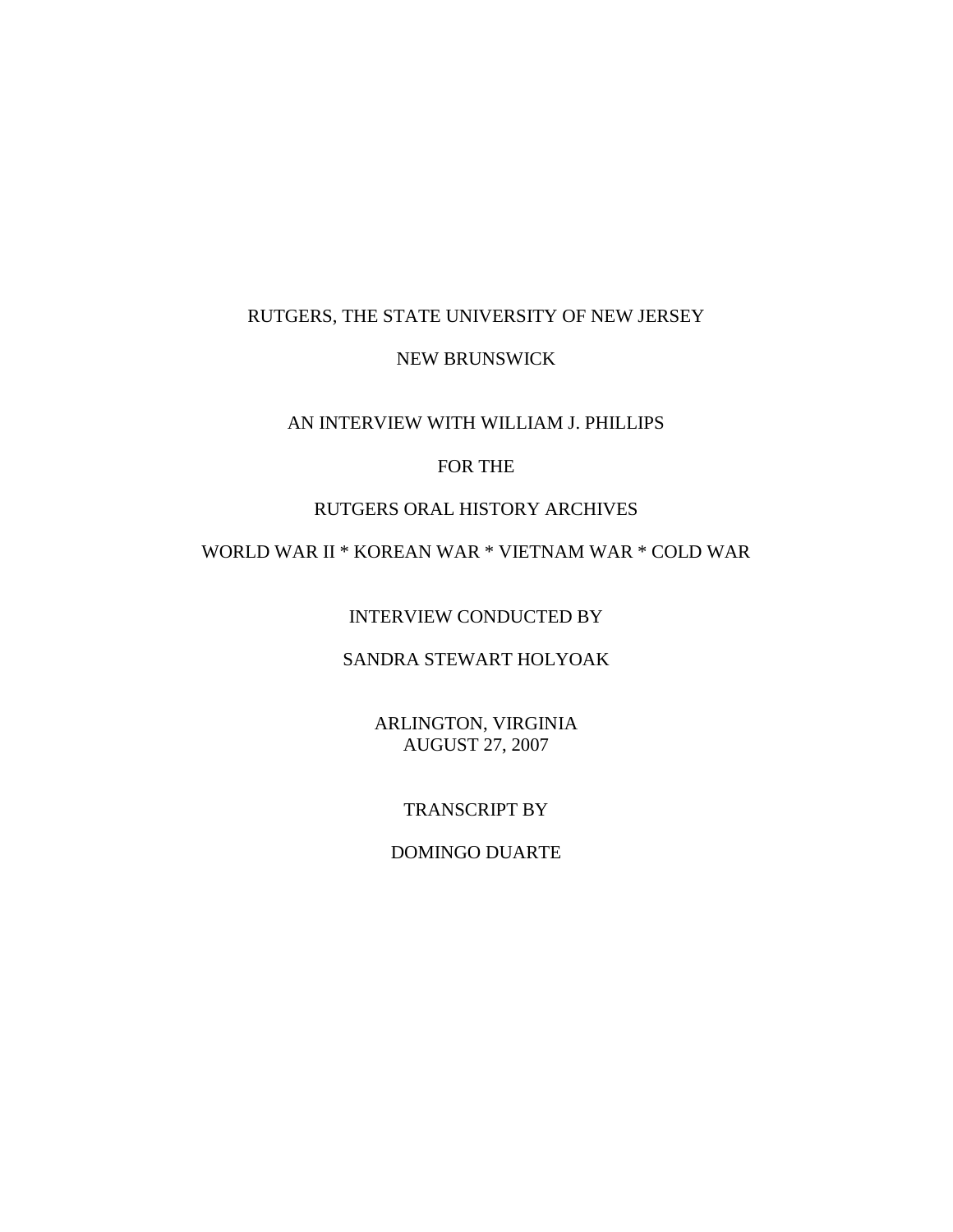Sandra Stewart Holyoak: This begins an interview with Mr. William J. Phillips on August 27, 2007, in Arlington, Virginia, with Sandra Stewart Holyoak and Mrs. Rae Phillips. I would like to thank you both for having me here today to conduct this oral history. To begin, Mr. Phillips, would you tell me where and when you were born?

William J. Phillips: I was born in Akron, Ohio, February 25, 1923.

SH: And Mrs. Phillips?

Rae Phillips: Akron, Ohio, September 15, 1923.

SH: Let us start with you, Mr. Phillips. Please tell me a little bit about your family background, starting with your father, if you would.

WP: Well, my dad was raised as a farmer, in southern Ohio, and my mother was raised on a farm in southern Ohio. She went to normal school and taught school, ... one-room country schools-type thing. Daddy, Dad, … he worked the farm, then, he went into the military, at a young age, World War I, as an enlisted man, … was a private and was released from active duty. At that time, then, they got together and decided to, I guess, get married and moved to Akron.

SH: Was he out of the country in World War I?

WP: Yes. He was in Europe.

SH: He was in Europe

WP: Right in the middle of the war, yes.

RP: Italy, mostly.

WP: Yes.

SH: In Italy?

RP: But, his father died when Pappy was young and he had to take over the running of the farm himself, when he was about fourteen.

WP: Yes, he was very young.

SH: Really?

RP: Yes, and then, after, that's when he joined the service.

SH: Did he have a large family, your dad?

WP: Two sisters.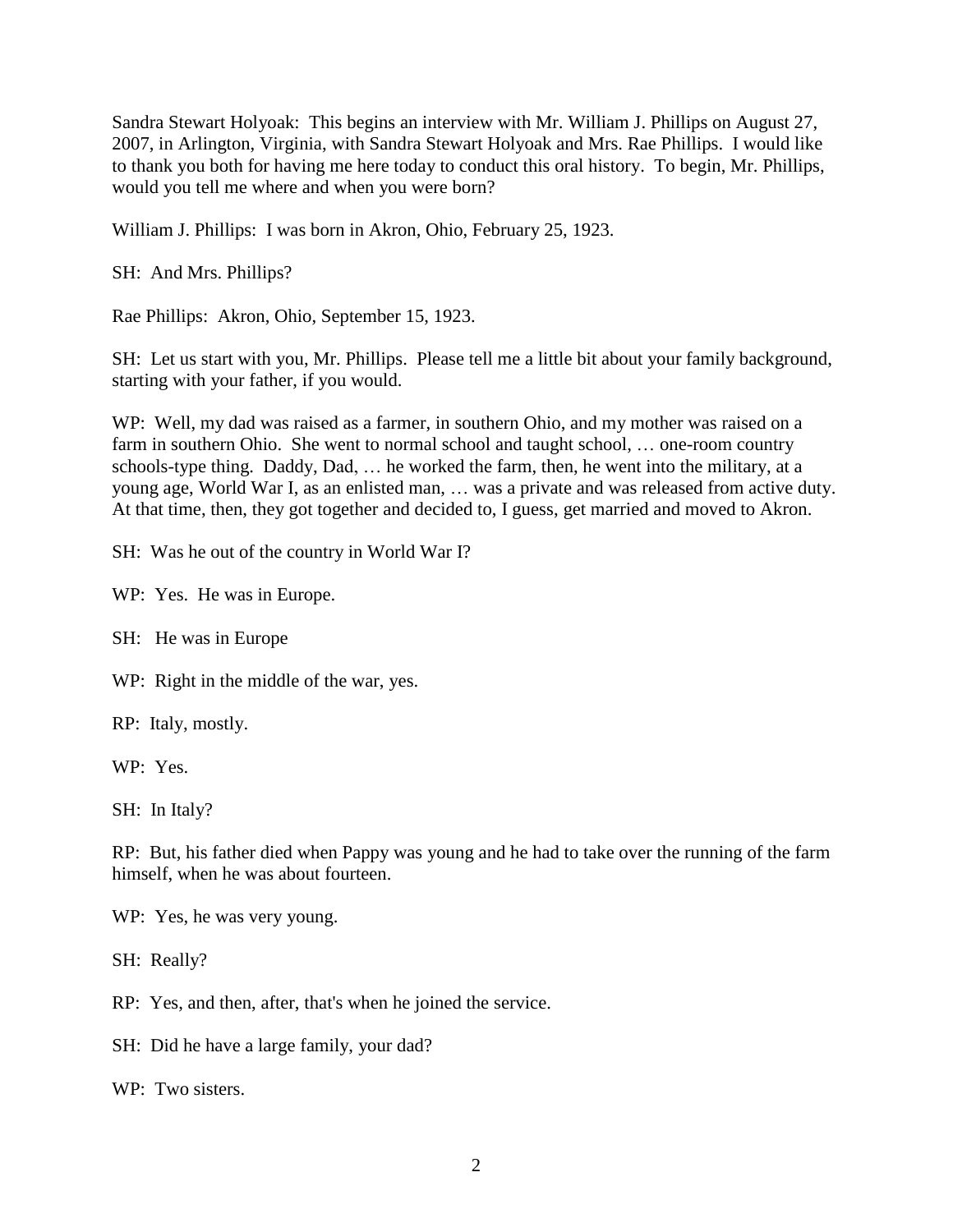RP: And a brother, Stan.

WP: And a sister, yes; Aunt (Carrie?).

SH: Was he the oldest in the family?

WP: Yes. He was the oldest.

SH: Did the rest of the younger siblings run the farm once he left for the military?

WP: His mother remarried and they had another family with them, but, among them, they kept the farm.

SH: Okay.

WP: So, as a matter-of-fact, here's a picture of it back here. [Editor's Note: Mr. Phillips motions toward the photograph.]

SH: Really?

WP: Yes.

SH: Then, when they moved to Akron, what was his profession? Had he learned something in the military that he could put to use in Akron?

WP: Not really. He went to work in a rubber factory, Goodrich Company, and it was on a regular production line, but he was a smart man and very adaptive … with his hands, and so forth, and they put him into research, testing, mostly testing products … and helped develop products with the rubber industry.

SH: Really?

WP: And so, that was what he did. ... It was a factory-type job.

SH: Did he stay home or did this research take him away from Akron?

WP: No, he stayed here.

SH: What about your mother? Was she teaching at the time?

WP: Not in Akron. She finished normal school and she taught in the one-room schoolhouse in, I think it was Meigs County, Ohio. … When he came here, she came with him, and so, she was a mother then.

SH: How many siblings did your father have?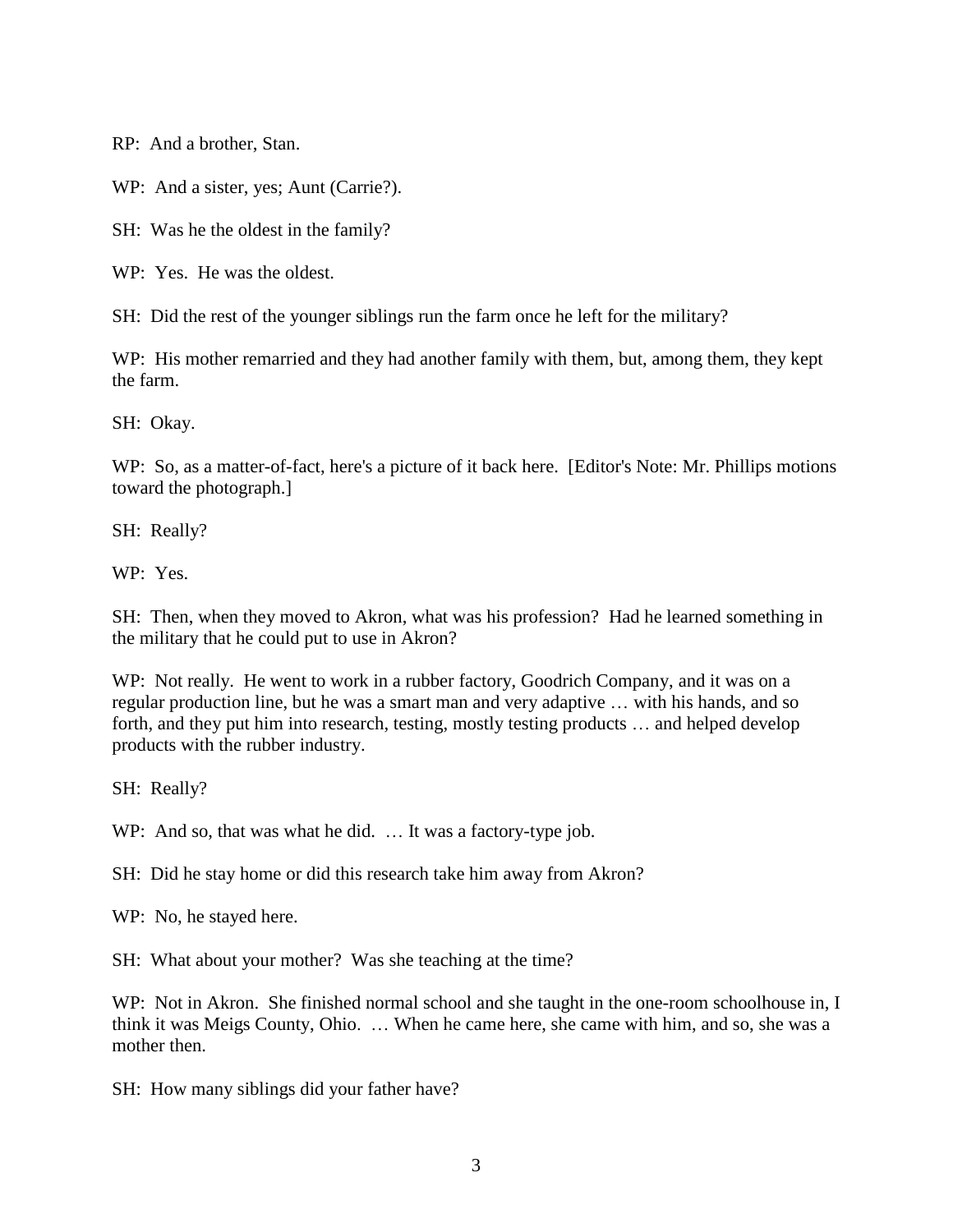WP: The three.

SH: Then, this other family stayed on the farm with his mother.

WP: Yes.

RP: Yes, Gerald.

WP: Laura and Gerald did, and Marie. … That was the second family.

SH: Do you have brothers and sisters as well?

WP: I have two sisters.

SH: Younger, older?

WP: One each.

SH: [laughter] You are right in the middle.

WP: [laughter] I'm the middle man.

SH: Would you like to talk a little bit about growing up in Akron, what you remember that you enjoyed doing as a young boy?

WP: Well, I enjoyed a lot of things. We were in a county where there were a lot of lakes and a lot of water, and that ended up being my career for awhile, at a time, and I swam on the swimming team. That was the Firestone Club Swimming Team, at Firestone Rubber Company. I went to school, didn't like school very well and they didn't like me very well. It took us awhile to get that all straightened out, but, while I was swimming, that was when I was able to meet her, [Mr. Phillips is referring to his wife], because one of the girls who was her girlfriend swam on the same team. So, she brought her down and introduced us. …

SH: Mrs. Phillips is not a swimmer.

WP: Oh, yes, oh, yes.

SH: She is as well.

WP: Yes.

RP: Yes. … I didn't go to that pool.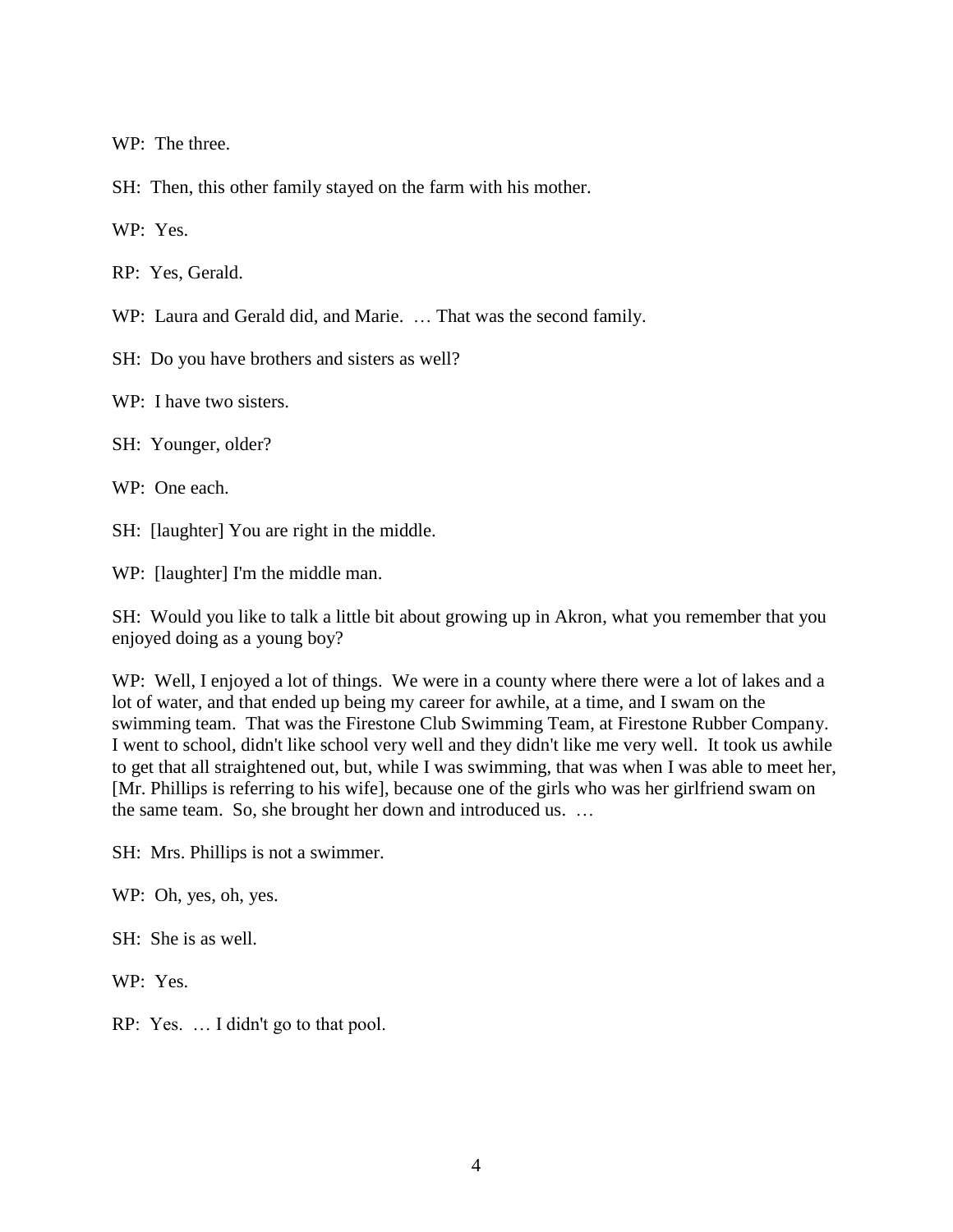WP: ... We were both active in Boy Scouts. I ended up teaching boating, swimming, canoeing, at a Boy Scout camp for two summers, on the staff of the camp, after I was a Boy Scout, and so forth. ... So, I don't know how, chronologically, you want to go. ...

RP: You delivered newspapers.

WP: I delivered newspapers, yes, and it was during the Great Depression and we did not have money.

SH: Can you talk a little bit about how that affected your family, other than just not having a lot of money? Did it affect your father's work at the rubber company?

WP: There were times when he only worked two days a week, and that was the income, and we adjusted accordingly, but it was not easy at all. It was difficult, but we tightened our belts. We did have a car, and so, … we were within walking distance to work, so, he didn't have to take transportation.

SH: Did your mother do any sort of jobs? You said she did not teach anymore, but was there anything that she did in the house?

WP: She did work.

RP: She went to work at Goodyear.

WP: Oh, that's right, Goodyear.

RP: In the kitchen, in the cafeteria, because she's quite a cook and a nice baker, too. But, things weren't run well, and she just couldn't stand that, so, she only worked about three months, because she was a stickler for everything being done right. [laughter]

WP: As I recall, she did sewing for other people and earned some money that way, and she was good at that, very domestic, very, very smart woman.

SH: Was there interaction with cousins and family?

WP: Yes.

SH: How did they come out?

WP: Very good.

SH: Were they doing all right with the Depression? I have heard stories of family members being sent to go live with other family members. Did you have any cousins that needed to do that?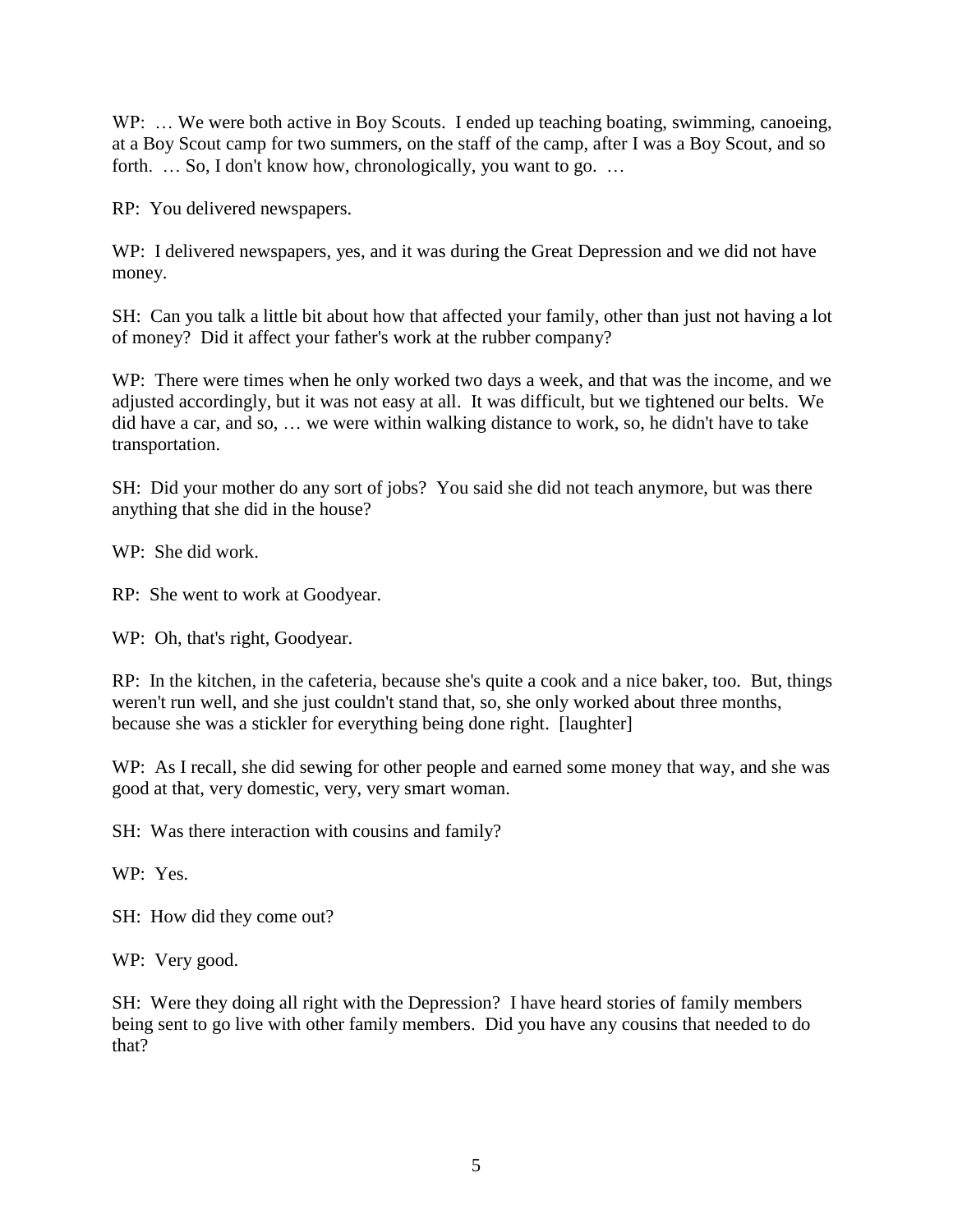WP: Well, they were all pretty imaginative and they did well. Uncle Bill had a farm, outside of Akron, and it was a successful farm and I don't know that there was anything else.

RP: But, we didn't realize we were poor, because everybody was in the same boat. I only knew one girl whose family had some money, and her father was a lawyer, but, other than that, the rest of us all thought we were okay. It's the way life was. [laughter]

SH: Would you like to talk a little bit about your family, your mother and father's backgrounds?

RP: Yes, sure. My father is from Boston and my mother is from New York, and my dad's mother died when he was twelve and that kind of upset the whole family. … His dad worked, Granddad worked the railroad, didn't he? on the railroad, and then, he took the kids to New Orleans, from Boston, from Dixmont, Maine, and Boston, and put the children in an orphanage, because he couldn't take care of them, but he was there, there in the same city.

SH: He took them to New Orleans.

RP: Yes. So, my dad spent his later years in an orphanage, but it turned out fine, and then, he worked at Goodrich, … made his way up to Akron. I don't know who was in Akron first, whether Granddad was or my dad's family or what.

WP: I think your granddad was there, as a stationary engineer, at that time.

RP: Oh, that's right, in the hotels in Akron.

WP: In the hotel.

RP: Yes, that's right.

SH: Was he ever able to get the family back together?

RP: Yes. They were all teenagers then and able to go out and have jobs, so, they all came to the Akron area then; that was my Uncle George, Uncle Harry and my dad and, gosh, I guess Dad went to work at Goodrich almost right away and was in the union for quite awhile, and then, got on to management, as we got older. I had one brother.

WP: But, he took a course in working in stationary engineering, too.

RP: Stationary engineering, yes.

WP: Yes, and he took a course there and finished it, of course, and he also became a stationary engineer at Goodrich.

RP: Yes. When he retired, he was the chief engineer of the BF Goodrich Company. So, that was good, and Mom was a homemaker for a long time. Then, when the war came on, '41, [after the Japanese attack on Pearl Harbor, December 7, 1941], she went to work at American Anode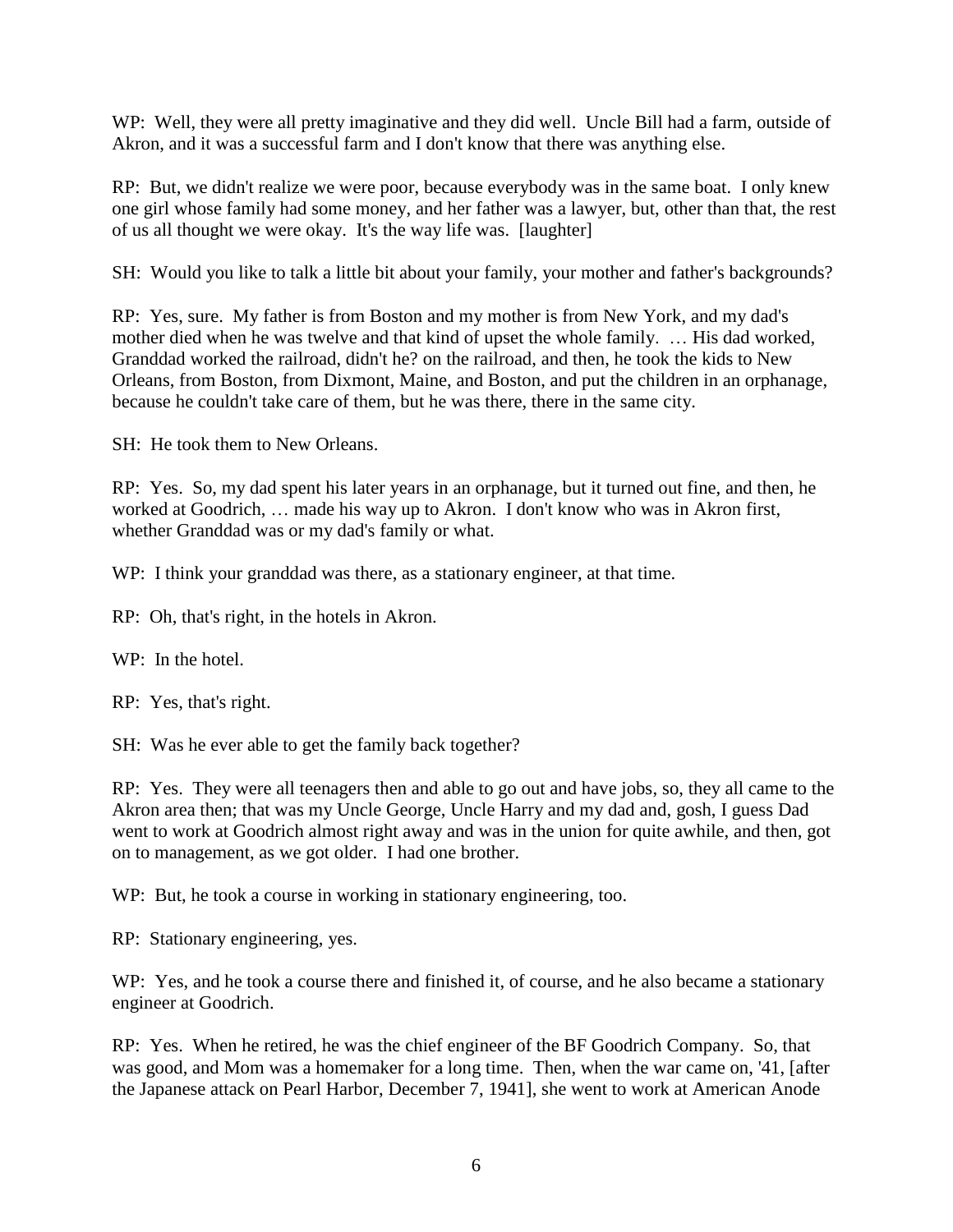Company, making gas masks for pilots, and then, he [Mr. Phillips] became a pilot, and she always felt she made his gas mask. [laughter]

SH: She was sure of it, right? [laughter]

RP: Yes.

SH: You said that your father's grandfather is the one who passed away early in life.

RP: … My dad's mother.

SH: Mother passed away.

WP: Passed away. She was thirty-six. ...

RP: It was my grandmother. She had an attack of appendicitis and died of it. You know, today, you wouldn't [die], but, in those days, she did.

SH: It was your grandfather who took the three boys to New Orleans.

RP: To New Orleans, right.

SH: Okay. Then, finally, everybody wound up in Akron.

RP: In the Akron area.

WP: There was no mother then. He [Rae's Grandfather] did get remarried later.

RP: Yes. …

SH: Did they talk about how your parents met?

RP: Let's see; oh, they met in New York City. My dad's ship came in, when he was in the Navy, and he and his buddy, (Willy O'Hare?), [laughter] got together all the time and met these gals and one was my mother, and they got married. Then, they lived in New York for quite awhile. In fact, my brother was born in New York, and then, they made their way to Ohio, and then, I was born.

SH: He had been in Ohio prior to going into the military, and then, went back.

RP: I think I got that wrong. I don't think he was in Akron first. I think Granddad was.

WP: Yes.

RP: And then, my dad was in the Navy, and then, got married, and then, came back to Akron.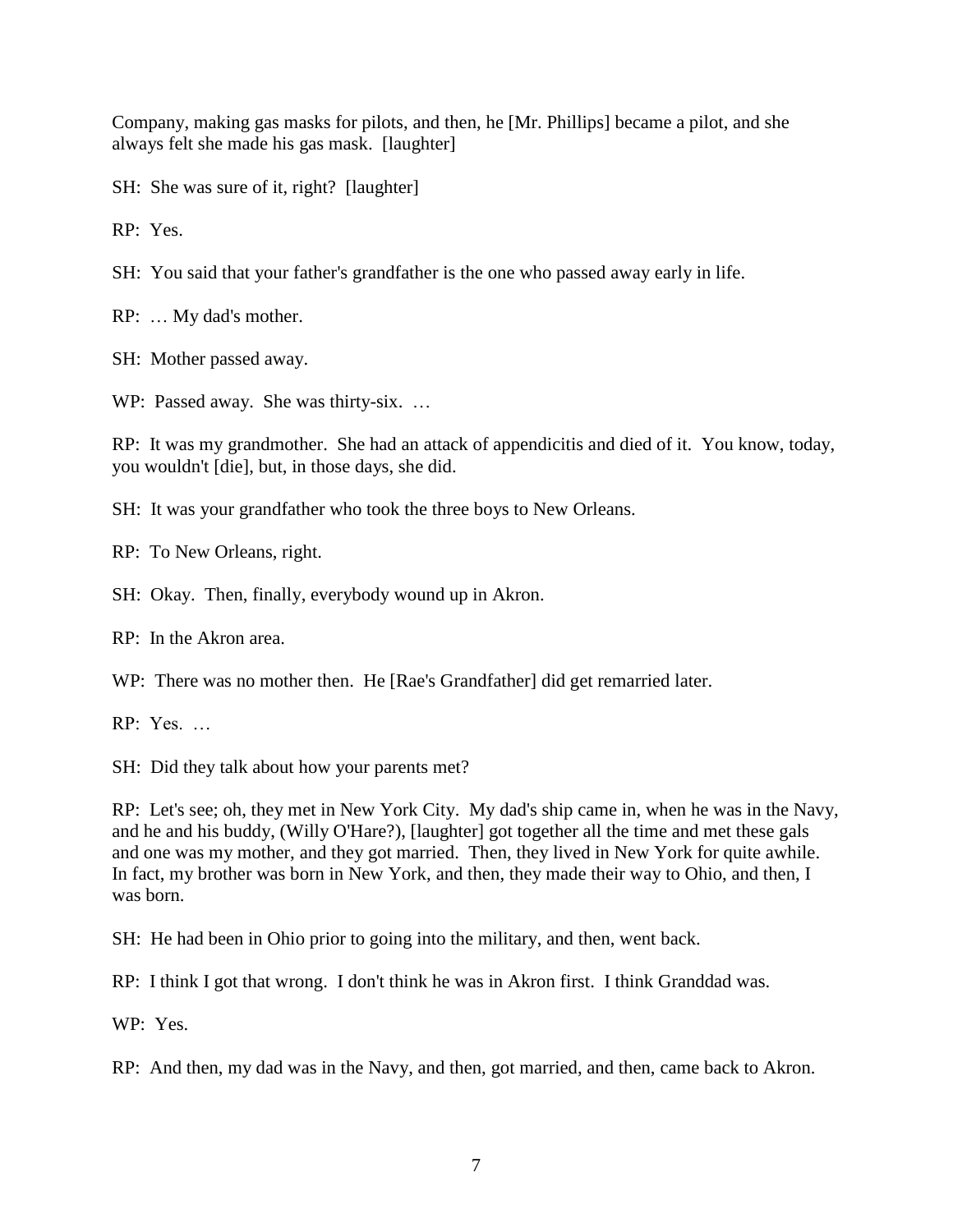WP: Because that's where his dad was.

SH: We can straighten this all out when we do the editing. [laughter] Growing up, you started school in Akron.

RP: Yes, went all through school in Akron, went to Akron U, went to a year of day school, a half a year at night school; that was all. Then, I got a job. The war came on while I was in college.

SH: When did you graduate from high school, Mrs. Phillips?

RP: '41, June of '41.

SH: When did you, Mr. Phillips, graduate from high school?

WP: June of '40.

SH: Okay, but you had met a few years before.

WP: Before that.

RP: Yes, yes. …

SH: Were you dating all through high school?

WP: Well, kind of. ...

RP: Well, I was just a junior and you were a senior.

WP: Off and on.

RP: And we dated, and then, we broke up, for quite awhile. In fact, we weren't going together when he joined the … Navy Air Corps.

WP: When I went on active duty, we were both engaged to someone else. [laughter]

SH: This is going to be a good story for the kids. [laughter] You graduated in 1940; what were your plans when you graduated from high school?

WP: None, none.

RP: He had no plans for college or anything.

WP: I had no plans. I went to work at Goodrich and worked in the laboratory, as a lab assistant. …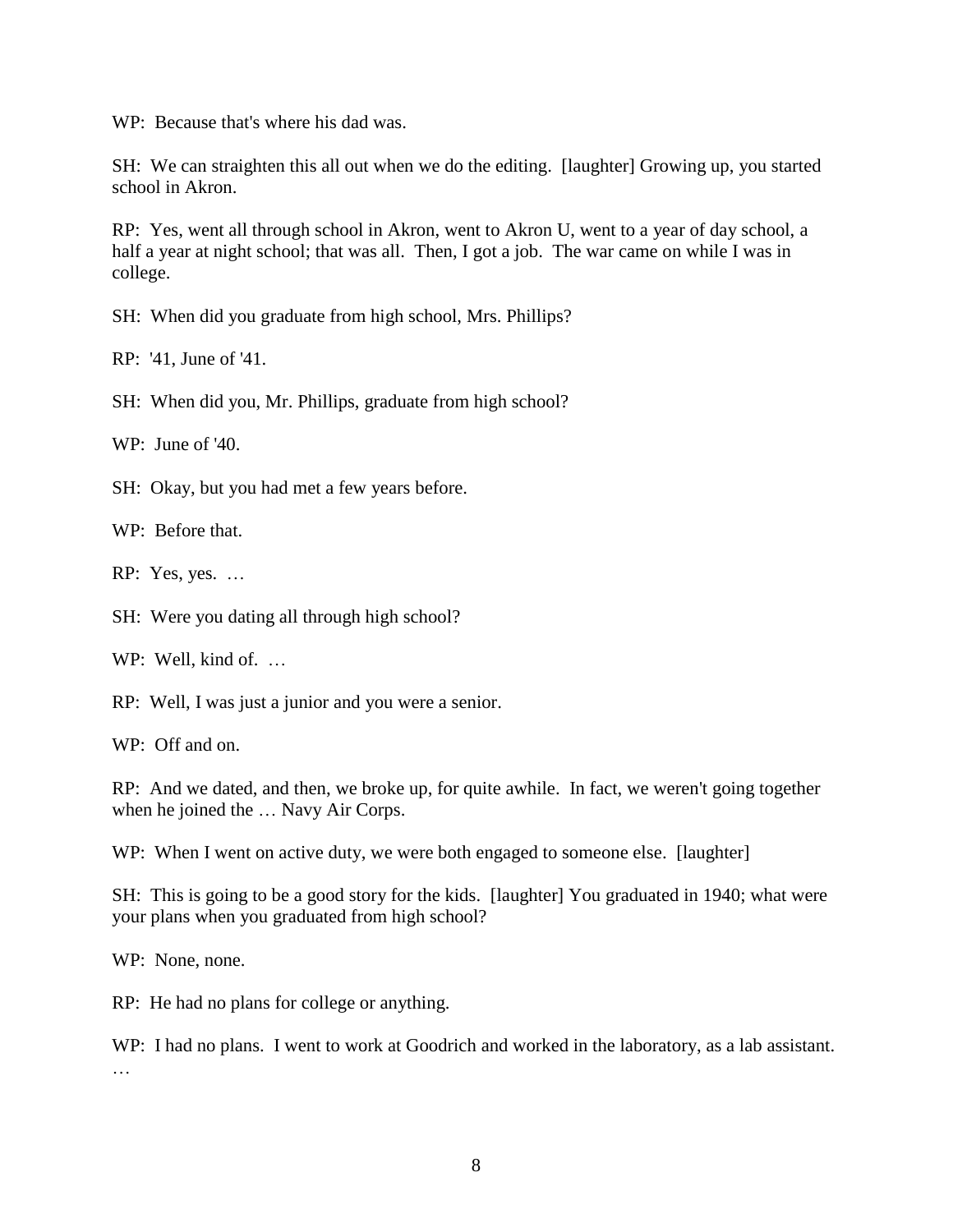SH: Were you working with your father?

WP: No, just working in the laboratory and, really, just goofing around, thinking about going to school. I really did think about it, but I didn't think very seriously about it.

SH: Was the draft something that you thought would eventually get to you?

WP: There was no question in my mind.

RP: Was there a draft in those days?

WP: Oh, yes, oh, yes.

SH: In 1940, just about the time you graduated.

WP: Yes, yes, and, as a matter-of-fact, when I joined, I had to get Dad's signature to join. I was too young to join on my own, and I wanted to go to … the Navy Air Corps, because I liked flying. I fiddled around at the … airport and all that sort of thing and enjoyed flying.

SH: Tell me about being interested in aircraft.

WP: Yes. Well, ... I used to just enjoy it. It was something imaginative, you know, and I always wanted to do it, and so, when I tried to join the Navy Air Corps, I had to go to Columbus to do it. Dad had to sign and I said, well, he wouldn't sign. He said, "I don't want you to do what I had to do," and I said, "Well, if you want me to slosh around in trenches, like you did, then, don't sign." So, he signed for me, [laughter] and so, that was the reason I joined the Navy Air Corps.

SH: You were quickly able to change his mind.

WP: Oh, yes, oh, yes.

SH: When did you enlist? When did you join? Do you remember?

WP: It would have been '42.

RP: March of '42, was it?

WP: March of '42, yes.

SH: It says 1942 on your pre-interview survey. You had talked about going to college. Had you, Mrs. Phillips, started to go to college before the war, before December 1941?

WP: Yes.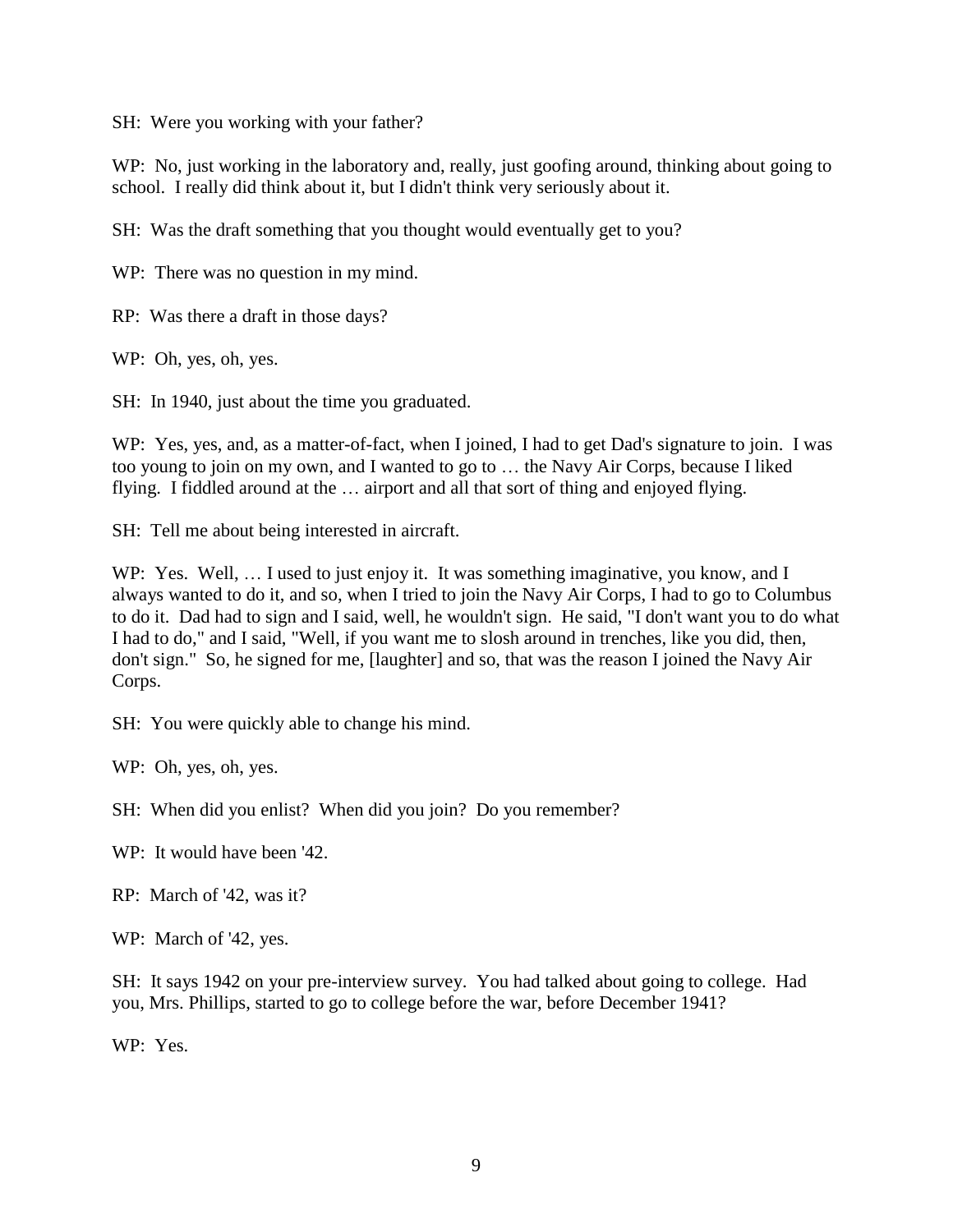RP: Yes, yes. I started in college in September of '41 and in December was when the Japanese attacked Pearl Harbor.

SH: What do you remember about that, and the reactions of people around you?

RP: Oh, lots. It was so sad, and the young men in the ROTC, [Reserve Officers Training Corps], at college, almost every one dropped out of college and joined the military and left. … One of my friends, Billy Finnegan, was killed almost immediately, and it was just pretty bad. …

SH: Do you remember where you were when you first heard the news of the attack?

RP: Yes, we were coming out of a theater in Akron.

SH: You and Mr. Phillips.

WP: Yes.

RP: Yes. We were going together at that point, and coming out of a theater, … on Main Street, and there were little boys with extra papers, yelling, "Extra, extra, read all about it, Japs bombed Pearl Harbor," and we had, I guess it was my friend that was there, at Pearl Harbor, so, that worried us, but he was okay, and so, that's how we found out, coming out onto Main Street and seeing all the little kids selling papers.

SH: Did either of you have family members already in the military?

RP: I had already.

WP: Her brother.

RP: My brother was in the Navy, and where was he at that time? He was on a ship, but he was in the Atlantic, wasn't he?

WP: Norfolk, I think: I don't know.

RP: Yes, out of Norfolk

WP: Because you went down and visited him.

RP: Yes, that's right.

SH: I did not ask you, Mrs. Phillips, about your family, how many siblings you had.

RP: Just the one brother. He's two years older than I am.

SH: Do you have any other recollections of that day, besides coming out of the theater?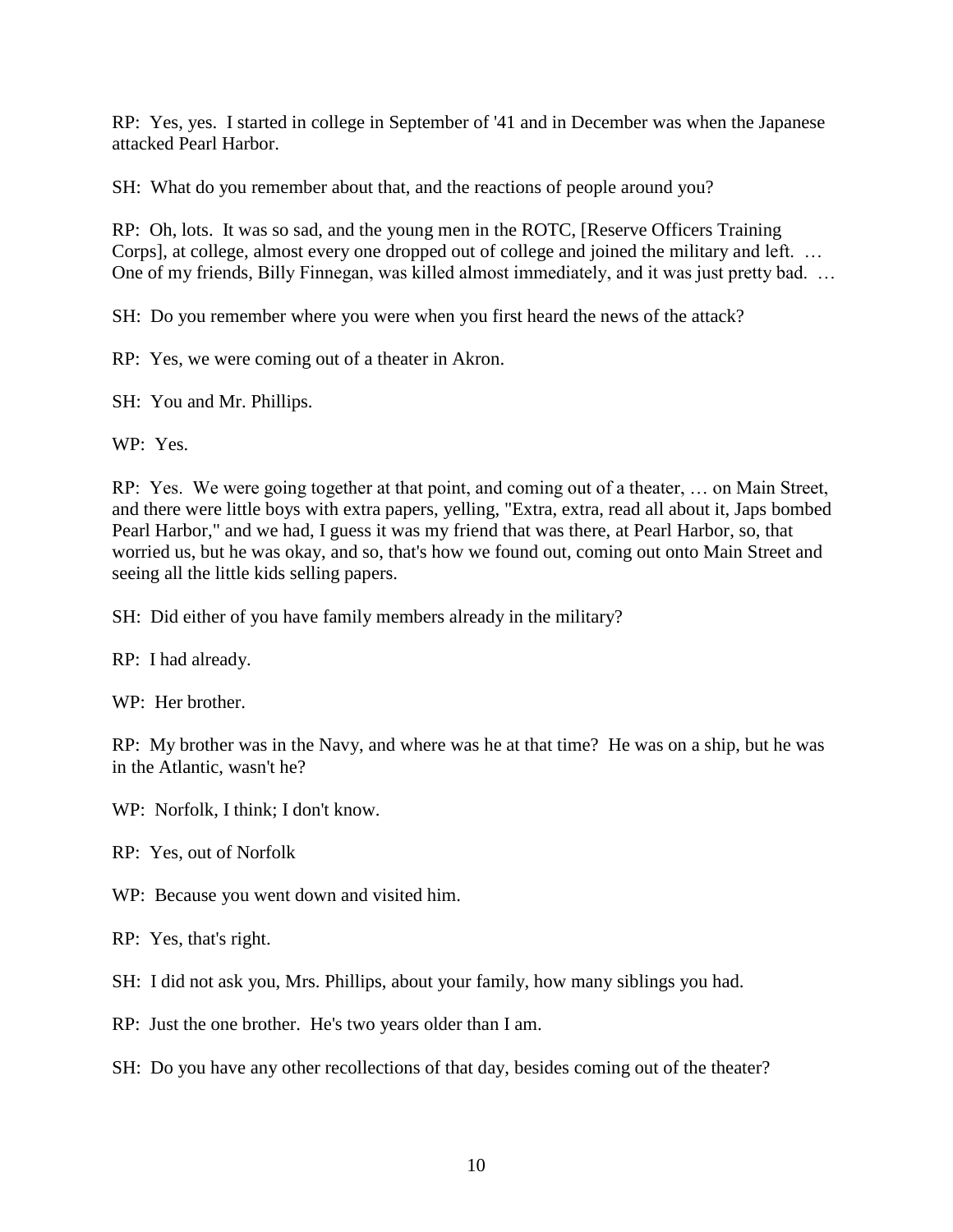WP: Of course, I knew immediately that I was going to be tapped, because, physically, I was okay. Mentally, I thought I was okay. [laughter] …

SH: I think they must have attested to that. [laughter]

RP: That's always been a question. [laughter]

SH: You guys are bad. [laughter]

WP: Yes, so, you know, I was projecting toward the military.

RP: He was prime.

WP: And went down to Columbus to join, and that's where I had to go to join the Navy Air Corps, and so, they gave me a physical and said I was okay.

SH: You knew immediately, or did you talk to a recruiter? How did you know that it was the Navy Air Corps that you wanted to be in?

WP: Well, I liked flying and I liked the Navy. ...

SH: How hard was it to designate the service, as well as the vocation within that service? Was it difficult? Were you tested to make sure that you could do it? Can you talk about that at all?

WP: No, there was no alternative, you know. ...

SH: You knew you had to serve.

WP: Yes, and I didn't want to go in the Army, and the Army had the Army Air Corps, but I didn't want to do that either, and I just wanted to go in the Navy, as my choice.

RP: … There was a lot of testing, of his skills and so on.

WP: And the guy recruiting me was in Akron; yes, a lot of tests.

SH: I was just about to say I know that was true. You had to have done pretty well on these tests, right?

WP: Yes, physically and mentally.

RP: Yes, he did.

WP: Yes, they did. They came out all right and, you know, there were a lot of people joining at that time, so, there was a big screening process, starting with that first test, and I only had a high school education, you know, at that time.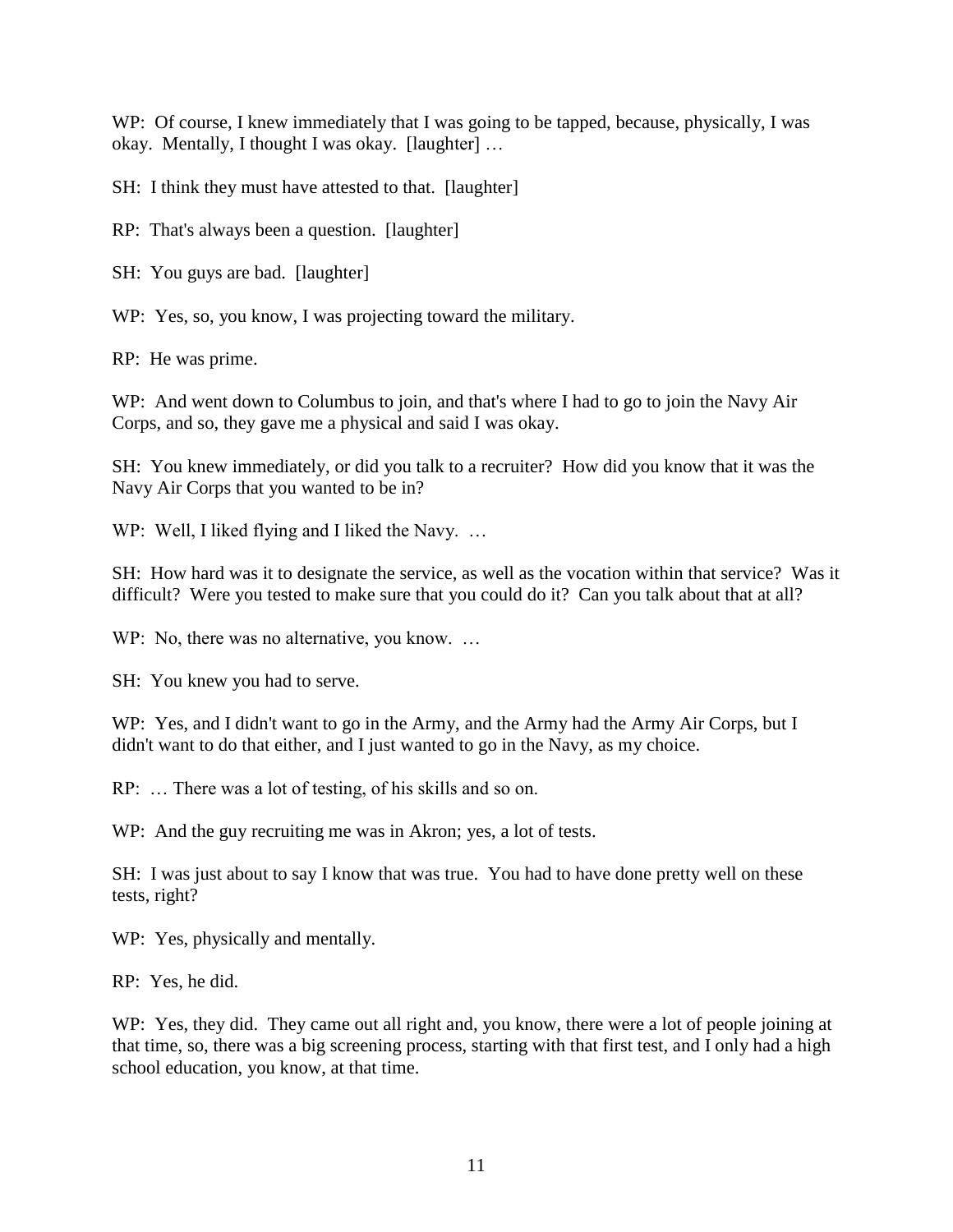SH: You must have resolved the problems. You said you did not like school and they did not like you, but you must have absorbed quite a bit.

WP: Well, I did all right. I passed. Yes, as I told you, my mother was a schoolteacher.

SH: That was the resolution. [laughter]

WP: It was a great help to have her there. [laughter] Well, at some point, I think I realized that I had to buckle down and my grades got better, as I got older.

SH: Did the two of you discuss your choice of service? Were you engaged at that point, or just good friends?

WP: No, just good friends.

RP: Still good friends, yes.

SH: Were there other young men, that you were friends with, that were making the same decisions as you, or did you do this all on your own?

WP: All on my own.

SH: Did anyone else choose the Navy Air Corps?

WP: None that I know of.

RP: No, but his best friend chose the Marines. [laughter]

WP: Yes, that's right, he did. ...

SH: Did you ever ask him why?

WP: No, I knew he was a little odd, too. [laughter]

SH: You joined the Navy in 1942. Do you remember the month of that year that you went down to Columbus?

RP: … I thought it was March.

WP: Yes, it was early. I think it was March.

RP: That's about two or three months after Pearl Harbor.

WP: Yes, it wasn't long that I went down there and I left; when did I go ... on active duty? When did they call me?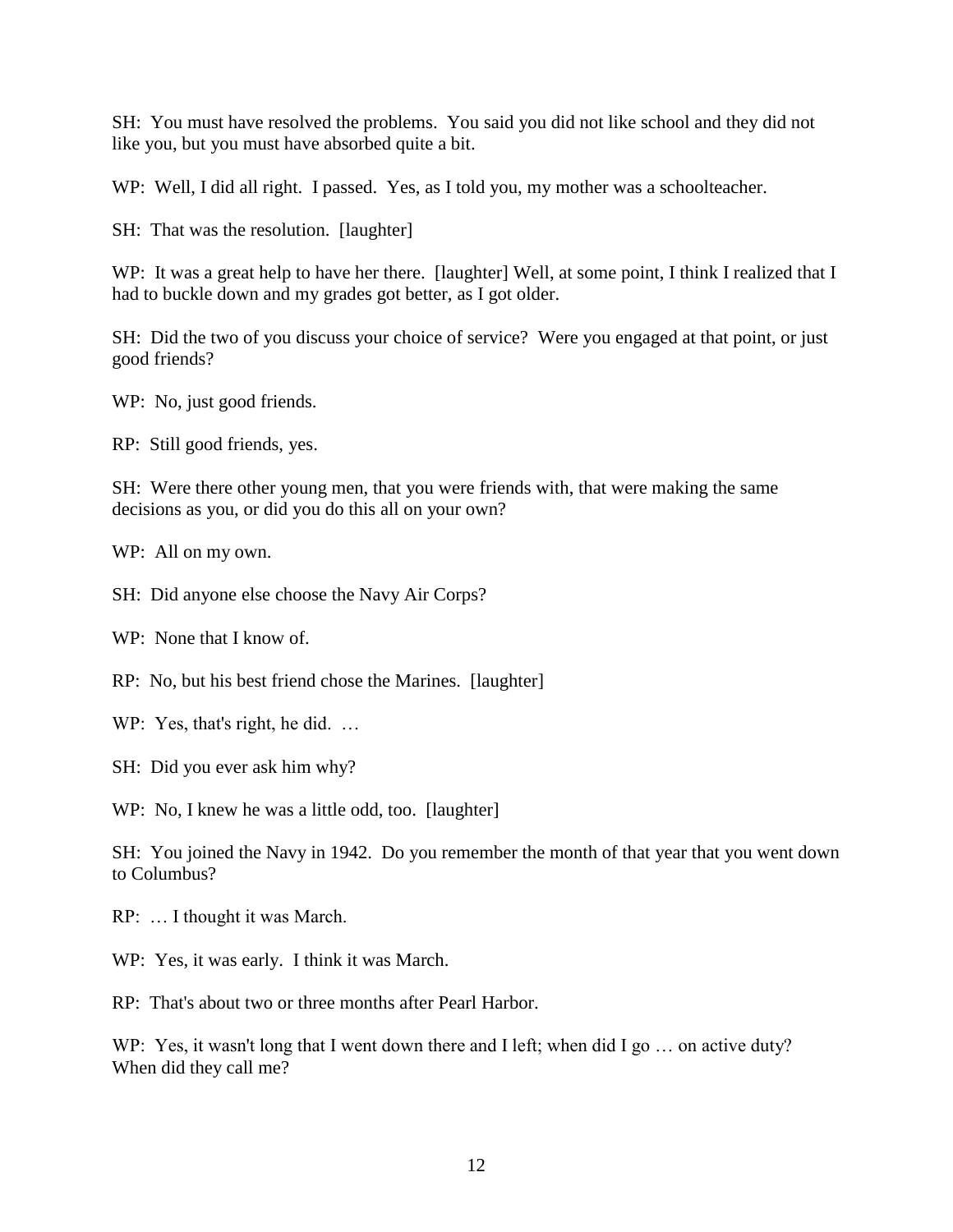SH: After you went down to Columbus, then, did they send you back to Akron?

WP: Oh, yes. I went back to the job. I had the same job.

SH: Did you know, when you came back, that you would, in fact, get into the Navy, or was that something that was still unknown?

WP: No, they notified you, gave you a letter.

SH: Okay. How long was it before the acceptance letter came?

WP: It was a few months.

RP: I don't know. … Oh, didn't you go in October?

WP: Yes, it was a few months. It wasn't right away, because they had a big screening process. At that point, they were being inundated with a lot of recruits, yes. ...

SH: That is what I was wondering, what the timeframe was.

RP: I'm pretty sure it was October of '42 that you left.

WP: That would be about right, yes.

SH: From December of 1941 until October of 1942, when you go, what do you remember about how the community was mobilizing?

RP: Yes. A lot of Civil Defense units came up. My dad was a leader of our Civil Defense unit, in our area of Akron, and everybody was so *gung ho*, you know, behind the war. … If someone was killed, they had a yellow, or a gold, little banner in their windows and, if you just had somebody in the service, you had a little red, white and blue one, and everybody was behind the war.

WP: A lot of my friends had already gone in and gone.

SH: Really?

WP: Yes.

SH: Had they perhaps gone in right after graduation, as part of the draft?

WP: Some of them, yes.

SH: Leading up to December of 1941, in your community, as juniors and seniors in high school, what did you know of what was going on in Europe? Were you keeping abreast of events in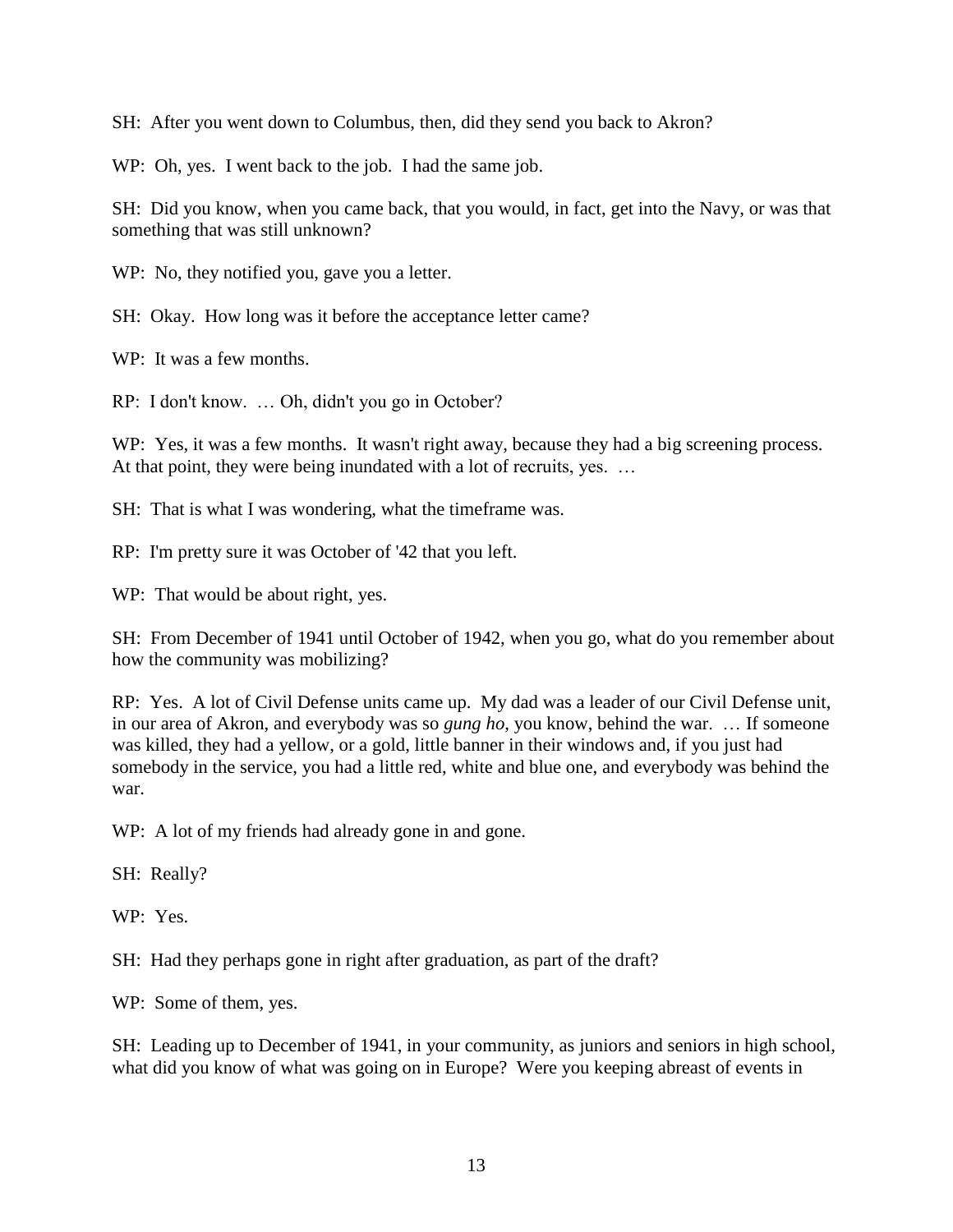1939, when Hitler went into Poland? [Editor's Note: William graduated from high school in June 1940 and Rae graduated in June 1941.]

WP: Oh, yes.

RP: Yes.

SH: What were the headlines? What was being discussed around your dinner tables?

WP: The war, yes.

RP: How rotten the Nazis were and Hitler. I mean, everybody just wanted to get rid of Hitler immediately, if they could, yes. …

WP: Of course, that was before Pearl Harbor, so, yes, you're right.

SH: Almost two years, yes.

RP: I think that's when my brother went in, was in '38.

WP: Yes.

RP: When the war in Europe was getting pretty hot, he joined the Navy.

WP: We had, of course, all the ... rubber companies, and all the companies were gearing up to a wartime situation, because they, before we got into it, were supplying the British, and so forth.

SH: Okay. That is what I wanted to know. I thought perhaps that was already becoming a hotbed for you.

WP: Yes.

SH: Was there any talk of sabotage or anything like that?

WP: Always, yes, oh, yes.

SH: Because there were people who were very pro-German?

WP: Yes. We had sabotage in the companies.

RP: Yes, you were concerned about that.

SH: Before you left?

WP: The rubber companies, oh, yes.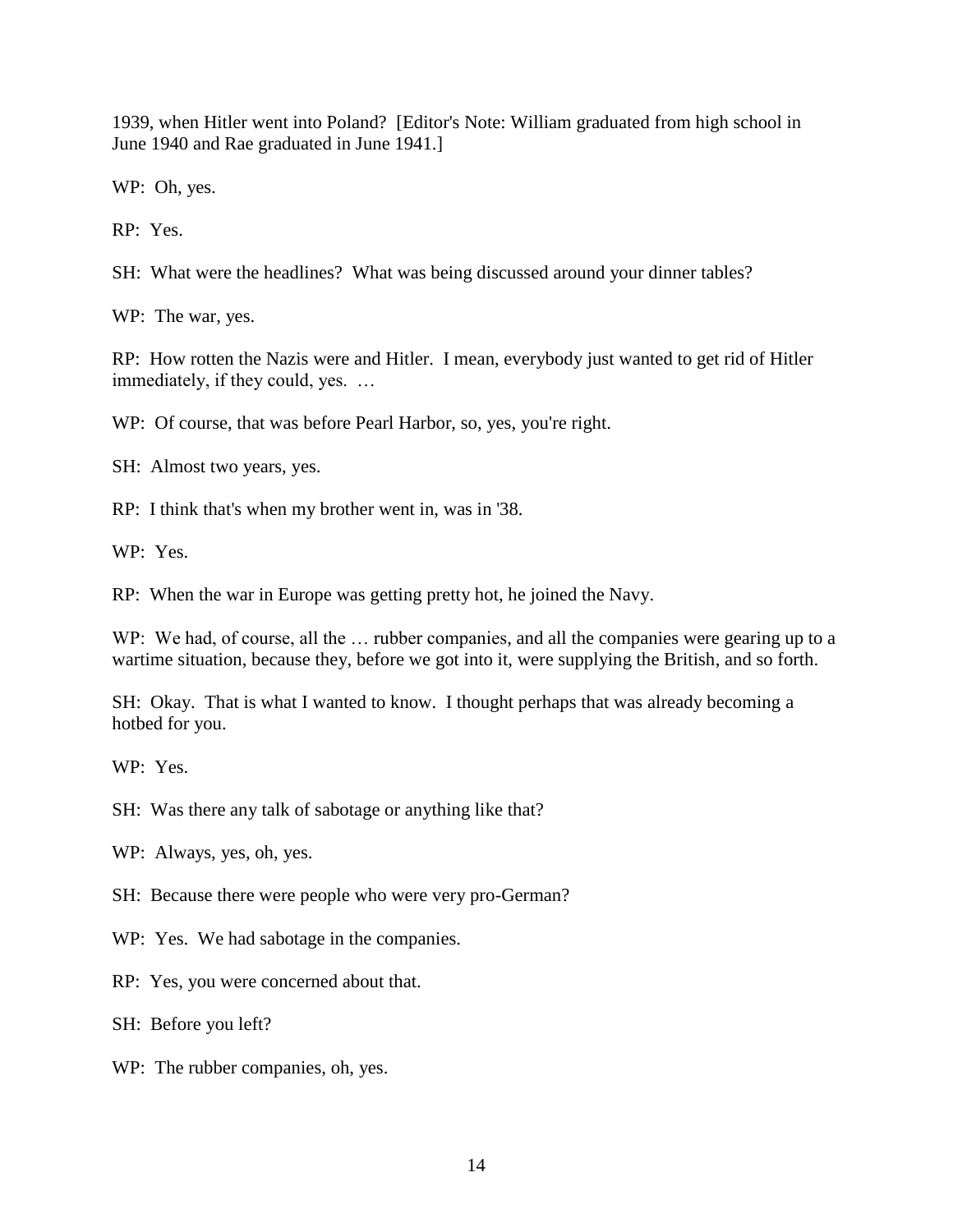SH: Can you talk about that?

WP: Well, I don't know about specifics, but the concerns were always there.

SH: There were guidelines set up.

WP: Yes, and we had guards that, you know, upgraded their attention.

SH: When you came back after enlisting, how did you keep abreast of what was going on with the war and what America's role was going to be? How did it become defined? You were involved in an industry that was helping the Allies before they were the Allies, so-to-speak. You were providing material for the British to fend off the Germans. Were you aware of that?

WP: Yes. Well, you know, we were manufacturing bulletproof gas tanks for airplanes, and a part of my job in the laboratory was testing. They would go out to a place and shoot bullets through tanks. [laughter]

SH: Really?

WP: Yes, through gas tanks, to see if they would seal properly. ... It was made out of a rubber material that, when fuel hit it, would swell and close the hole, and that was their answer for that, at that time, and we built those for bombers and fighters.

SH: You were doing this before you actually became a Navy pilot.

WP: Before I was in the military, yes.

SH: This was specifically for the ...

WP: Airplanes that we were manufacturing.

SH: To send to …

WP: To send to Europe and to train our own people, because we had cranked up our training program as well, of course.

RP: I got a job in a lab then, too, after my first year of college, and I promised my mom and dad I'd go back to college after working this summer, but I didn't. [laughter] You know, making twenty dollars every week was really a wonderful amount of money then. [laughter] My job in the lab was, oh, a lab assistant, but, when they would try to find a substitute for rubber; … they were working on synthetic rubbers. They were making jar rings, for canning, and then, they'd put the jar rings … and the lid on and fill it with water and turn it upside down, so [that] the water would get against the jar ring, and then, after two or three days or so, we had to test it by tasting it and to see if it left a taste. You marked down which ones gave a flavor, if it was bad, and so on.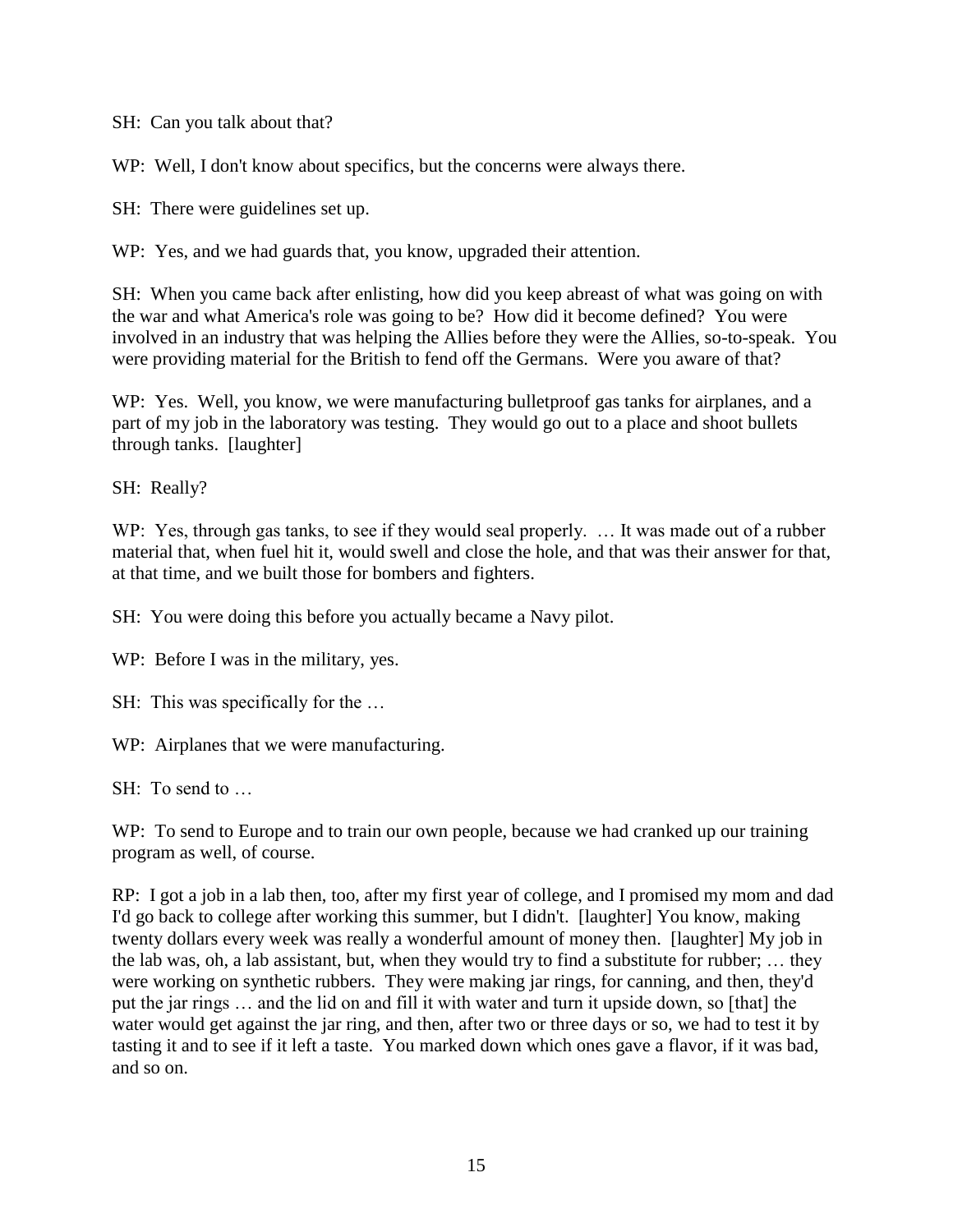SH: You physically had to put …

RP: Yes, you had to put that in your mouths. Then, they also were doing synthetic gum, because, you know, gum used to be made of rubber, a rubber base. So, we had to chew that gum, to see what it tasted like, and some of them were pretty bad.

WP: Artificial rubber had not been invented at that time.

RP: Synthetic rubber, yes.

WP: It was being invented right at that time. So, we were all involved in that. We were both in laboratories where they're working on that.

SH: To go back to the supply of rubber, before the synthetic rubber was invented, why was the availability of rubber being compromised?

WP: Oh, yes. Most of our rubber, at that time, was coming from Africa and South America and both of those, particularly Africa, you know, we had to get it across the ocean and they had Uboats. That was a part of the problem, yes, very much so, and I don't think we got it from any[where else]. Maybe some of the Pacific Islands supplied rubber. I don't think so.

RP: I don't remember.

SH: How quickly were they able to develop the synthetic rubber?

RP: It was probably that year.

WP: I remember, their first efforts were not very successful, [laughter] ... but they used some of it and I guess it was …

RP: It was probably by '42 or '43, or so.

WP: A couple of years, yes.

RP: Pretty early in the war. … [Editor's Note: Synthetic rubber, also known as Government Rubber Styrene (GR-S), was developed through a joint venture between the US Government and the four major rubber corporations: Firestone Tire & Rubber Company, B.F. Goodrich Company, The Goodyear Tire & Rubber Company and United States Rubber Company. Its primary purpose was to provide America with a sustainable substitute for natural rubber, which came, primarily, from Southeast Asia, where increased tensions, and, later, war, with Japan threatened the supply. Akron, Ohio, as a major rubber production center, was a hub for this effort.]

SH: Were there other stories? I cannot imagine tasting something in a lab now, with all sorts of technology that will do that for you, like chewing the gum.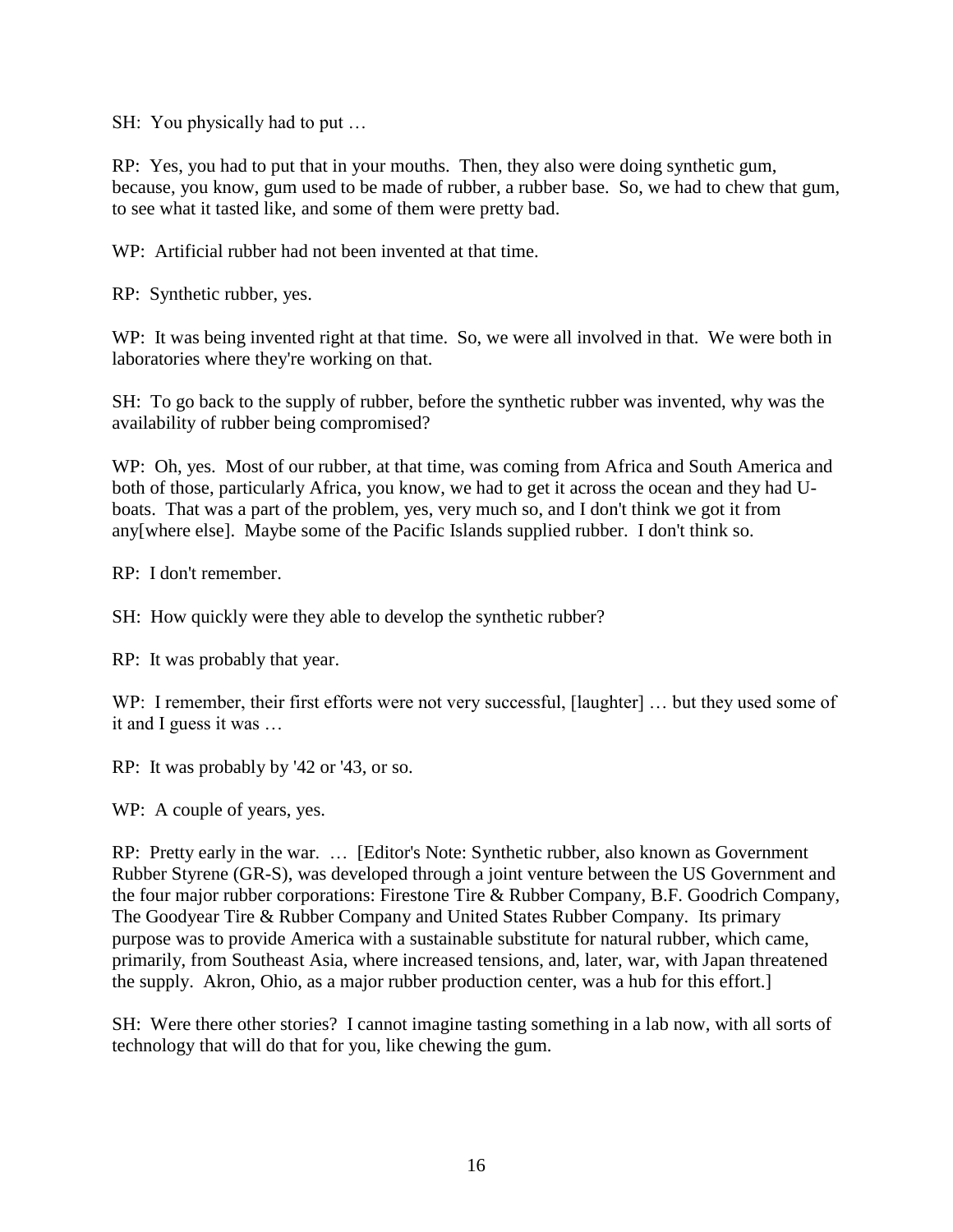WP: ... Of course, we were shooting bullets through rubber, to make sure that that does good, and they used those.

SH: Really?

WP: Yes, they used those.

SH: Was there a test site? How professional was this test site, or was it just a bunch of guys from the factory going out?

RP: They went out, way out, in the distance, somewhere out.

WP: No, it was up north of town

 $RP$  Toward

WP: … Toward Cleveland.

RP: Not (Cordich?).

WP: Yes, it's out that way, but they had a thing all setup, with a range and, you know, everything, the whole works.

SH: Were there other things in the laboratory that were being developed, that you remember, before you left for the war?

WP: No.

RP: I don't remember.

SH: That wound up being war related.

WP: But, they were there, yes.

SH: Did you see other technology coming along as you continued to work there, and not go back to school?

RP: I can't remember that I did.

SH: How critical was the shortage of men in the workforce?

RP: It was quite critical. We had a lot of young chemists come down that were, what was the grade that they had? Not 4-F, but they gave them …

WP: Yes, it was …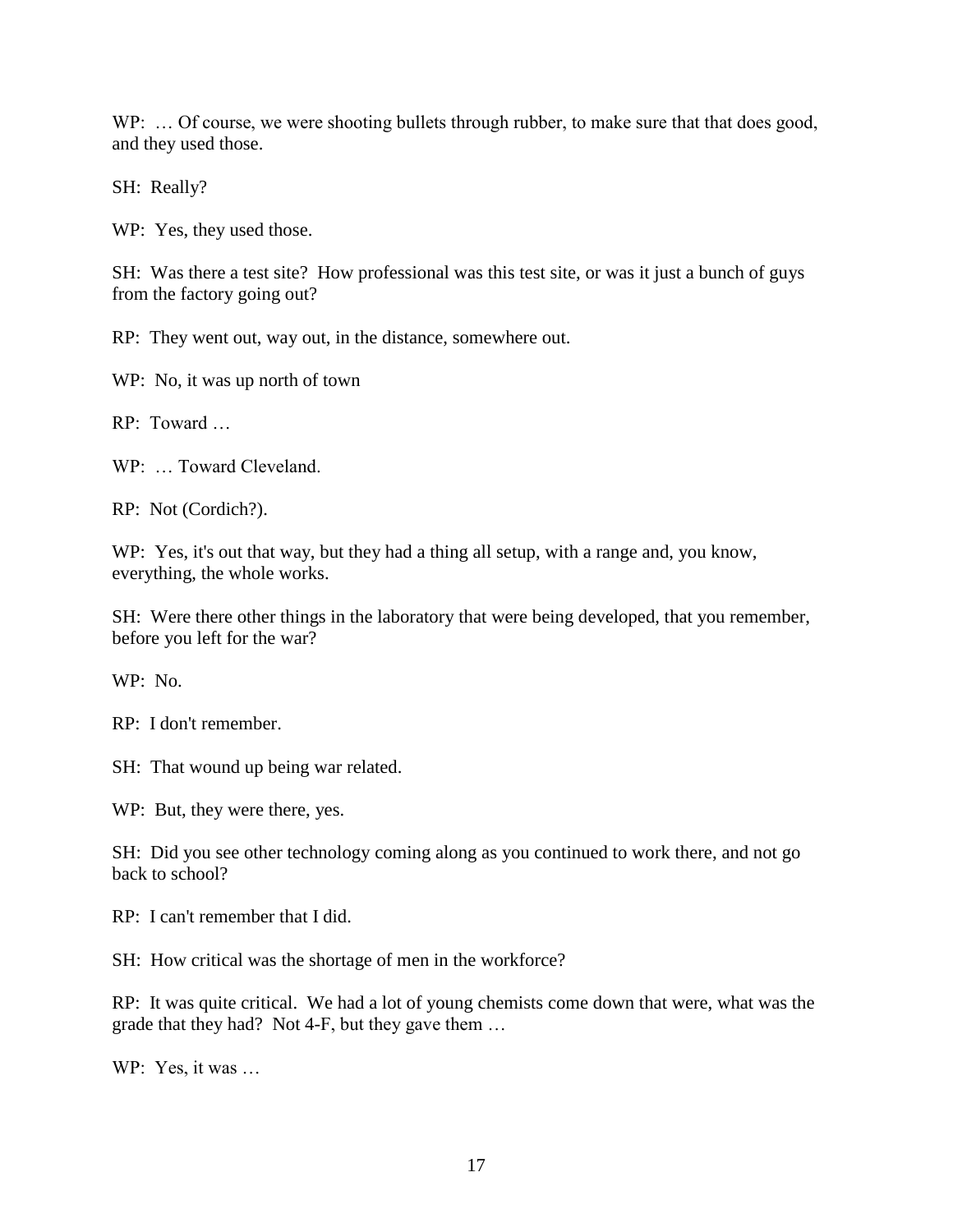SH: Because they were in a critical industry?

WP: Yes, yes.

RP: Yes, that they couldn't be drafted. God, I can't think of it.

WP: I forget what they called it then.

SH: They were exempt.

 $WP: Yes$ 

RP: … From the draft, that was it, and they were young college guys that had just got out of college, or maybe even had one year to go, and they came and worked.

WP: ... Why, her mother got a job, because women came and filled in a lot of those jobs.

RP: Yes, "Rosie the Riveter." [Editor's Note: Rosie the Riveter was a figure used to represent women in the war effort.]

SH: Talk about, first of all, how you were treated, as a woman; as the shortage got more critical, were you given more opportunities?

RP: I just stayed at my job. I liked it and I just did it and I worked with a lot of men. All the chemists were men and they were all very nice.

WP: And they had more money.

RP: I didn't feel mistreated.

WP: And she was single. [laughter]

SH: What about the young men who were obviously of draft age and physically and mentally fit? Was there anyone in the community who looked askance at them because they were not in the military?

RP: There probably were, but I don't recall. …

WP: It was kind of an individual situation.

RP: But, most everybody, even though you weren't drafted yet, you were knowing you were going to get drafted and you really were looking forward to it. Most of the people, most of the young men, they wanted to get that thing over with.

SH: Did the number of hours that were required of you to work in the plant change at all?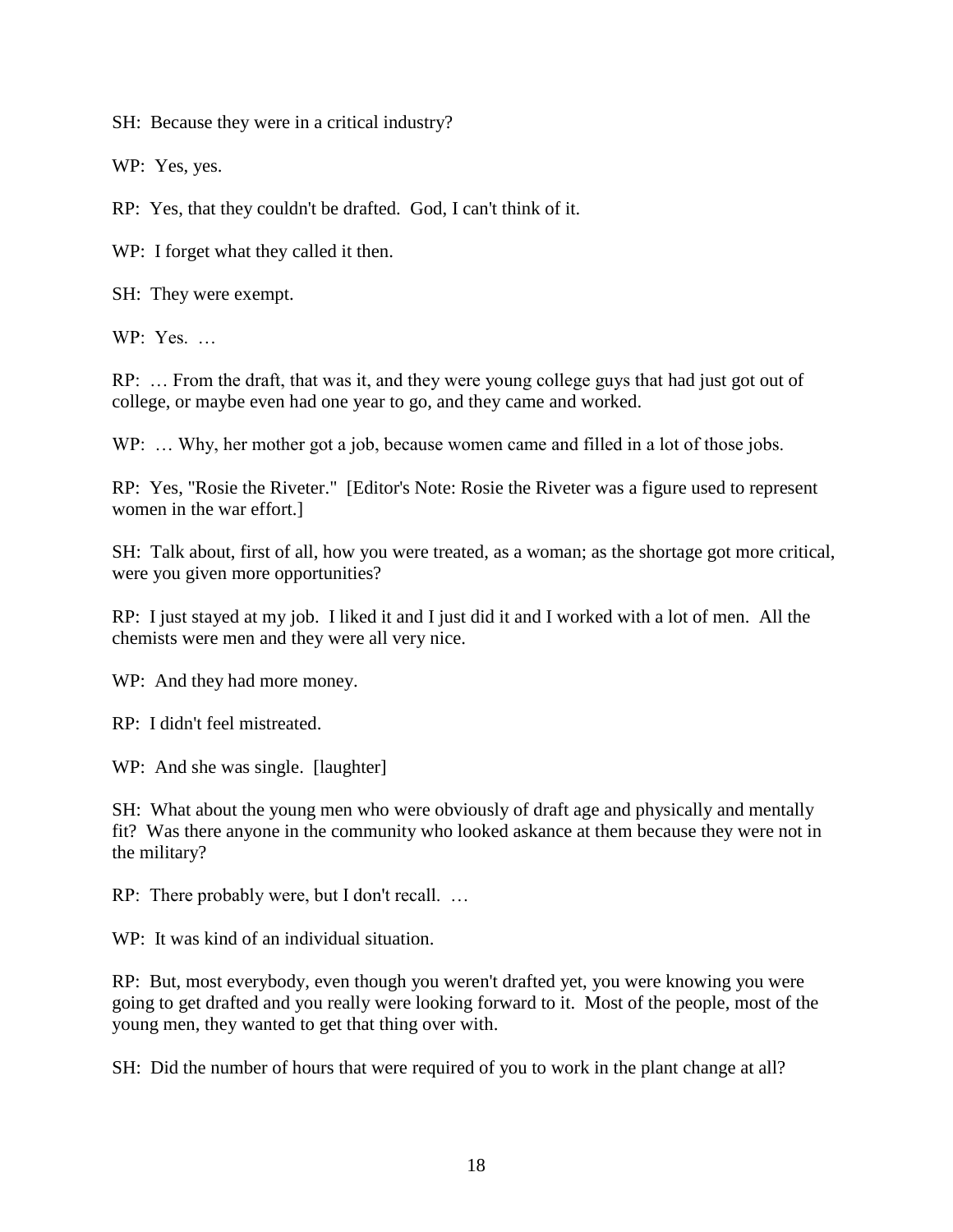RP: No. …

SH: Were there fewer vacations or was it a six-day work week?

RP: No, five days, normal hours. I think, it was like eight to five, something like that, but I had to go in on a few Saturdays, to; what was that thing called? an autoclave. I don't remember what I had to do to the autoclave, but I had to go in on Saturday, I know, and change it around and set it again, and so on, then, go. I was only in, like, two hours on Saturday.

WP: But, we were not in production. The production was seven days a week, twenty-four hours a day.

RP: Yes.

SH: Okay, the lab is different then.

WP: Yes, but … my dad was working overtime, and I think her dad did, too, but that was a different part of the production system. That was the part that was doing the production that went over to wartime.

SH: Going from, as you said, not knowing that you were poor to suddenly having these opportunities, did you notice any changes in the standard of living?

RP: Yes, I think we could relax a little more, do little extra things.

WP: Yes.

RP: I remember, one time, asking my dad, while I was in college, for a little extra money to buy another skirt or something that I needed, and he reached in his pocket and he took change out and he said, "Honey, that's all I've got until next pay," and it was thirty-four cents. I still remember seeing thirty-four cents, [laughter] and so, I didn't ask for any more, but, yes, it was … tough at first, but, then, as I say, … when I got my own job and got twenty dollars a week, that was good.

WP: Well, the wartime economy was better.

RP: That'd probably be, like, two hundred a week, right now.

SH: When did your mother start working?

RP: Right after the war started, probably in '42.

SH: Did she?

RP: Yes, and she worked on the evening shift. She'd go off about four o'clock in the afternoon and work, I think, from six to midnight?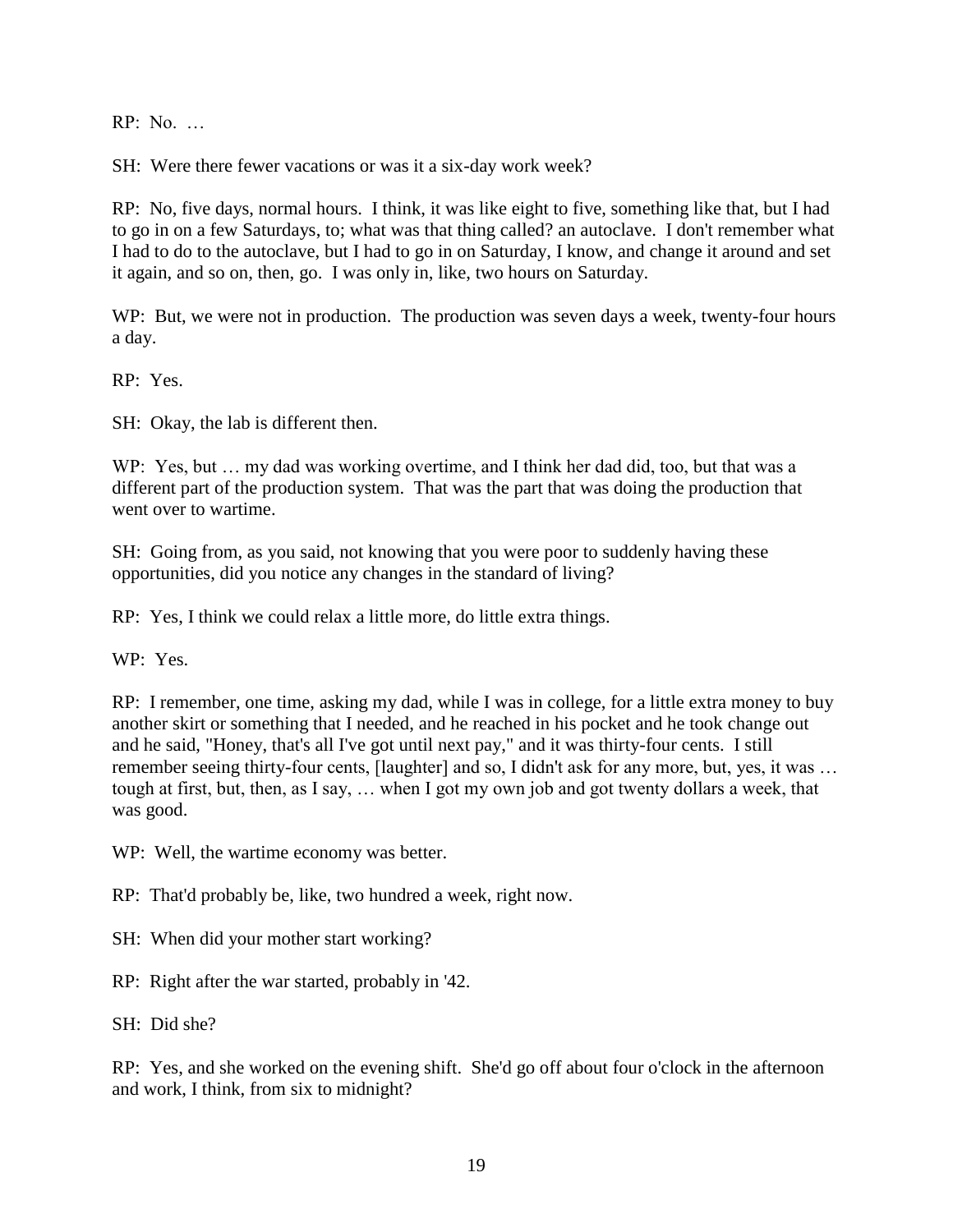WP: I was going to say six to midnight. ...

RP: Yes, and she walked, way from home.

WP: The shifts were six to twelve, twelve to six, six to twelve.

RP: Yes. She had to walk to the bus, which was blocks, and she'd get off the bus down at Kenmore Boulevard and walk home at midnight, never think anything of it; you know, today's world.

WP: That was close to a mile. ...

SH: What about rationing? How soon did you notice the impact of that? What did your family do to compensate?

RP: … We still have a ration book here, somewhere. I remember one thing my mom and dad did. They loved coffee and my granddad and his second wife baked and all of them liked sugar, so, those were both rationed, so, they would switch coupons. Mom and Dad would give them the sugar coupons and they'd give Mom and Dad the coffee ones. So, that worked out. [laughter]

WP: Well, gasoline was the main problem, ... because they had to use that on the airplanes that we're using, and we had A, B and C and D levels, and A was "God and everybody," and B [was for] if you had to take it to a job that was oriented toward the war, and then, it went from there, you know. So, we always had to watch out for that.

SH: What about people selling things on the pseudo-black market or the black market? Did you see any of that?

WP: Probably.

RP: I can't remember that we did.

WP: I think they traded. I don't know if they sold gas stamps, but they switched them around, from one family to the other.

SH: I would not consider that too illegal. [laughter]

WP: No.

SH: Shows you how slippery I am. [laughter]

WP: It was illegal, but I don't recall that there was a lot of that.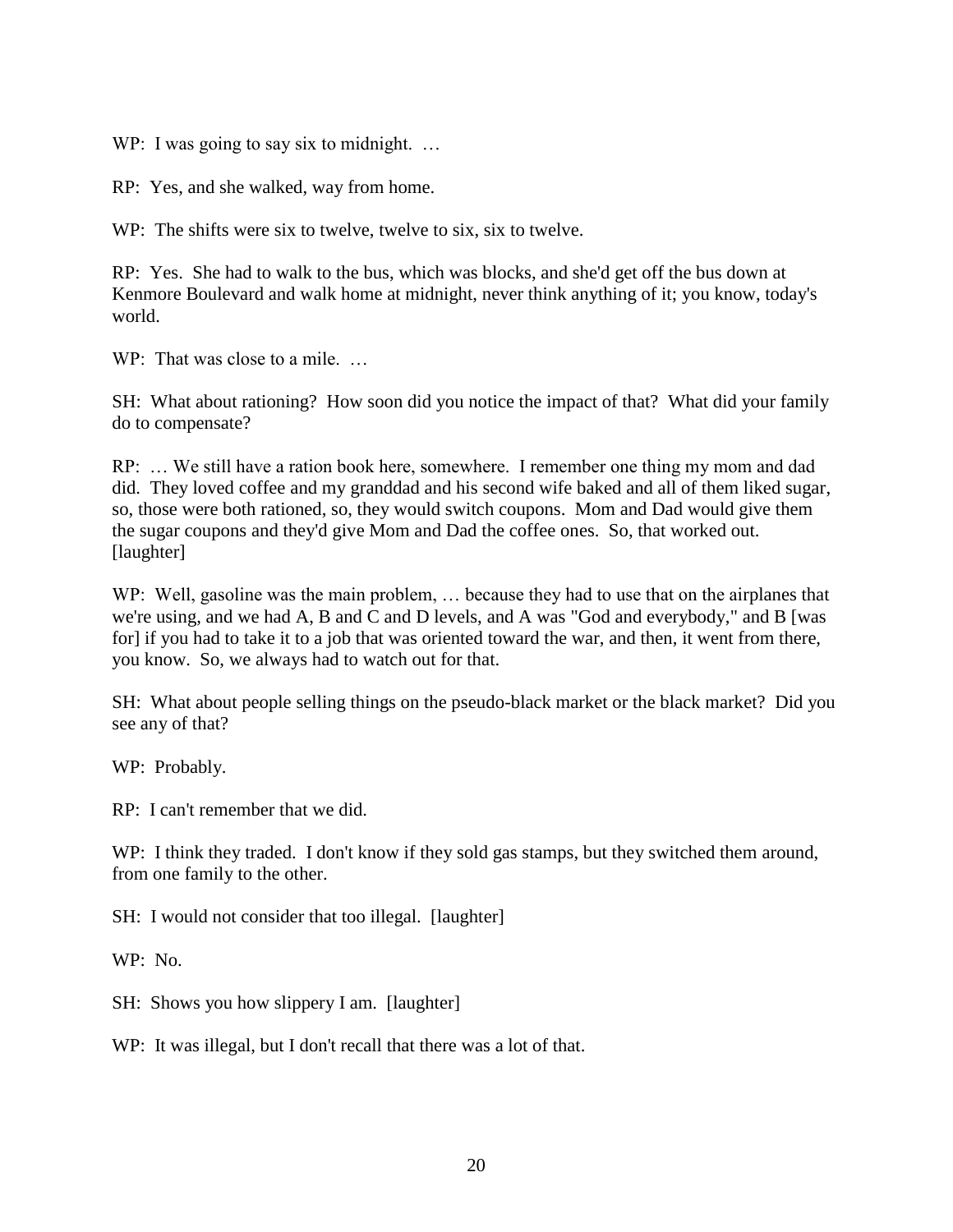RP: When we were in the service, we lived up at Cape Cod for several months. He was stationed at Otis Field up there and the people we lived with had an old, beat-up station wagon, one of those with the wooden sides. … Mr. MacDonald was his name, and he would loan that to us anytime we wanted it, because we could get him gas, [laughter] and, otherwise, he was a real estate man and he'd run that car until he didn't have any gas, or any coupons, or anything. Then, he'd loan it to us. [laughter]

SH: What year would that have been?

RP: '45.

SH: Okay. In October 1942, which station were you sent to?

WP: I was just looking at this. This was the first place I went.

SH: Okay, we are looking at his pilot flight rating.

WP: Civilian Pilot Training.

SH: You joined that first.

WP: No, they sent me there. I was on active duty then, but that was a part of their screening process. They sent us out there for preliminary flight training, to weed out the people that couldn't fly and that weren't mentally up to it and all that sort of thing, and so, they sent me to Bend, Oregon, for preliminary flight training.

SH: This is when you first started.

WP: And that was in 1943, March of '43.

SH: Okay. You actually started in the Civilian Pilot Training Program.

WP: Yes, sponsored by the Navy.

SH: In March of 1943.

WP: '43.

SH: Okay, and they sent you to Oregon.

WP: Yes.

SH: Can you tell me about what you did in Oregon? You are flipping through the book. It looks pretty filled.

WP: Well, these are all flights, and it was all part of the training.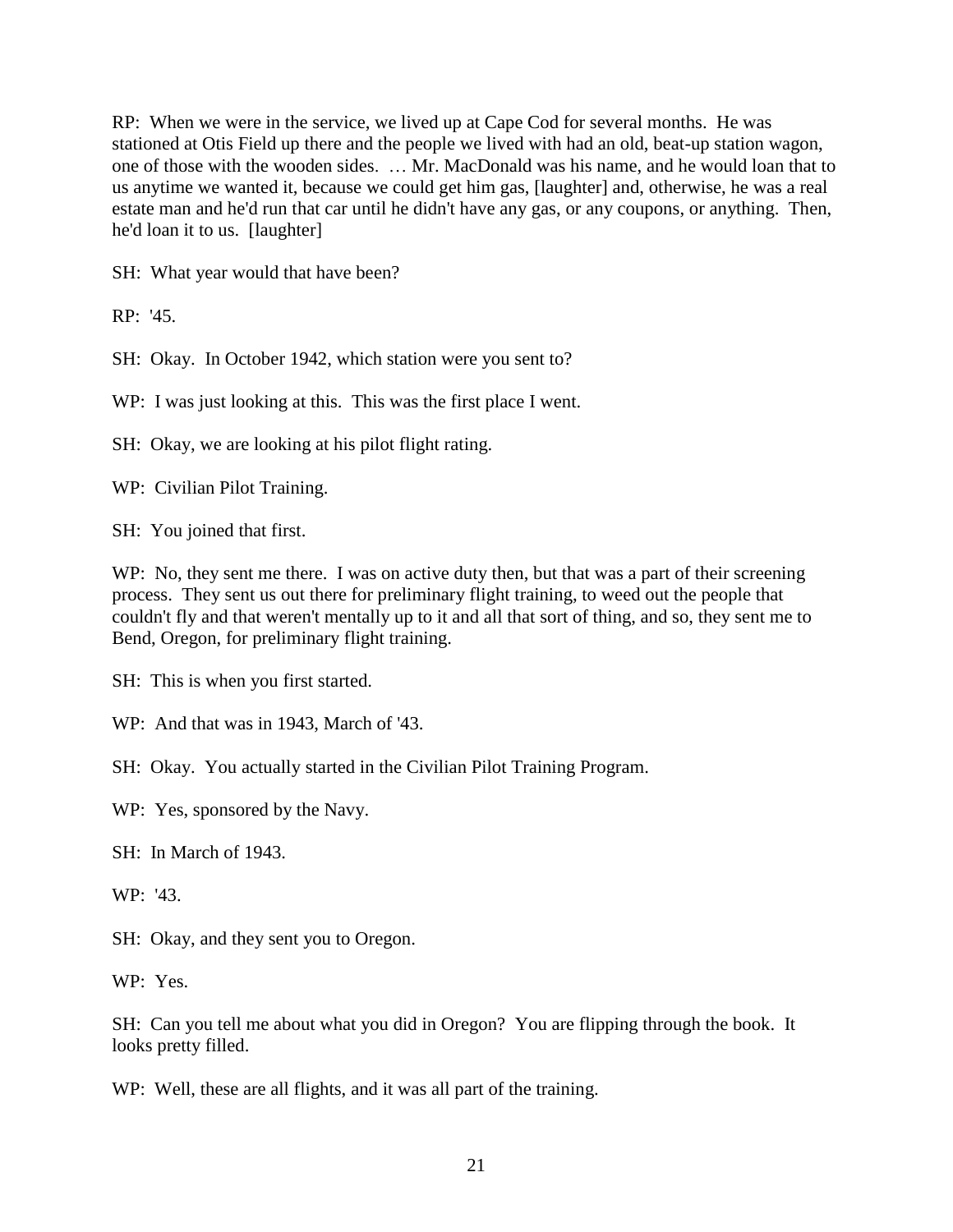SH: What were you flying, then, when you were in Oregon?

WP: We were flying a Taylor craft, which is a light plane, just a small, light plane, with a small Lycoming engine in it, and we would fly so many hours a day, and then, we also had ground training, which is navigation and theory of flight and mechanical, why planes fly, and all that sort of thing.

SH: Were there people that went with you out there who were unable to complete this course?

WP: Oh, yes.

SH: What was the attrition rate, about, would you think?

WP: At that time, it was probably close to fifty percent.

SH: Really?

WP: Yes. A lot of them should never have been taken in in the first place, but that's the way it was.

SH: Who was training you? Were these civilian instructors?

WP: They were civilian instructors ... that were given this assignment in lieu of active duty, and they were local people that taught flying as a job, you know. It was their regular job.

SH: Where did they house you, Mr. Phillips, when you were there in Oregon? Which town was it in Oregon?

WP: Yes, Bend, Oregon.

SH: Bend, B-E …

WP: ... N-D. It was right at the bend of a couple of rivers. ... They took over a small hotel. It was called the Deschutes Hotel, the Deschutes. … It's in the Deschutes Valley Mountains, and so, they would transport us, by bus, school bus, from there to the flight place. … We had classrooms there, at the airport that we used.

SH: Were you fed and everything there in the hotel?

WP: Yes.

SH: How military was it? Was it spit-and-polish?

WP: No.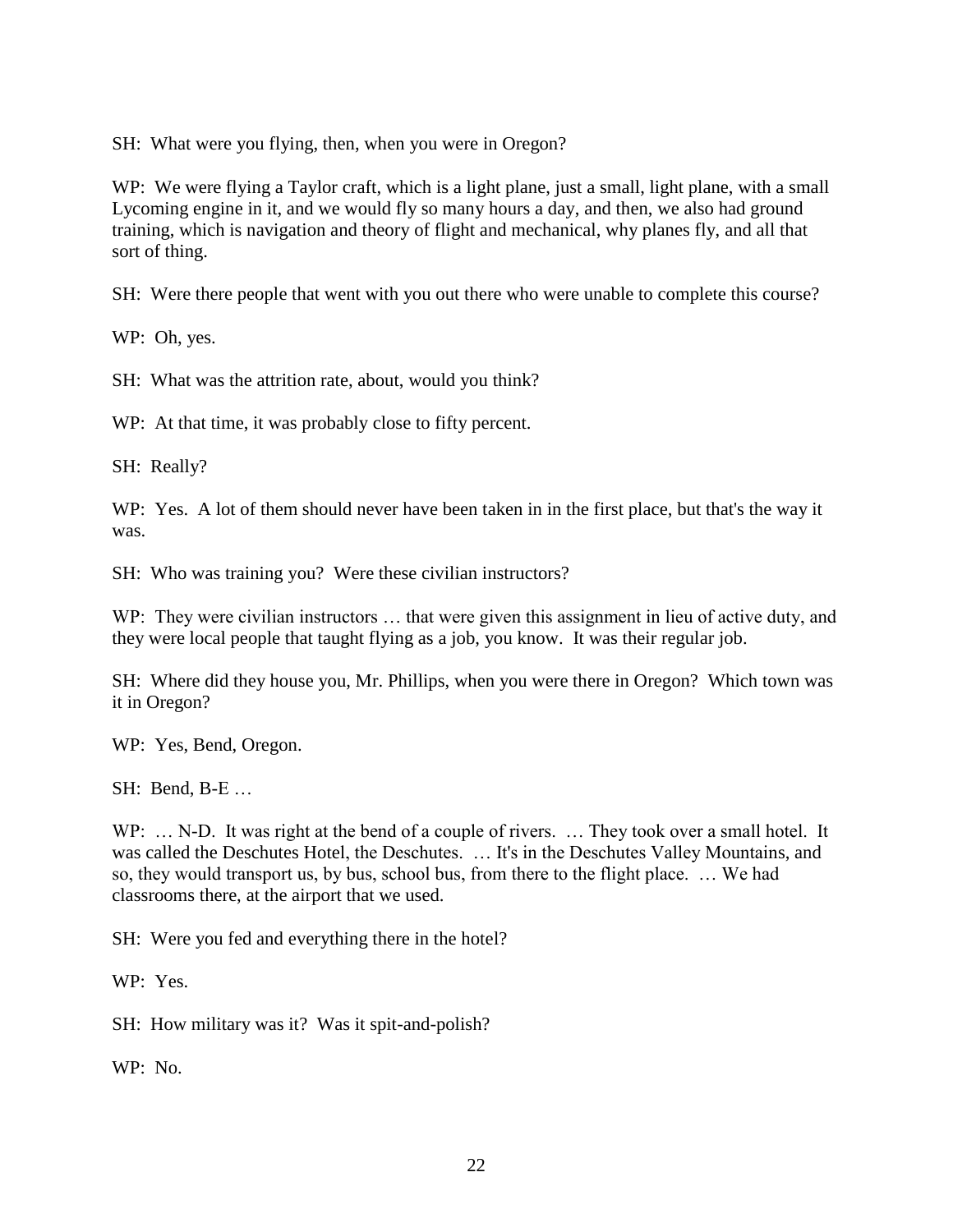SH: Were you in civilian clothes?

WP: We had a uniform.

SH: Did you?

WP: Yes.

SH: I see a smile on your face.

WP: What was the old government agency that was promoted during the Depression, that built roads? …

SH: The WPA? [Editor's Note: WPA stands for Works Progress Administration, renamed the Work Projects Administration in 1939, active from 1935 to 1943.]

WP: WPA. They had a uniform and that was our uniform. We used the WPA uniform. It was a green …

SH: Like a jumpsuit kind of thing?

WP: No, just green …

SH: Dungarees?

WP: Yes, yes, yes. CPT [Civilian Pilot Training], ... we used their uniform. We used that all during the CPT.

SH: What rate did you have? Were you a seaman?

WP: Cadet.

SH: Just considered a cadet.

WP: Just a cadet, yes. We were cadets.

SH: Who was in charge of the cadets? Was there a military person there, teaching you how to march?

WP: We didn't have much military there. No, it was all flight training. It was all, really, screening the cadets.

RP: Who was training you?

WP: Well, ... they had a guy in charge of the school, but it was the same one that ran the school. He was a civilian; he wasn't military.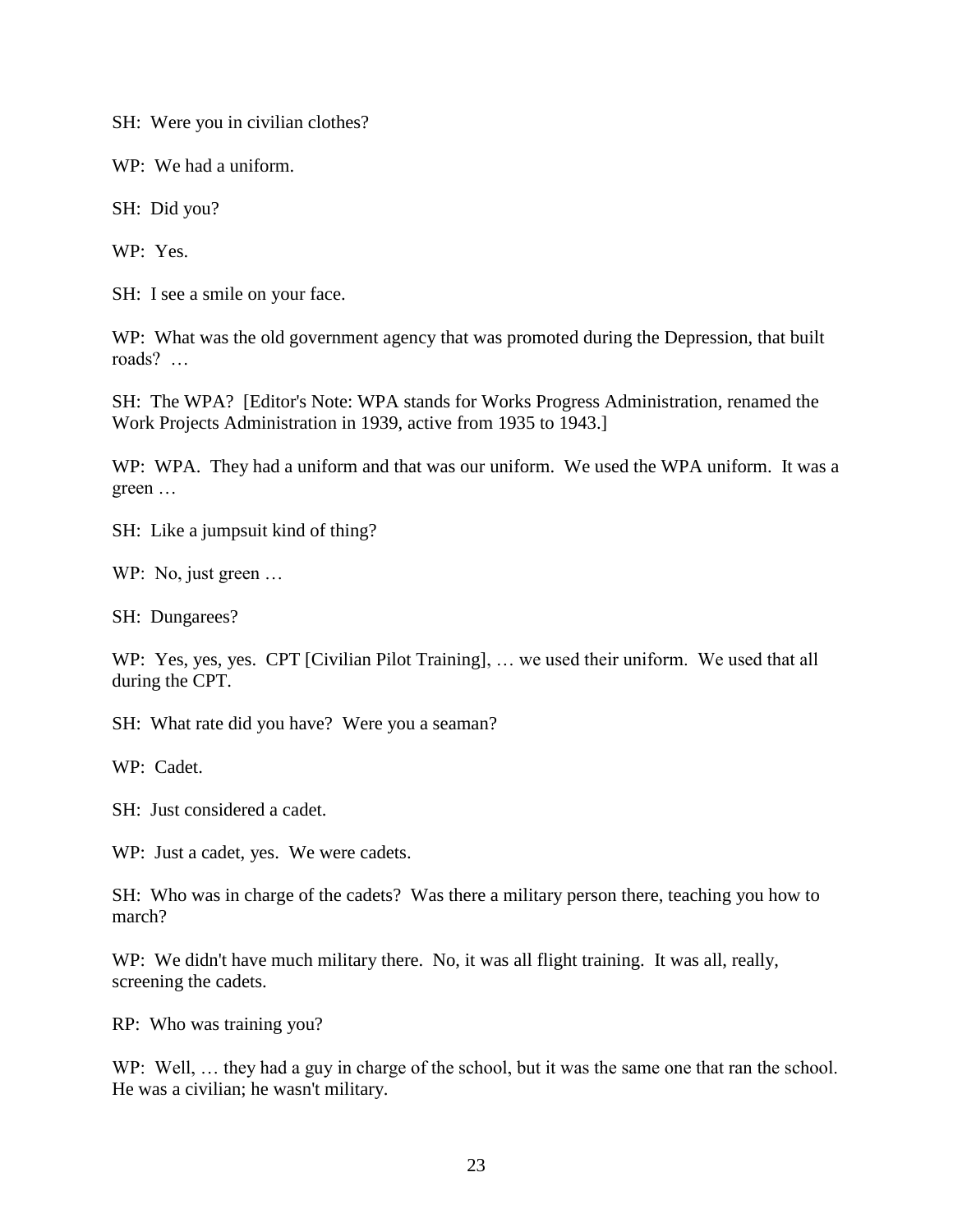SH: Who was in charge? How many hours did you have to study? Were you allowed to leave the hotel and go out on the town every night, if you wanted to? Were there any rules?

WP: ... It was controlled. They had supervision there, but they were civilians, and we had a lot of leeway. For one thing, when they screened us, they screened out the ones who would not have been, you know, relatively able to fit into the community, [laughter] and the communities liked us.

SH: Did they?

WP: For one thing, we brought economy in.

SH: Were they welcoming to the cadets?

WP: Yes.

SH: Did they have, what shall we call them, different activities?

WP: They had activities, and the community brought in entertainment, had parties for us and, you know, welcoming things, and dances and all that sort of thing.

SH: Did you attend church?

WP: We had church, yes. ... We didn't have transportation, but, yes, ... we went to church.

SH: Your hotel was in the downtown section.

WP: Of Bend, Oregon.

SH: Then, you would just take a bus out to the airport.

WP: Yes.

SH: You flew every day. What about the weather in Oregon?

WP: We had weekends off. In bad weather, of course, we had ground school. We'd work on ground school. Now, that same situation applied to the next location, which was at Walla Walla, Washington, except we flew an open cockpit biplane then. So, the reason I'm tying the two together is, basically, they were the same kind of thing and, at Walla Walla, we were at Whitman College and used the dormitories there, at Whitman College, … but, other than that, it was the same type of thing.

SH: It was still civilians teaching you and it was still very lax, as far as military protocol.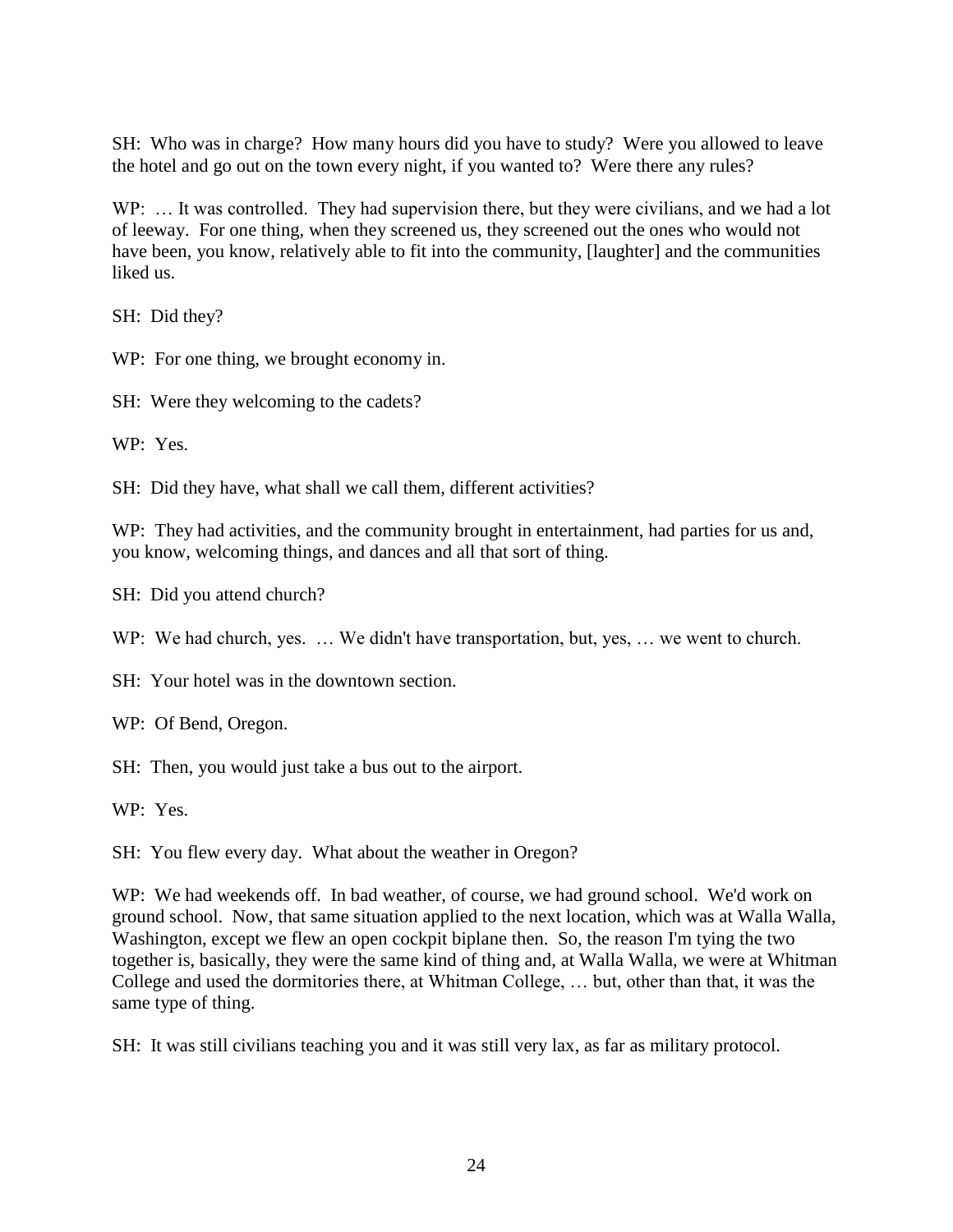WP: Yes. See, this calls it the Martin School of Flying. It was a civilian company that was contracted by the Navy to do this training.

SH: You had to basically pass this part of the course, in Bend, Oregon, to continue on to this.

WP: This was more advanced, because, in this, they included aerobatics, you know. It got more complicated, and the ground school was harder, too.

SH: Are there any incidents or memories, from either Bend, Oregon, or Walla Walla, that you recall that you would like to share, or any friends that you made?

WP: Well, we made good friends. Some of them, we stuck with for a long time. One of them lives out; … I guess he's still alive, Pat.

RP: Smith.

WP: Pat Smith. You can look up his name. His name is Patrick Henry Smith. [laughter]

SH: I took his street to come here. [laughter]

WP: Yes, right, but, yes, and some of them got killed. We had some accidents.

SH: Did you?

WP: Yes.

SH: I wondered if you did that early in the training.

WP: Well, it's training, yes.

SH: When you were flying in the biplane like that, is the instructor flying right behind you or are you flying behind him?

WP: Well, it was both, dual and solo, but, if it was dual, they were sitting in one side and we were in the other. If it was solo, then, we flew from the back seat, because that's where they were, usually in the front seat, yes.

SH: You did your first solo, though, in Bend, Oregon.

WP: Oh, yes.

SH: That was the first time you had ever soloed.

WP: Yes, yes.

SH: What was it like? Do you remember?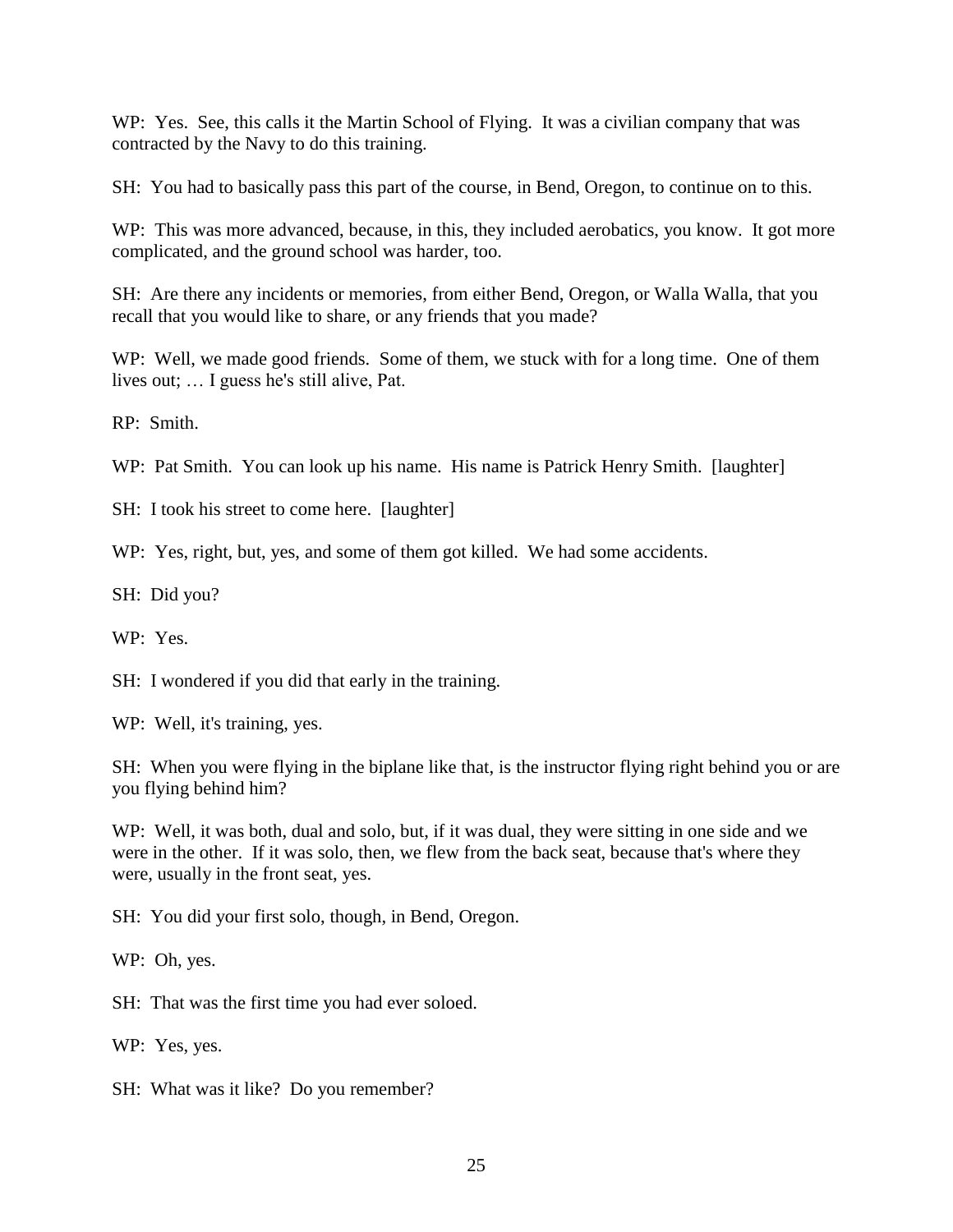WP: It was exciting. Here's this young kid, a twenty-year-old kid up there, thought he was ... taking over the whole world.

SH: You were the "top gun" that day, right?

WP: That's right, that's right. We enjoyed it. I think all of us did. Some of them were scared and some of them quit, because they just couldn't take the pressure of flying.

SH: Was the attrition rate, then, in Walla Walla, as great as it had been in Bend, or were those people who made that first cut more apt to stay with it?

WP: Most of them stayed, a few of them didn't. A few of them washed out. They just couldn't handle acrobatics.

SH: Can you talk about those acrobatics a little bit?

WP: Well, you know, with us, it was just a lot of fun. You get on a roller coaster, ... but it was just a lot of fun. I enjoyed it, but some of the people just couldn't adapt to it and they stalled out and, you know, they got scared and they would quit.

RP: Do we want to jump to, about a year later, when Lou Prisky died?

WP: Yes. ... That was in the Navy, then. We went from Walla Walla to preflight, which was all ground school and physical training, completely.

SH: Really?

WP: Yes, and it was at St. Mary's College, California, is the one I went to. They were all over the country, but it was all physical training, making sure that our coordination was right and that we were strong enough to do it and all that sort of thing. Then, following St. Mary's College, they sent us to what they called primary training, which, really, … some of it was duplicating this, but not much, but it was Navy, and I was at the naval air station in Norman, Oklahoma. … That was open cockpit biplanes. It was an old N2S Stearman, with the helmet, the whole routine, you know, [laughter] even the old scarves they used, yes, the whole routine. …

SH: What were those scarves for, other than to look good in the photographs? [laughter]

WP: Well, it was wintertime. ... You take them, wrap them around your neck all the time. ...

SH: Okay, they really were for warmth. I just thought maybe they were kind of the style. [laughter]

WP: Yes, you let it stream, if you wanted to look ...

SH: Cool.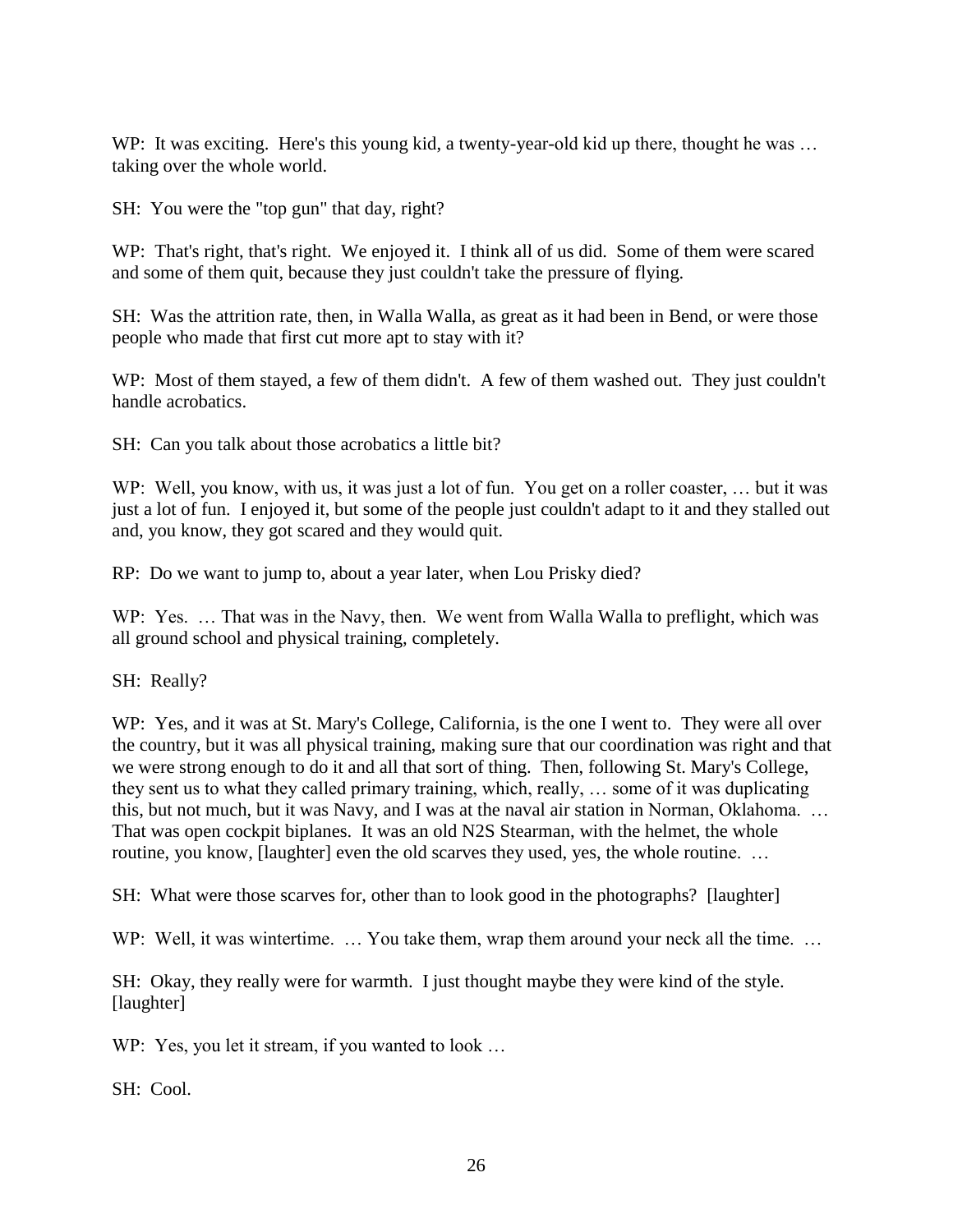WP: ... Cool, right. But, that was also more advanced and more tactical type training.

SH: Was it a shock to go from having civilian pilots training you, at Bend, and then, Walla Walla, to suddenly learning to fly the Navy way?

WP: Yes. Well, of course, the preliminary training was geared toward … what they knew we were going to get into anyway. … That part of it wasn't that much of a shock, except it was military and our instructors were commissioned officers. They were pilots.

RP: Were you wearing Navy uniforms by then?

WP: At that time, we were wearing Navy uniforms. Well, it was a cadet's uniform, but it was a Navy uniform, and it was a Navy uniform that, you know, once you got commissioned, you used the same uniform, but you got stripes put on the sleeves and …

SH: The important stuff.

WP: ... All the other stuff, yes.

SH: These pilots that were doing the training were naval officers. Had they been in the military?

WP: Yes.

SH: Were they commissioned to specifically train pilots?

WP: ... No, they were graduated. I think ... some of them were recruited as trainees, but they were brought into the military and they were actually military officers, yes.

SH: None of them were coming back as old as World War I.

WP: No, no, no, but what Rae was referring to was a guy that was my best pal there, ... had been a halfback ... at Dayton University and very good. ...

SH: Had you known him before?

WP: No, we got to know each other there.

SH: This is in Norman, Oklahoma.

WP: It's in Norman, Oklahoma. He was a very good friend. We buddied around together and he went up on this flight, which was Pylon Eights. You know, in Pylon Eights, you go around pylons here and pylons here, and it's fairly slow.

SH: Make a figure eight.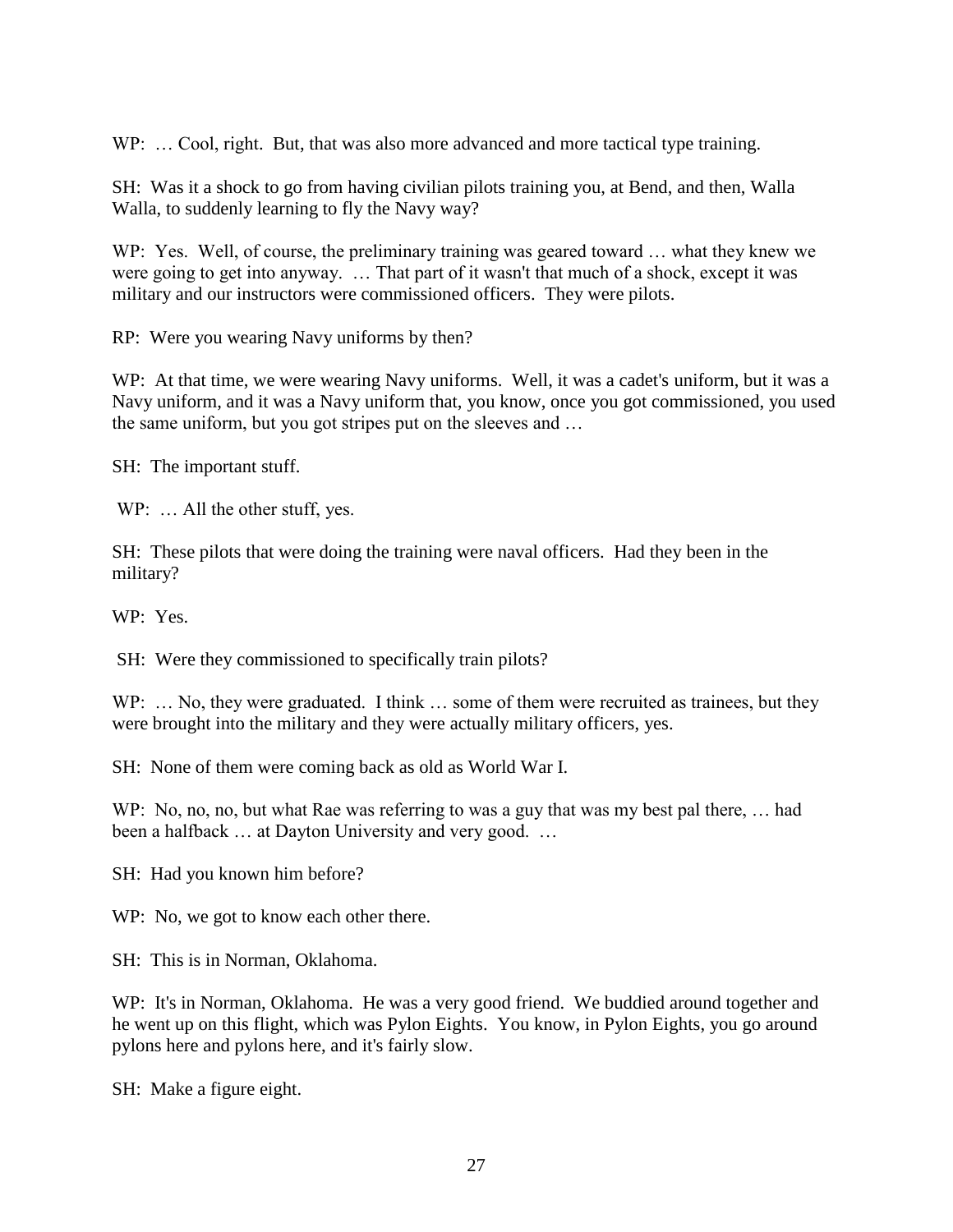WP: ... Yes. It's coordination as to do that, and he spun in and got killed. So, since I was his best friend, I was given the duties, as a twenty-year-old kid that didn't know any better, of escorting his body home to Dayton, right in the middle of training. … So, I arrived at Dayton with the body and his family was a big Catholic family and they all came out there and draped themselves over the casket and cried, and it was really tough.

SH: I bet, to try to maintain your naval decorum.

WP: Yes, that's right, yes. So, that's what she was referring to.

RP: The first time that he had done anything like that.

WP: Yes, that's right, but, anyway, that was ...

SH: Probably one of your toughest assignments in the military.

WP: ... Yes. It was right in the middle of training. So, then, I had to go back, get caught up with the class.

SH: Did you have a chance to get back to Akron and say hello to your family?

WP: I did. It was at Dayton, and I don't think I; did I see you then?

RP: No.

WP: I don't think I did. I had another girlfriend then. So, I said hello to her, ... but I was only there for a day, because I wasn't supposed to be away from the training, and, in those days, you didn't have airplanes, you had trains, you know. The airplanes were what you flew on in training and there were a few transports, but, basically, the main mode of transportation, even when I went to Bend, Oregon, was on a train, all the way out to Bend, Oregon.

SH: What do you remember about it? Had you traveled anywhere, other than Akron, as a young man?

WP: We used to travel all the way to Pittsburgh. [laughter]

SH: Why did you go to Pittsburgh? [laughter]

WP: I don't know.

RP: Big city.

WP: Big city. [laughter]

SH: Really?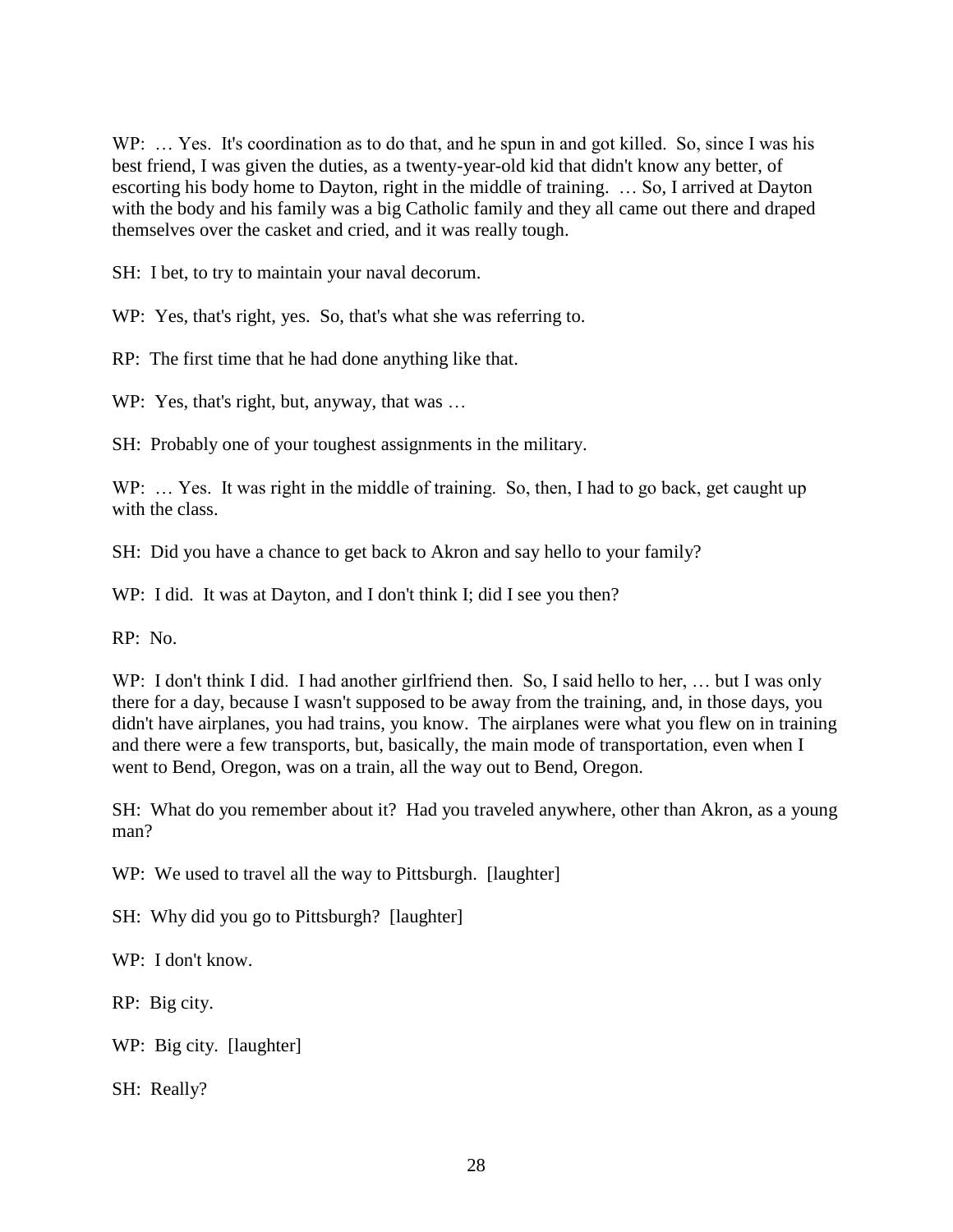WP: Yes. Well, Cleveland and Pittsburgh, but, no, we didn't do it often. We went to Niagara Falls one time for a trip, and, yes, we took a couple of trips, but not much, usually by car.

SH: Was it exciting to take this trip to Bend, Oregon?

WP: Oh, yes, yes.

SH: What did you do for entertainment?

WP: Well, we entertained ourselves, I guess. We played a lot of cards.

SH: Did you?

WP: Yes. ... Some of the guys gambled. I didn't gamble. I don't go for that stuff. ...

SH: One thing I did not ask you, as a young man, were you involved with the church at all, growing up in Akron?

WP: Yes. I was raised as an active Methodist and, yes, I was very much involved in the church.

SH: Involved in Sunday school and all that kind of stuff.

WP: Yes.

SH: You talked about being in the Boy Scouts and actually training other Boy Scouts. What rank did you attain in the Scouts before you left for the military?

WP: Life. I never quite made Eagle, but Life, yes.

SH: Did any of the skills that you learned in Scouts or in athletics at your high school help you as someone who is now training to fly a plane? Do you think that helped you at all?

WP: Yes, … during preflight, and, you know, you had to stand watches, always had to stand watches, and they found out that I used to teach swimming, and every cadet had to learn to swim and a lot of them couldn't, so, they recruited me to teach swimming, at four o'clock, two or three days a week, and I didn't have to stand watches, [laughter] midnight to eight in the morning or whatever, see. So, yes, that helped me, in regard to that, because I did teach a lot of kids to swim, cadets.

SH: At four in the morning or four in the afternoon?

 $WP: Four in the afternoon. \dots$ 

SH: Was this at Bend or at Walla Walla?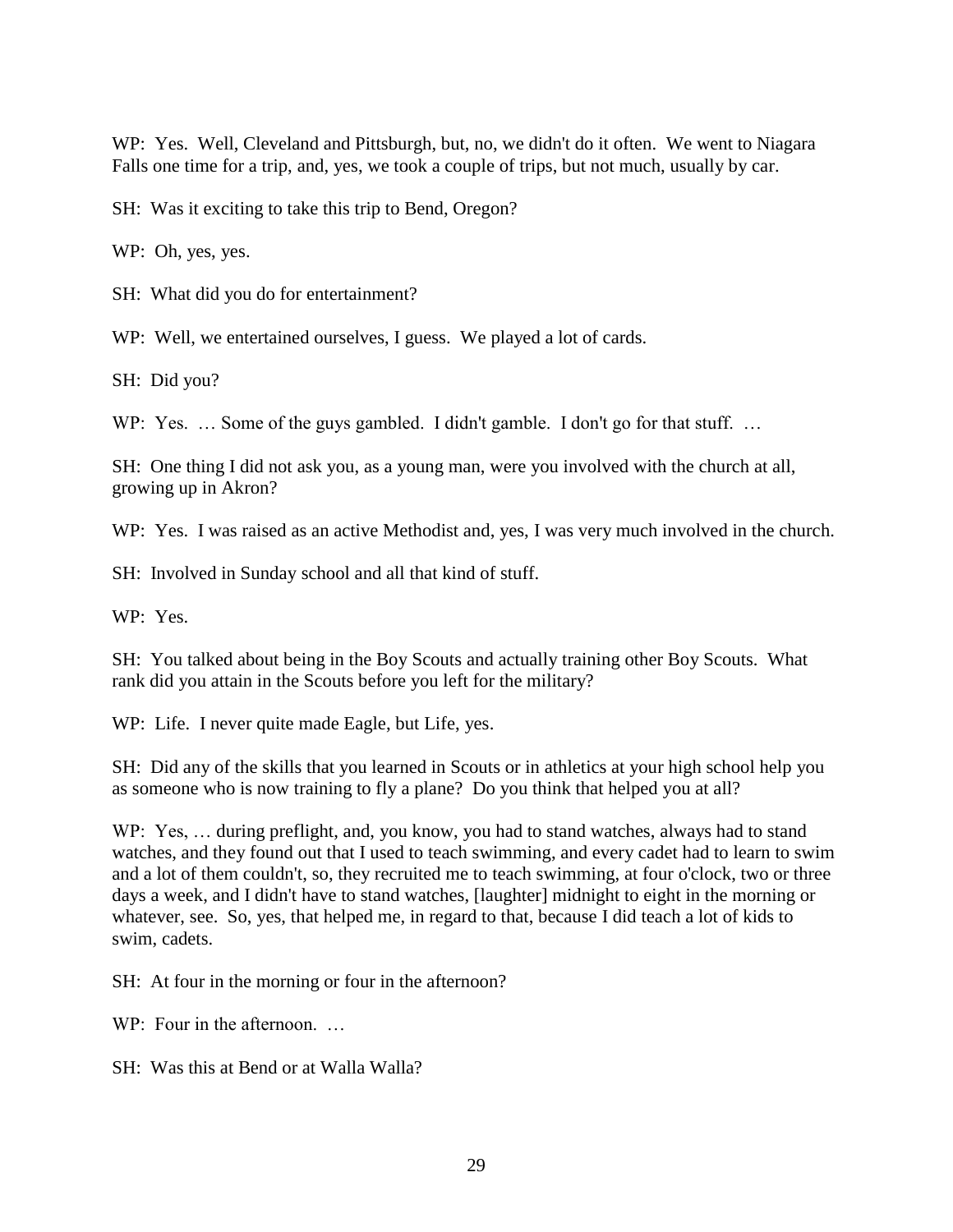WP: No, that would have been at preflight, at St. Mary's College. ...

SH: In California then. What memories do you take away from Bend and Walla Walla and St. Mary's, before we get back to Norman, Oklahoma? Were there any incidents with the population or in your training or with the men that you were meeting and training with?

WP: No, it was very good. We used to hike through the orange groves in the Napa Valley, in preflight, and they used to have dances for us at Oakland, California, which is on this side of San Francisco, and they were really nice dances and they'd transport us to them and, of course, the girls liked to have the boys there, because the boys that were there were gone somewhere else. [laughter] So, they always liked to have us there.

SH: A good situation.

WP: Yes, it worked out, yes, and I met some girls that I liked when I was in the various locations.

SH: The uniform was okay, too, then.

WP: Oh, yes, that's right.

RP: Yes.

WP: I wore them well, and, of course, we were physically fit, too, not like this. [laughter]

SH: When you returned from escorting your friend's body back to Dayton, what did you have to do to catch up then in Norman?

WP: They helped me out.

SH: Did they?

WP: Yes. They had somebody, I think it was another cadet, ... that helped bring me up-to-date, because it was mostly flying. I didn't have any problem with the flying, but, mostly, it was the ground portion of the flying. So, they would bring me up to speed on that, navigation and aerology and, you know, all that sort of thing, was just a part of it.

SH: You were able to stay with the same class.

WP: I stayed with the same class, and that concerned me, originally, because I thought I was going to drop back, but, no, I stayed with the same class.

SH: What kind of competition was it? Was it friendly competition? Was it cutthroat? Was it supportive?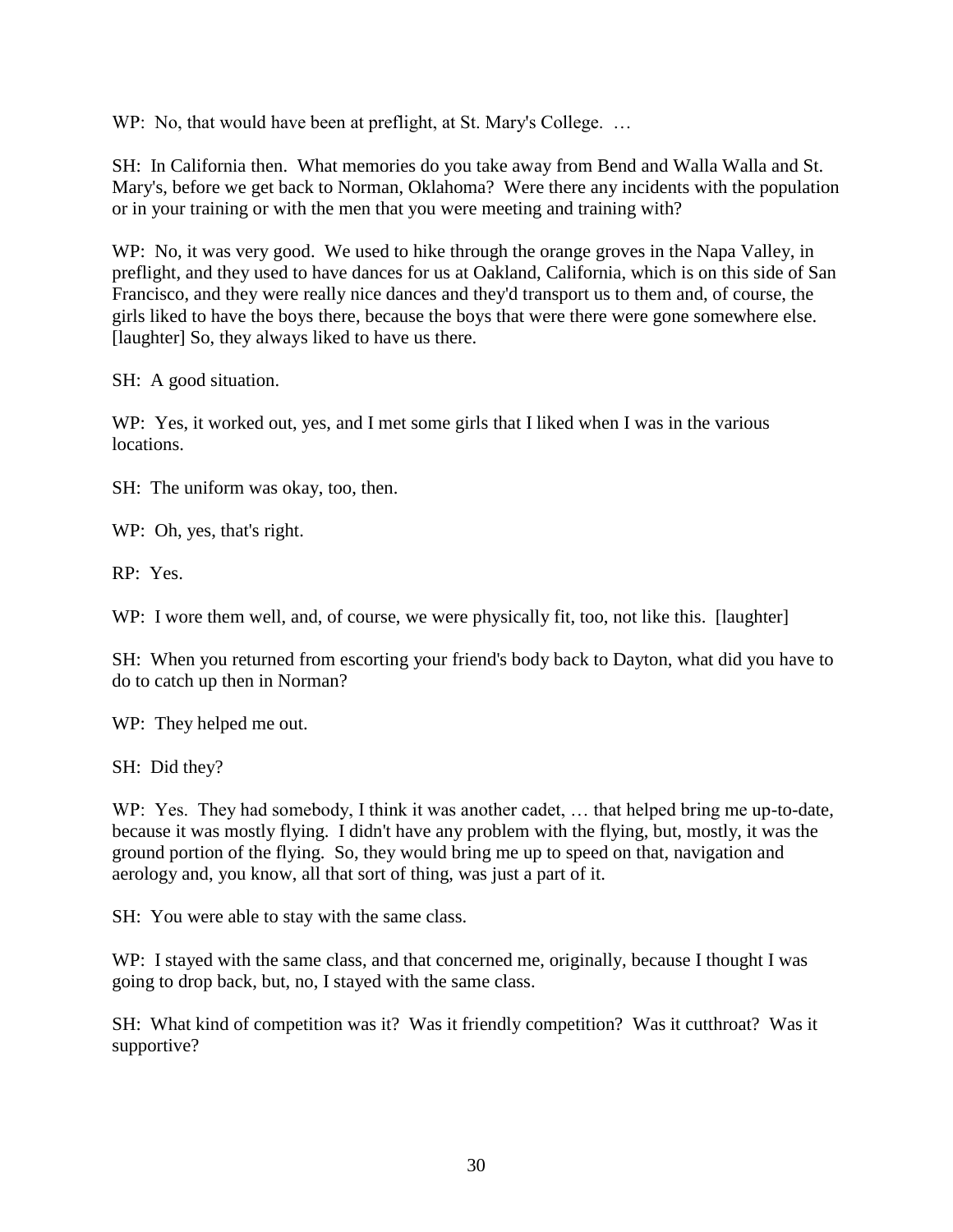WP: Well, it's probably a little of all of those, because, when you're with people, there are people that, by their very actions, you either like them or you don't like them. … I don't recall that we prayed that somebody was going to wash out, or anything like that, but there were people that we were glad when they left, because some of them were not safe pilots, you know, and that was the reason they washed out. Some of them got through that we didn't feel were safe pilots, but they did, they got through. It was all competition, because, you know, your goal is to get those wings. [laughter]

SH: Was it in Norman that you got your wings?

WP: No. I went from there to Corpus Christi. Primary training was Norman, then, advanced training was Corpus Christi, Texas. In each case, you have more instrument training, more navigation, more of everything, and more complicated, and a higher operational type aircraft. So, it was a faster airplane. … We were flying the SNJ Texan in Corpus Christi. So, we were commissioned out of Corpus Christi. As a matter-of-fact, where we were training, our advanced training, was at Kingsville, Texas, right on the ranch, just off the ranch, the King Ranch, yes, and we had a chance to go hunting there, for rattlesnakes, of course. Well, you know, we were kids, "Boom," great, guns. [laughter] Well, of course, at that point, then, … they had mounted guns on our airplanes and we had air-to-air gunnery, to shoot at moving targets, which were banners, and all that sort of thing.

SH: Who was the person flying that plane that pulled that banner? [laughter]

WP: Brave. No, we had to take turns.

SH: Did you really?

WP: Oh, yes, yes.

SH: Was the plane armored or have anything to protect it?

WP: No, no. It was I don't know how far behind now. ...

SH: It would not have been far enough for me. [laughter]

WP: But, your runs, ... in the Navy, were all ninety degrees. Sometimes, they would suck in behind a little bit and we'd get a little unhappy, but, mostly, it was ninety degrees. So, we had to lead it a certain amount to hit those and, if you got sucked in behind, once in awhile, it would show up on the sleeve, because it'd show the bullet, they were painted, … going through at an angle that was a little bit too shallow of an angle. So, then, they would have a discussion with the guy that made those runs, but I don't think any tow plane ever got shot down.

SH: That is good to hear.

WP: I don't believe so. [laughter]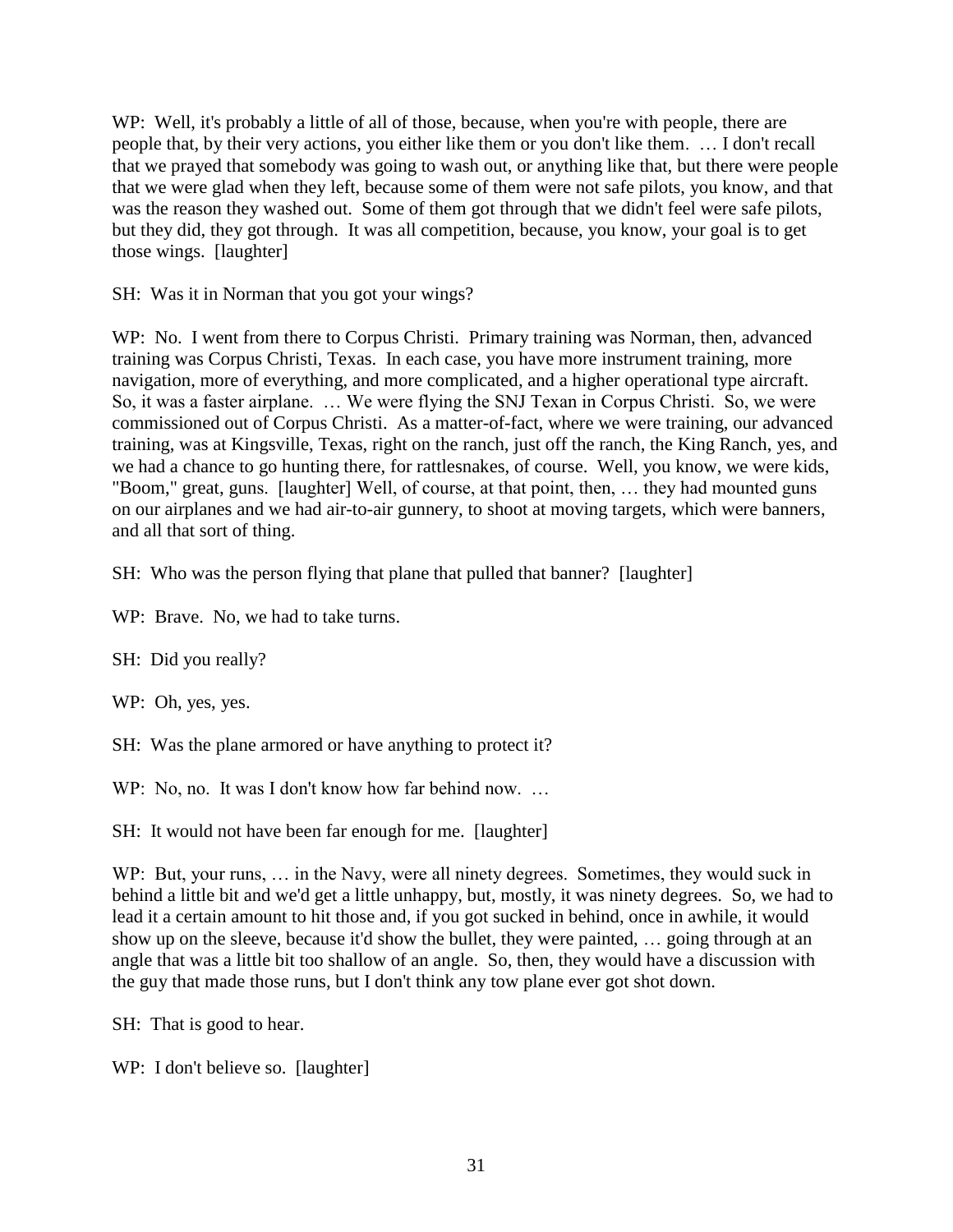SH: Was that the first time that you actually practiced firing?

WP: Yes, and bombing.

SH: You would bomb as well.

WP: Yes. I keep telling these people; you know, they talk about Padre Island, which is off the coast of Corpus Christi. Well, that was one of the places where we dropped bombs, and I said, "I can't understand why it's still floating, because it's full of bombs," but, now, they've got apartments there. … At that time, we had an outlying field at Padre Island and we'd go out there for a day. We'd go out there and go have flights in the mornings, and then, we would refuel, they had refueling tanks out there at the field, and reload our aircraft and put a new banner on the tow plane and go out and try it again, and we'd do that all day long.

SH: Really?

WP: Yes, out there on Padre Island, which, at that time, was just a piece of barren sand.

SH: Really?

WP: Yes, that's all it was. It had a runway, a small runway, because they were "prop jobs" then. You didn't need a big runway.

SH: What are some of the other incidents that you remember? You have gone from Norman to Kingsville.

WP: Yes. It's part of Corpus Christi.

SH: Is Corpus Christi separate from Kingsville?

WP: Kingsville is a part of the naval installation of Corpus Christi, the training. ... The main side of Corpus Christi was on the main base and we had Beeville then, which was mostly instruments, instrument training. We went to Beeville for, I don't know, a month, I think, and then, Kingsville was the advanced training for fighters, single-engine, and they had another one that was for bombers. … They trained them in multi-engine and, you know, it was that kind of thing. It was separated by function, more than anything else.

SH: When was the decision made as to which aircraft you were going to fly and learn to fly?

WP: Well, you made a choice.

SH: You got to make the choice.

WP: You got to make a choice. You didn't always get what the choice was, [laughter] and, fortunately, I was lucky, but, I think, some of the guys that were a little more conservative than some of the others took the multi-engine route, because it was not radical training and not runs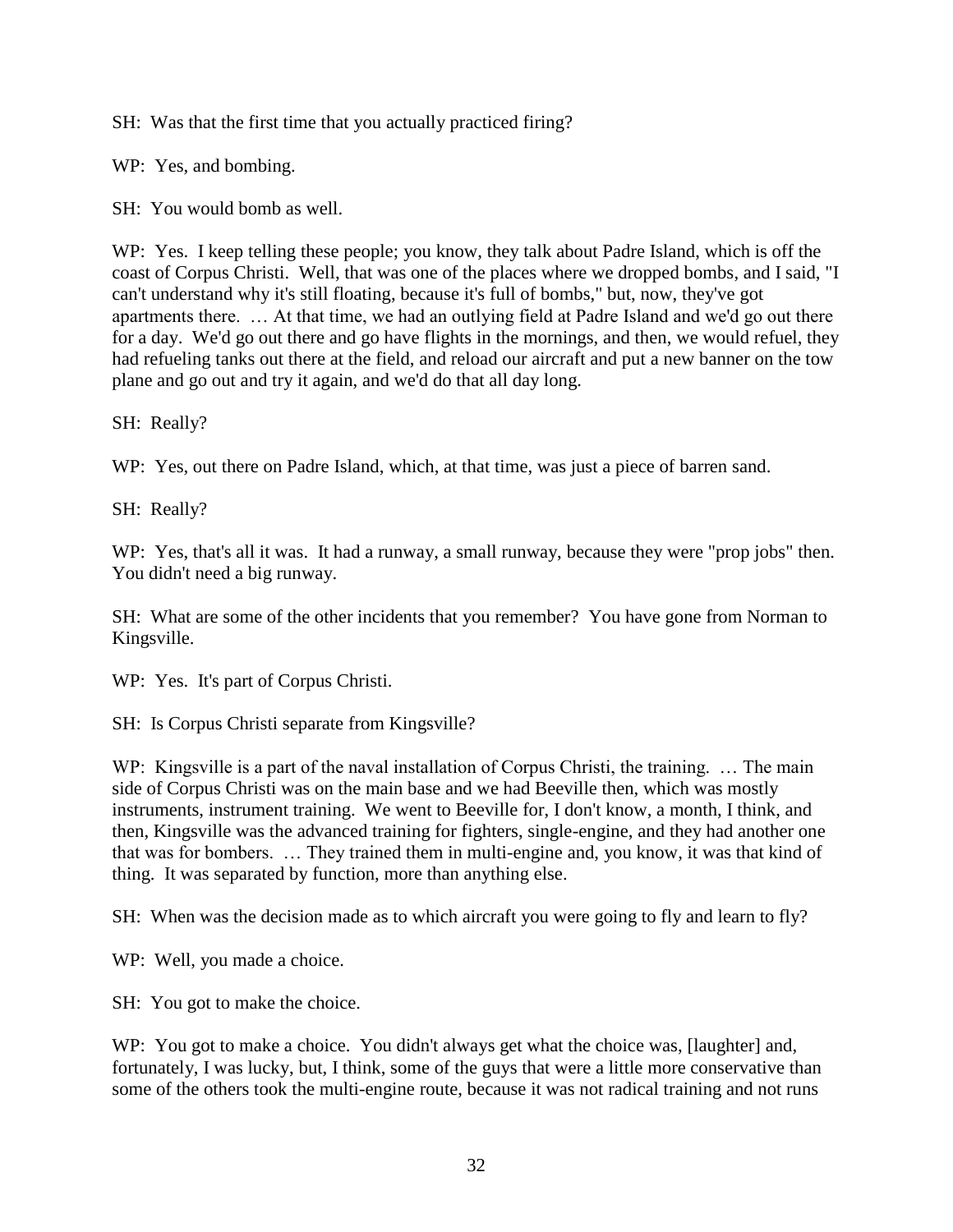on airplanes and, you know, all that kind of stuff. It was more straight-line bombing or divebombing or something like that.

SH: That decision was made at …

WP: Corpus Christi, yes.

SH: You identified yourself as less conservative.

WP: Well, yes, I was. [laughter] I was a little bit adventuresome. That was part of the reason I didn't get through school as well as I did. [laughter]

SH: Was this anything you discussed with your family, about what decision to make, or was this just something that you, Bill Phillips, decided as you went along?

WP: I don't think they would have understood anyway, what the decisions were, because ... it was a different world at that point, and I'd been away from home, then, forever.

SH: Almost two years, right? [laughter]

WP: Yes, pretty close to it, yes.

SH: Do you remember making the decision? Was it a hard decision to make?

WP: No, it wasn't. I knew what I wanted to do.

SH: That was what you wanted to do.

WP: Yes.

SH: Would you have been okay if you had wound up in a multi-engine bomber?

WP: I would have done it, yes. I would have done it, yes.

SH: Where were the ground crews being trained, at the same time you are learning to be a fighter pilot? Are they moving along with you, so-to-speak, in these same bases? Are they being trained somewhere else?

WP: A little bit of each. ... A lot of the basic training was at Great Lakes, and other ground training facilities around the country, mostly in mechanics and engineering, and, of course, each of those people had to be specific in the kind of aircraft that they were going to go into, because the systems were all different.

SH: The people who were working on your planes, as you were training, you were quite confident that they were far enough along with the system that they were good.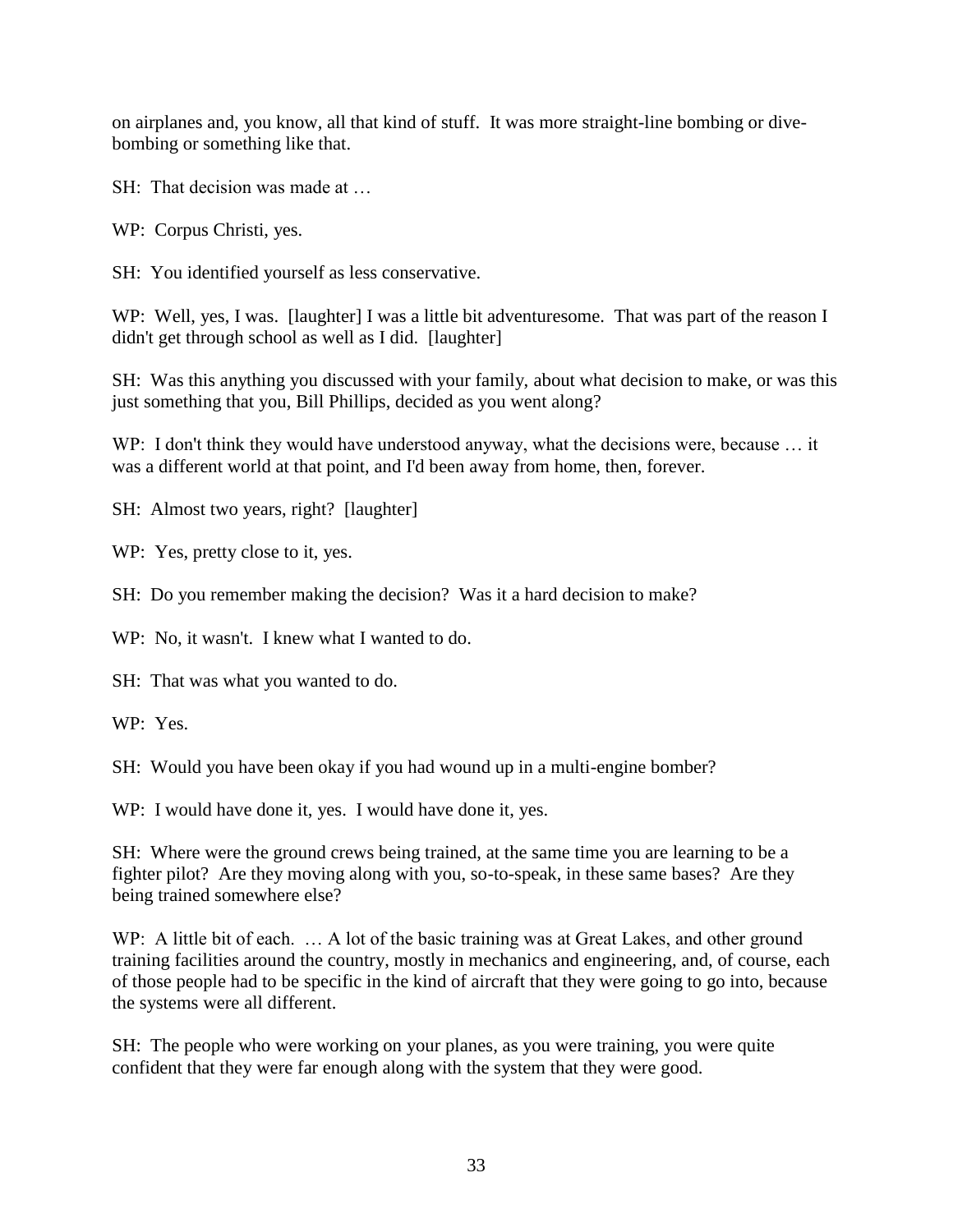WP: Yes. Part of them went from these basic locations to these other locations to get on-thejob-type training. So, they would be the ones that were working with the ones that were experts on it.

SH: At any point in your training, were you ever concerned about the quality of the mechanic or the ground crew that was working on your craft?

WP: I don't think so. I think they were pretty well-trained. ...

SH: Was there anyone who mentored you or who set an example that helped you make that decision to take on the fighters?

WP: I don't think so.

SH: Am I wrong, but are the fighter pilots not the cream of the crop?

WP: They like to think they are.

SH: Did you think you were?

WP: Of course. [laughter] I would say that, you know, mechanically, the ability to fly the airplane is more challenging to the fighter pilot than some of the others, but they have skills that would be quite different than ones that we had, you know, but, no, I don't think so.

SH: Would you be able to pick a fighter pilot out of a lineup, so-to-speak, after you talked to him for a few minutes?

WP: Probably; if we asked the right questions, yes.

SH: Would you be able to pick them out from their personality?

WP: Yes. Well, you see, when we were in, and this is moving ahead to Brazil, our flights were with patrol squadrons, ... Navy patrol pilots, and so, we would go up and fly with them. Then, we'd come back and analyze the films … of the camera guns that we'd had on the plane and review with them what we thought they did right and what we thought they did wrong, and then, we'd go back up with the same crew again, a second time, to help correct those errors. …

SH: You were in a training position at this point.

WP: I'm in a training position. ... The point of the story is, we worked with patrol pilots, at that time, and we got along real well. We lived with them in the BOQs, [bachelor officers' quarters], and, you know, all that. …

SH: Were there other incidents at Corpus Christi and Padre Island that you would like to share?

WP: Not particularly, no. It's a long time ago. [laughter]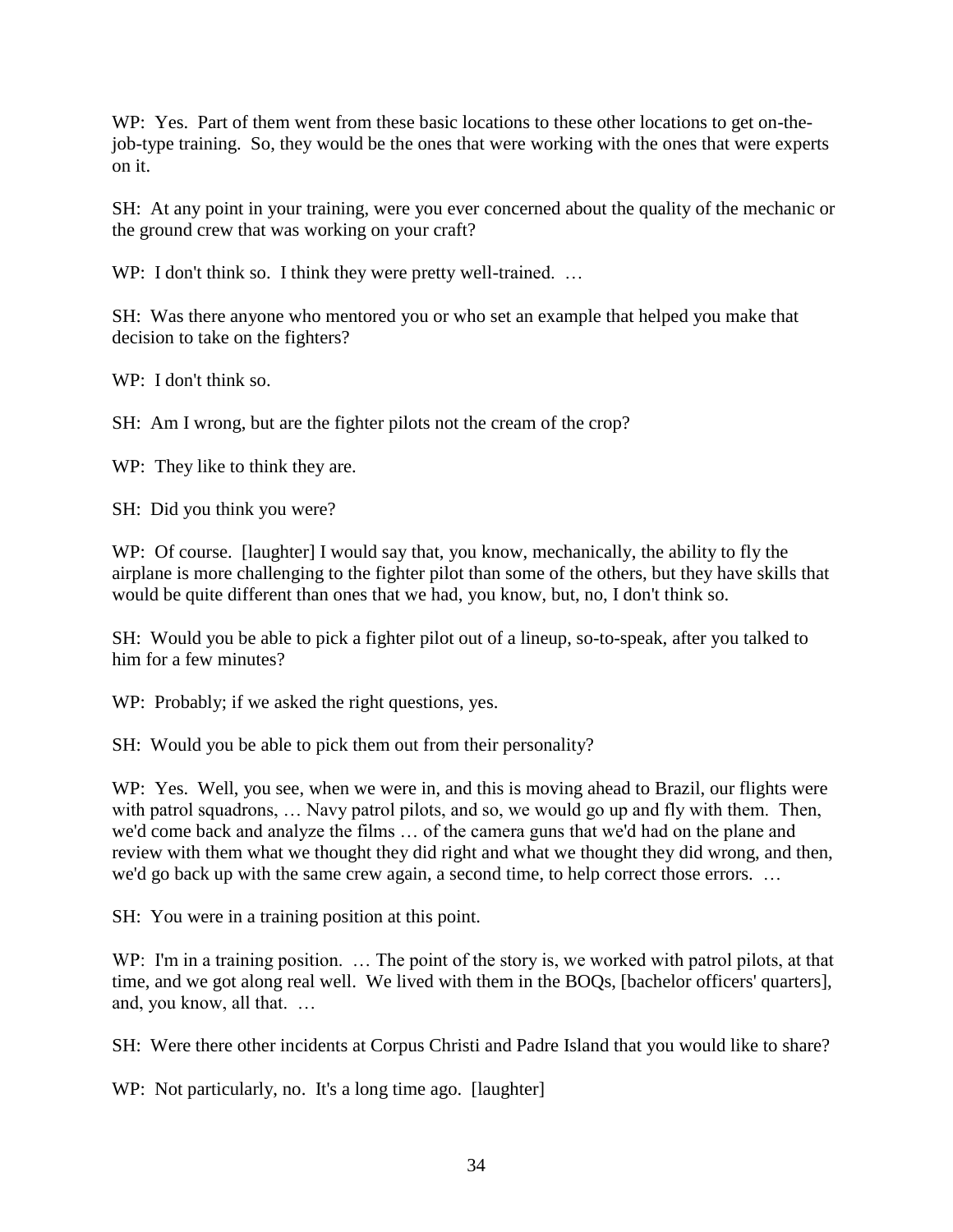SH: How aware were you of what was going on with the war, both in the European Theater and in the Pacific?

WP: We were well briefed.

SH: Were you?

WP: Yes, we were.

SH: Was it officially done once a day, once a week? How did the Navy keep you abreast of what was going on?

WP: Well, always, at morning muster, they would give us an update, but, then, there were times when we'd have special meetings, if there was a change which we should know about.

SH: Did you know about D-Day before it happened, in June of 1944?

WP: Oh, yes, yes. Well, as a matter-of-fact, we were together in June of '44.

RP: Oh, yes.

WP: Atlantic City.

RP: We were stationed at Atlantic City, Pomona Air Base.

SH: Okay. After Corpus Christi, where were you sent?

WP: I was commissioned, of course, and I finally got leave. I finally got to go home, and then, I went to Sanford, Florida, to what they called operational training, and that was in an operationaltype aircraft, one like they used in combat, and that was in …

RP: When you got commissioned and came home, that was October of '44, and that's when we got engaged, and then, we got married, in December.

WP: We split up and got engaged. [laughter]

RP: Then, we got married in December of '44.

SH: Okay, October of 1944. D-Day took place in ...

RP: … May of …

SH: June of 1944. It had actually taken place before you were engaged.

RP: Is that right? I thought I remembered that.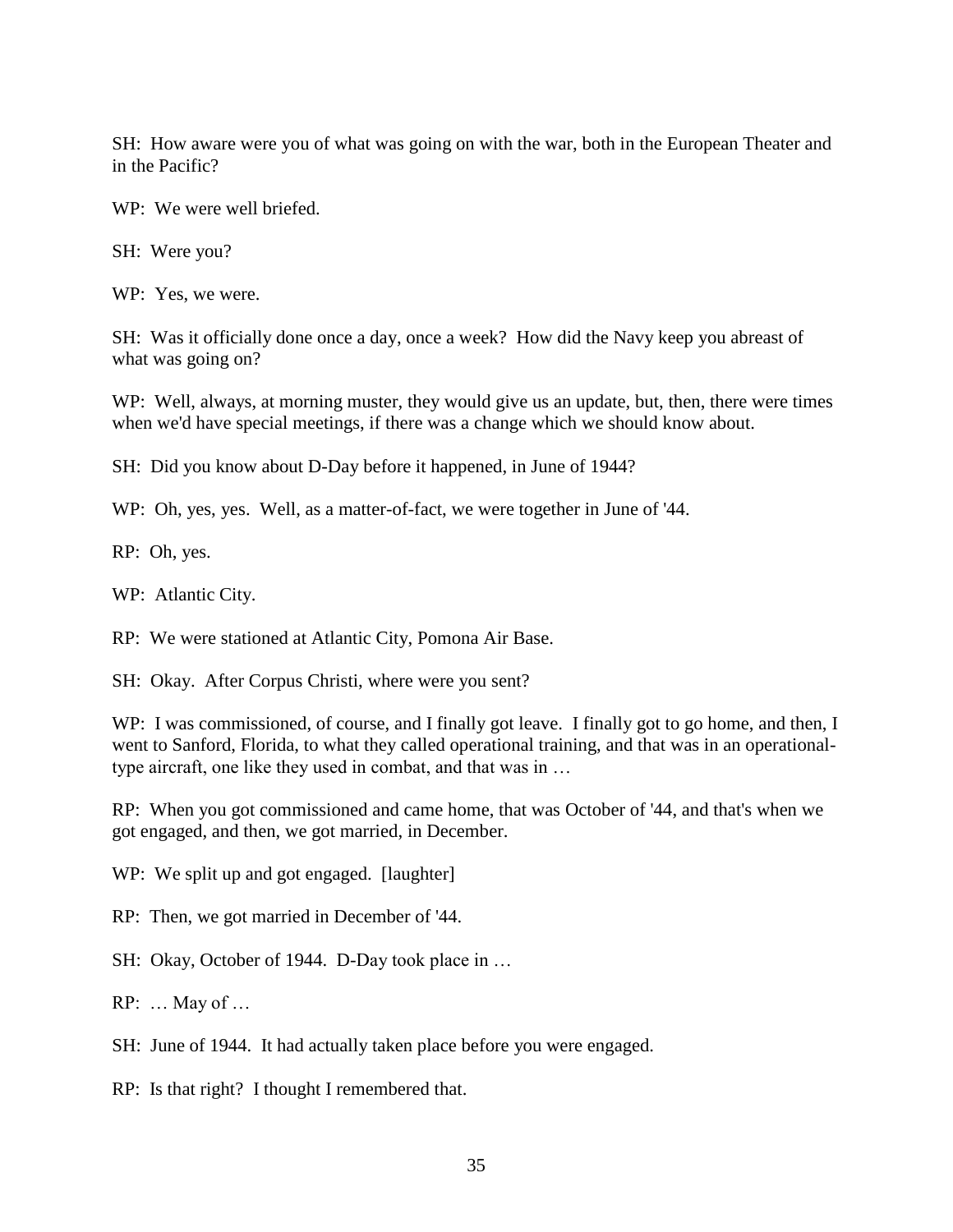WP: No.

SH: You may have remembered V-E Day.

RP: Yes, that's right!

SH: When you came home on leave from Corpus Christi, before you went to Florida, that was when the two of you decided that you were the duo and not the other.

RP: Yes.

WP: Yes, we got back together, right.

RP: He came to our house that morning, I was getting ready to go to work, and there stood this handsome, tan, young ensign in a white uniform. There wasn't anything more beautiful.

WP: Either before or since. [laughter]

RP: I hadn't seen him in, what was it, seventeen months or so?

WP: Yes.

RP: He had been gone, and he was still engaged to this other girl, but he came out to our house to see me, and so, right then and there, we just knew. We looked at each other and just knew.

WP: Well, I called her, the other one, but that's right.

SH: Was your intended in the military?

RP: Yes, he was on a ship out in the Pacific, and even when I got engaged to him, I knew I didn't want to marry him, but I just couldn't say no. You know, I don't know why, I just said, "Oh, yes," you know, [laughter] but he was a nice guy, real nice fellow.

SH: Was he from Akron?

RP: No, he was from Troy, Ohio.

WP: Close to Dayton.

RP: Yes. He was my brother's friend, in the Navy, … but I wasn't that enthused. [laughter] Anyway, I had to write him a "Dear John" letter, [a letter informing him their relationship is over]. So, it was sad, sent his ring back.

SH: Where did you go to get the ring, if this was that quick? Did you propose during that leave?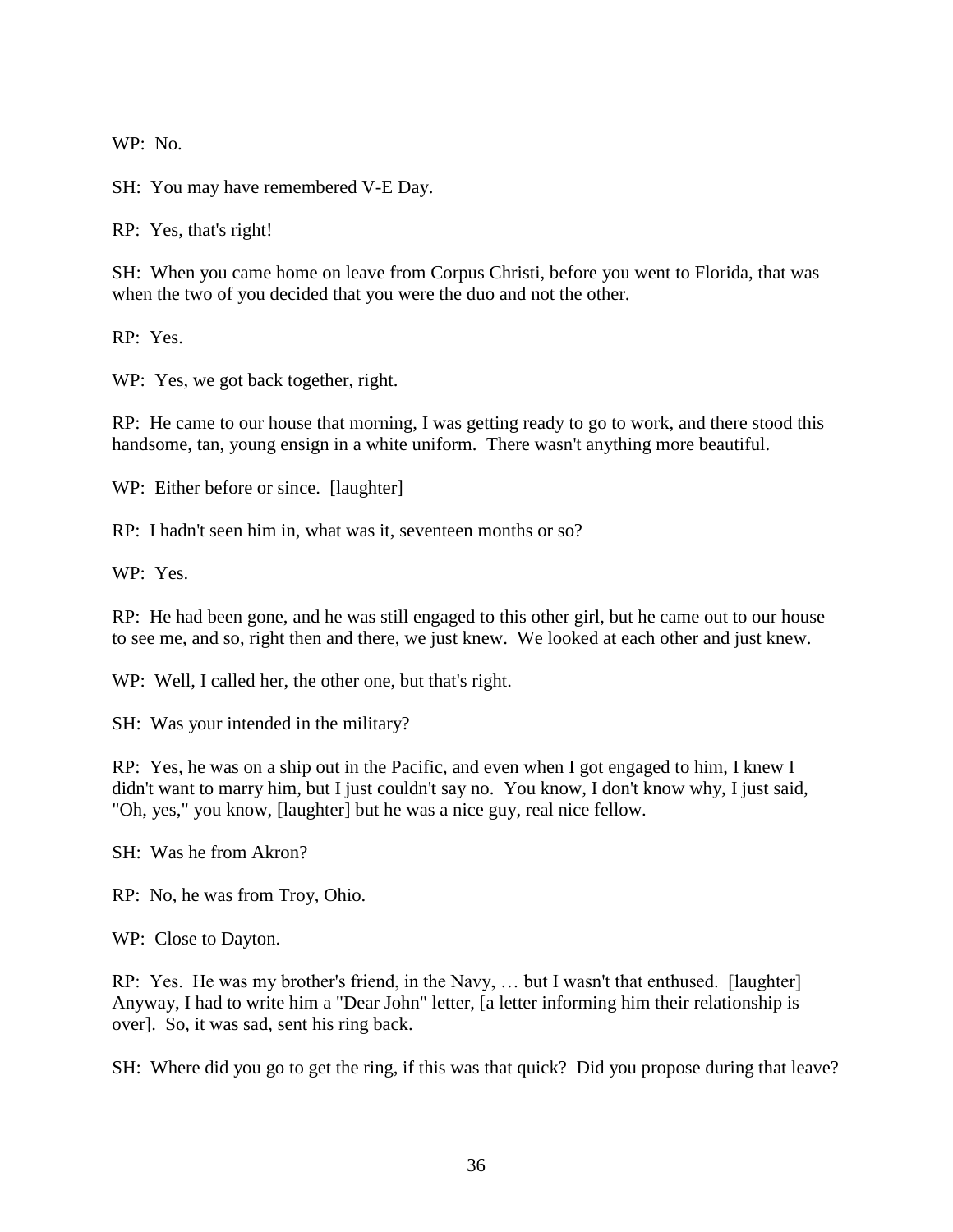WP: I must have. [laughter]

RP: Yes.

WP: I don't think I gave her a ring, then. I think I had to get that later, didn't I?

RP: No, we got a ring. We went downtown to …

WP: Oh, we went downtown, Akron, and got it.

RP: Some jeweler, the big Akron jeweler, whoever that was, I forget his name now, and we picked out a ring and got engaged, right then and there.

SH: Both families were happy?

RP: My family was happy. They always liked him a lot.

WP: Yes, so was mine.

SH: Did you have two weeks or a week?

WP: Two weeks.

RP: What, home, on leave?

WP: Yes.

SH: Did you set a date or did you just say, "When you are back next?"

RP: Yes. We thought we would try to set it all up with my brother and his wife, who was stationed in the Navy in Philadelphia, and he [Mr. Phillips] was going to be stationed in Atlantic City for six months.

WP: That was after Florida.

RP: Yes. So, we thought he can come up to Philadelphia and I can go down to Philadelphia, and my brother and his wife will be best man and matron of honor, and so, we worked it out that way. … Two weeks before December 2nd, he got word that he was going to be sent to Brazil and we had already had our physicals and did all the paperwork and had everything lined up, and then, we said, "Let's do it." So, we went down there and got married. We were together four days and he left on the fifth day for Brazil, and I went back to Akron.

SH: You went down to Florida.

RP: No, I didn't go down to Florida.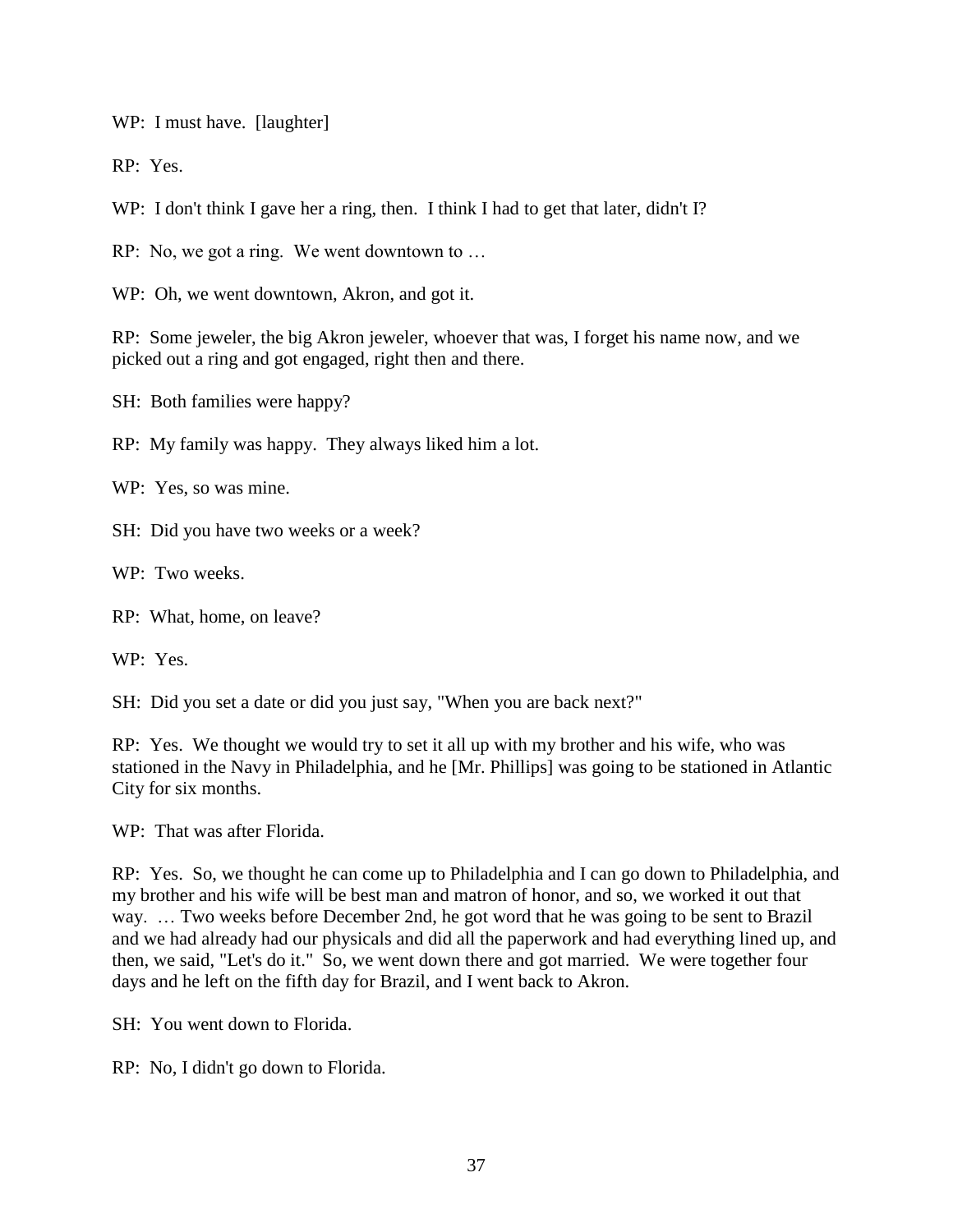SH: You went to Atlantic City.

RP: … I went to Philadelphia to get married.

SH: You did do it in Philadelphia.

RP: Yes.

SH: Okay, I thought you did not get to Philly.

WP: Yes, but there's a missing part of the link here. ... When I was in Florida, we were flying combat-type aircraft there, and this was before all this happened, before, and, at the end of that training down there, where we were doing some of the same things, except with a bigger airplane, they sent us up to Michigan, and it was the first time we'd flown off of a carrier.

SH: You flew off a carrier in Lake Michigan.

RP: Yes. Can you believe it?

WP: [laughter] Well, you see, again, they were using the ships that were able to be in combat in combat, and they had to have some place where they could have us train to land on [a carrier]. So, they took some old lake steamers … and put decks on them and they were called the (*Sagima*?) [USS *Wolverine* (IX-64)] and the [USS] *Sable* [(IX-81)], were the names of them. … Then, we all would go out there, and we'd already done field carrier practice, and they … flew us out from Detroit, Naval Air Station Grosse Ile, Michigan, Grosse Ile, Michigan, out to the ship, and we had to make six landings and six catapult shots, and that was … before I got home. I got home from there, [laughter] but that was in the middle of all that. So, it was after that, then, that we [got married]. …

SH: Was this the standard place where the Navy trained their pilots?

WP: It was the only place they had. Of course, the land-based and the bombers went somewhere else.

SH: I mean to do carrier landings.

WP: Yes. They had two places, three places. At San Diego, they had a ship out there that we could have gone on, and Corpus Christi, and then, the ones on Lake Michigan.

SH: We spoke about your training at Corpus Christi. What were you doing in Florida? What was your training like there? What did that entail?

WP: ... Same type of thing, except more advanced, ... and more field carrier, of course. We pulled our banners off the coast, at the east coast of Florida, and we had areas that were lined up for air-to-air gunnery. We could shoot at them.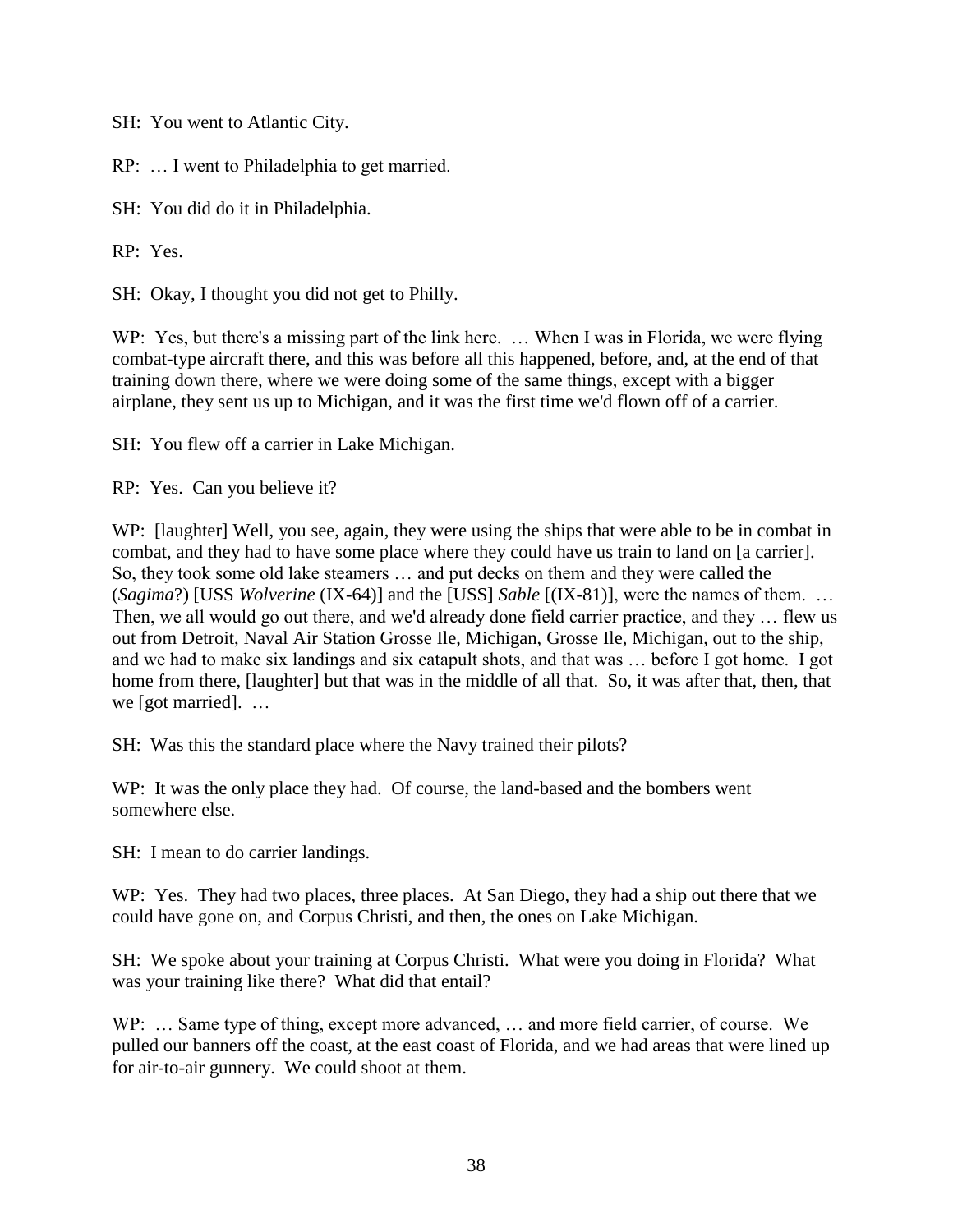SH: Was there anything really different, as far as the way you, as a Navy person, were welcomed or not, between Texas and Florida?

WP: No. They were really very good and, in Florida, we had, you know, dances, and so forth, for all the cadets and all the girls, and I got to know a couple down there that were liked pretty well. [laughter]

SH: When you were in Florida, were there still people who were washing out at this point?

WP: ... Very, very few, very few. ... One guy that I recall had chronic air sickness, and he got that far and he kept thinking he was going to get better and he didn't, … but the aircraft were, in those days, … pretty advanced, at least in our minds, but we had to hand crank the landing gear up and down. … They didn't have any hydraulic system, the old F4F Wildcat, and, you know, you say, "A Wildcat, boy, it's really good," but we had to hand crank the landing gear up and down. [laughter]

SH: How many were onboard that plane?

WP: Single-seat fighter.

SH: Single-seat, that is what I thought, but I wanted to be sure.

WP: What you do, when you're in it, the first time you're in it by yourself, they'd take us out, and we could go through all the flight characteristics and movies and all that sort of thing, and discussing, they always discussed what the problems are. … Then, they take you out to the airplane. You have a cockpit checkout, where you sit in the cockpit and you say, "Oh, that's the stick. That's the throttle. [laughter] This is where you crank the landing gear up and down." No, it wasn't that bad, [laughter] but they go through all the systems, where the instruments are and all that sort of thing, but, when you're in it, you're in it.

SH: How long was the training in Florida?

WP: Three months, I think. It's in the logbook. I can find it. It's about three months, I think it was.

SH: Then, you were sent up to Detroit, and then, over to the base in ...

WP: Then, we go to Atlantic City, Pomona. ... It's outside of Atlantic City. ... Now, I think, the Atlantic City Airport is there. At that time, it wasn't.

SH: Okay, because I know there is Lakehurst.

WP: No, ... at that time, Lakehurst was, we called them "poopy bags," blimps. [laughter]

SH: I have never heard that expression for a dirigible. [laughter]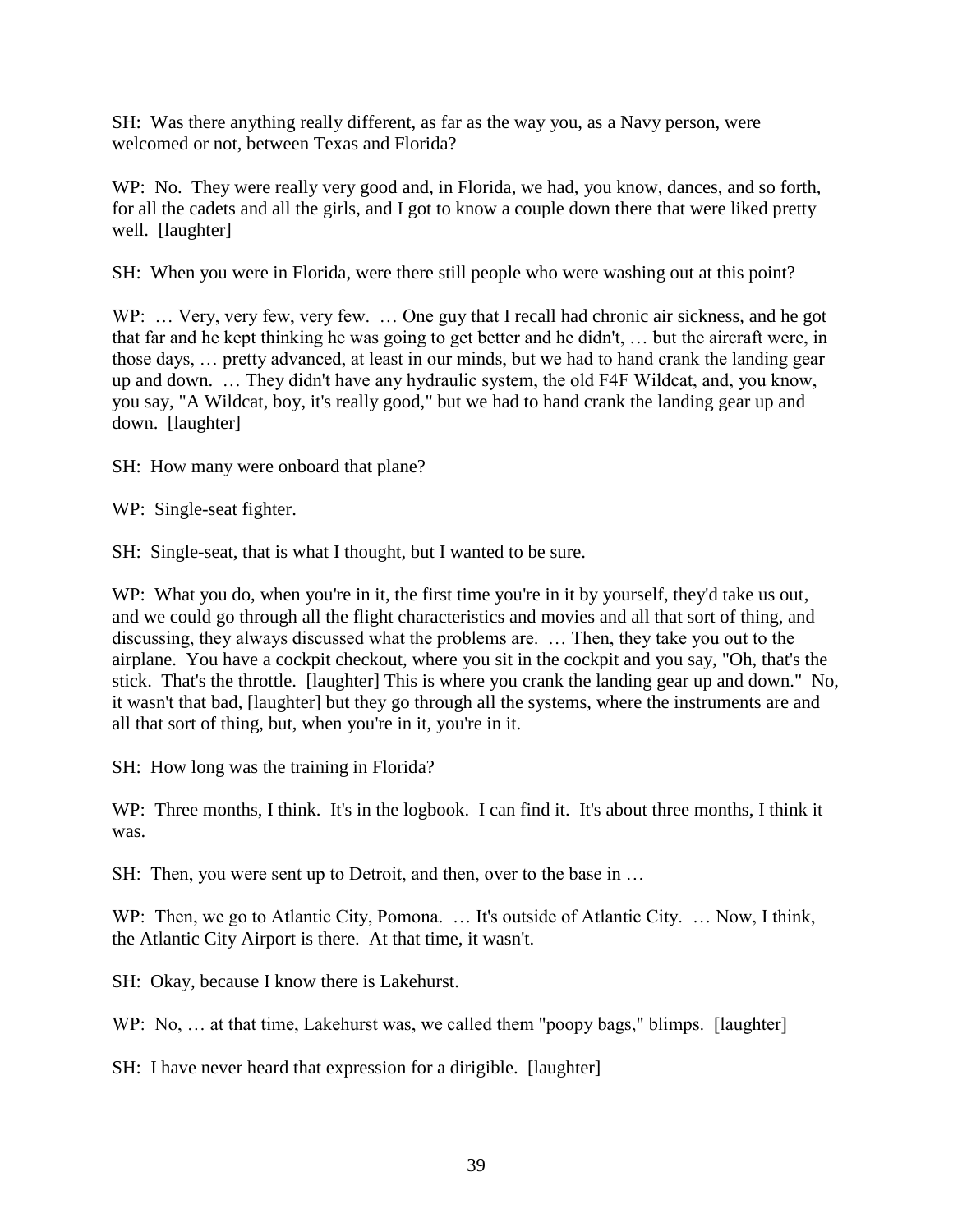WP: Well, us fighter pilots called them "poopy bags," [laughter] but that's what was there at that time, lighter-than-air craft, lighter-than-air.

SH: From Florida, you do your landings on the carrier in Lake Michigan, and then, from there, you were sent to Pomona.

WP: Yes.

SH: Is it in Pomona that you were to be married?

WP: That was when we got married.

RP: That's where he got leave.

WP: ... Yes, that was when we got to Akron.

SH: Were you married in Ohio or were you married in Philadelphia?

WP: Philadelphia.

SH: You came there.

RP: Yes, I took a train down there.

WP: And I went over there and we got our license.

RP: My brother and his wife had everything lined up for us, and we got married at St. Catherine's Church. …

SH: In Philadelphia?

RP: In Philadelphia.

WP: Yes.

RP: And we should have known something was wrong, because … half the church burned down before we got married and we had to get married at this nuns' convent. [laughter]

SH: In a chapel there. [laughter]

RP: Yes, a little place, and all the nuns came in and there was just my brother and his wife, and Bill's sister came down from New York, and then, the two of us and the priest, and so, we didn't get to get married in the church, as such, but the marriage certificate says, "In St. Catherine's."

SH: Was there a problem, with you being a Methodist? Did you have to join the church?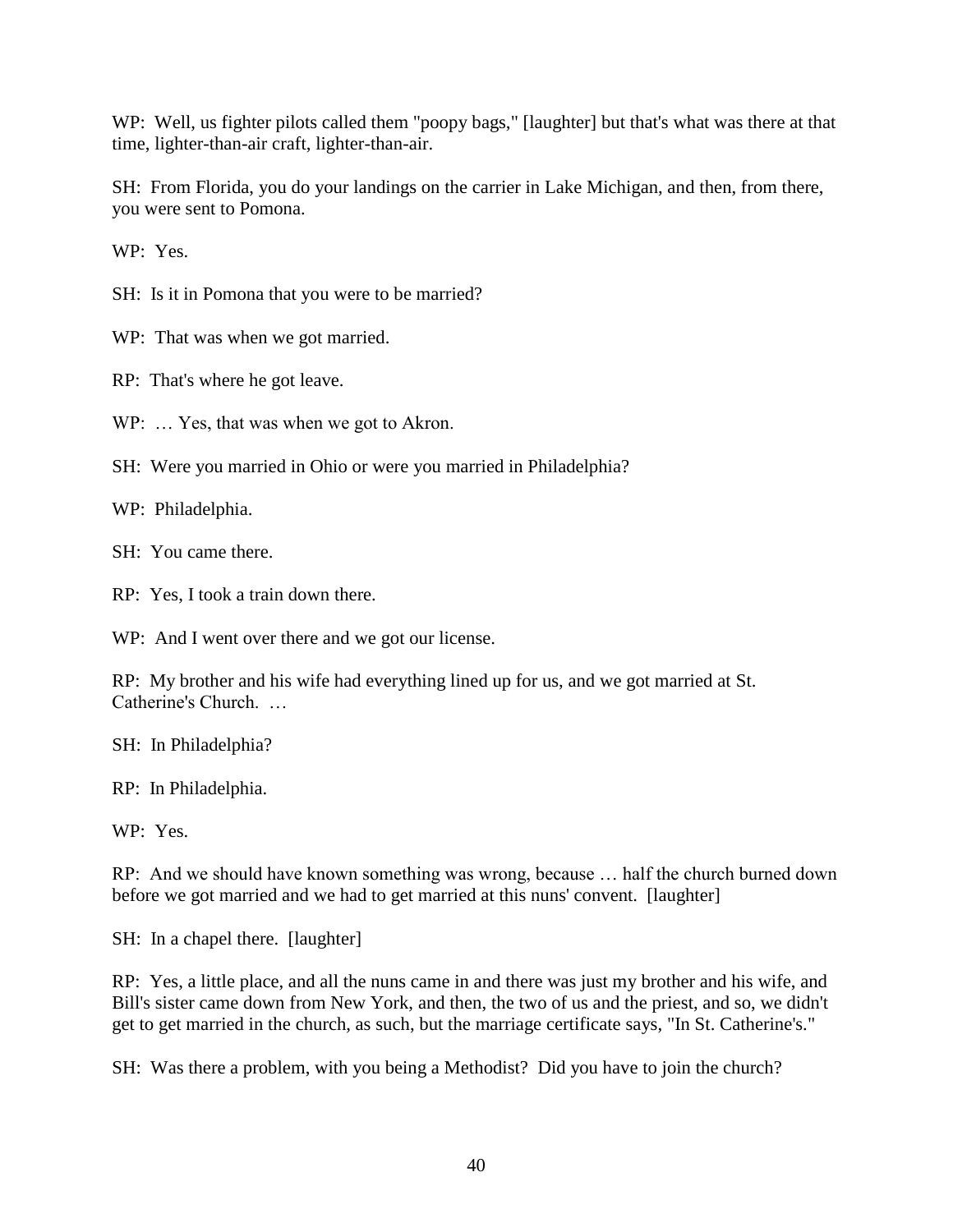WP: ... You know, they have you go through training if you marry a Catholic, but they forgave us that.

RP: Because it was a war time.

WP: They have a waiting period; because it was wartime.

RP: Yes, and it was Advent even, so, we got married in Advent, and you're not supposed to get married in Advent.

WP: But, they forgave that, too.

RP: And then, we were supposed to get married at the side altar, not the main altar, and that's what burned, was the side altar. [laughter] ...

SH: You were forgiven a lot there, right? [laughter]

RP: Yes, right. [laughter]

WP: … The Pomona base, the Naval Air Station Pomona, at that time, … there was nobody that was permanently stationed there. It was kind of a place where they reassigned people to other positions, other squadrons and that sort of thing, and that was a holding place, where you could get flight time and, you know, other types of things, while you were waiting, and so, that was basically what we were doing in Atlantic City. I knew it was a temporary place when we went there.

SH: Where were you housed, before you were married, or was it the same place?

WP: No, you mean at Atlantic City? Oh, we got a place in ...

RP: Were you in that hotel in Atlantic City on the beach? Were you staying there?

WP: ... I was in a hotel on the beach.

RP: Yes.

WP: And they took us out there every day, but, ... after we were married, then, ... we got an upstairs room in …

RP: Mrs. Hickman's house.

WP: Mrs. Hickman's house, yes, in New Jersey.

RP: And then, I got pregnant, about a month after that or two months after that.

WP: We think it's Mrs. Hickman's fault. [laughter]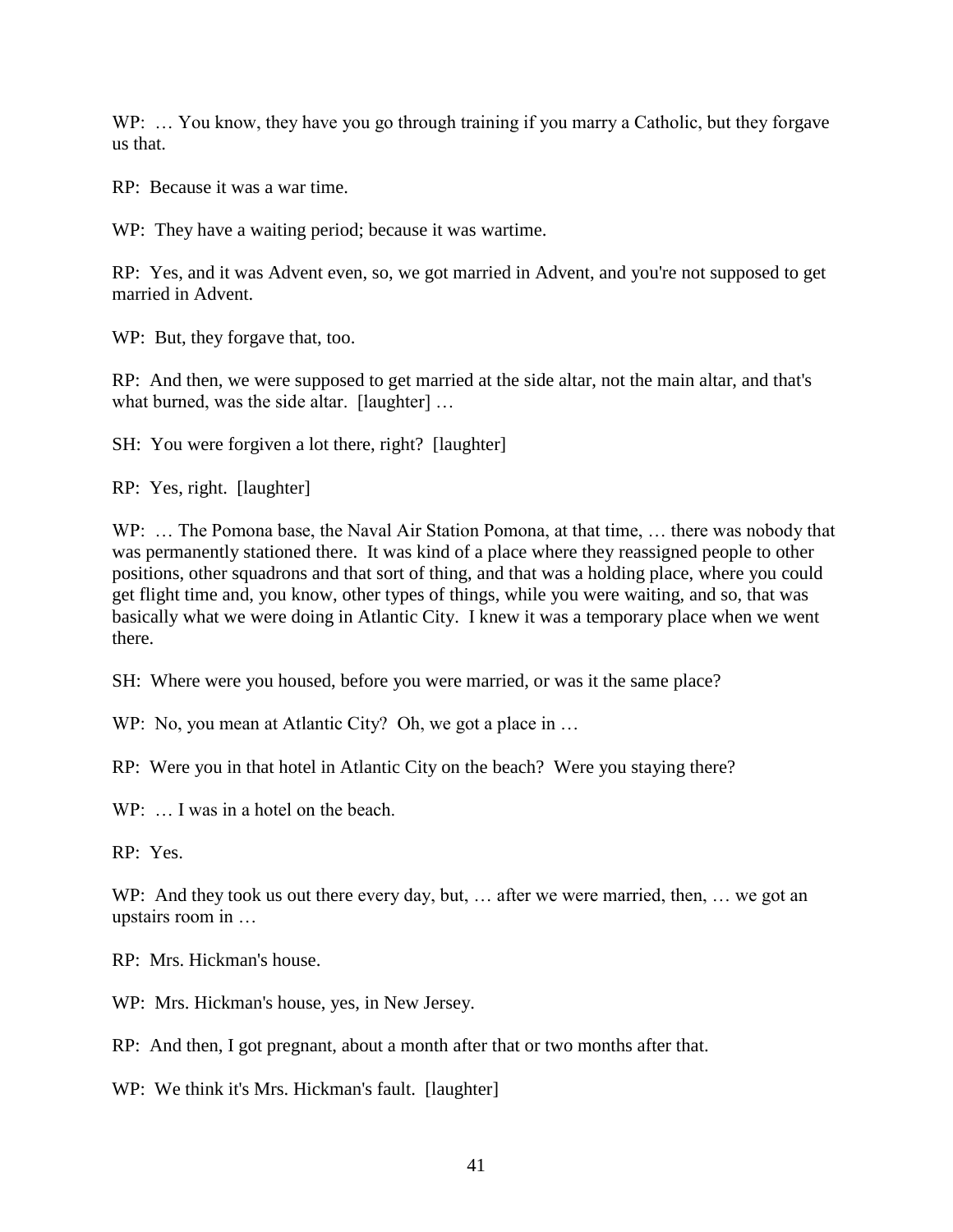- RP: And I was so sick. [laughter]
- WP: Yes, she was sick, yes. [laughter]
- RP: I wanted to go home.
- WP: ... Yes, but that was after I came back from Brazil.
- RP: Yes, that's when you got stationed up there.

WP: ... After we were married, we went from there ...

SH: You said you had five days, from the time you were married, before you went to Brazil.

WP: Yes.

- RP: Yes, five days, before he took off for Brazil and I went back home.
- SH: Okay. You were married.
- RP: December 2nd, in '44.
- SH: Then, you go back to Akron and you fly down to Brazil. What were your orders in Brazil?
- WP: ... Get that top sheet off of that.

RP: Off of here?

WP: Yes. Those are my orders to Brazil. I just thought you'd be interested in looking at them, and it says, "Duties;" his word is very vague.

SH: [laughter] I can see that. You were to, "Report to the officer in charge, Headquarters Squadron, First Air Wing 16, detachments as indicated below, for temporary duty in connection with fighter affiliation instruction." Did you know what that meant at that point?

WP: Yes, at that time. By then, I did, [laughter] but not really, because we were replacing another group of four pilots, and they gave us orientation on what we were doing, but, see, there are four of us here.

SH: Okay, I see three names here. Is this one also included in this?

WP: ... Yes, Uley Morgan.

SH: Morgan, Phillips, Rae and Lumper.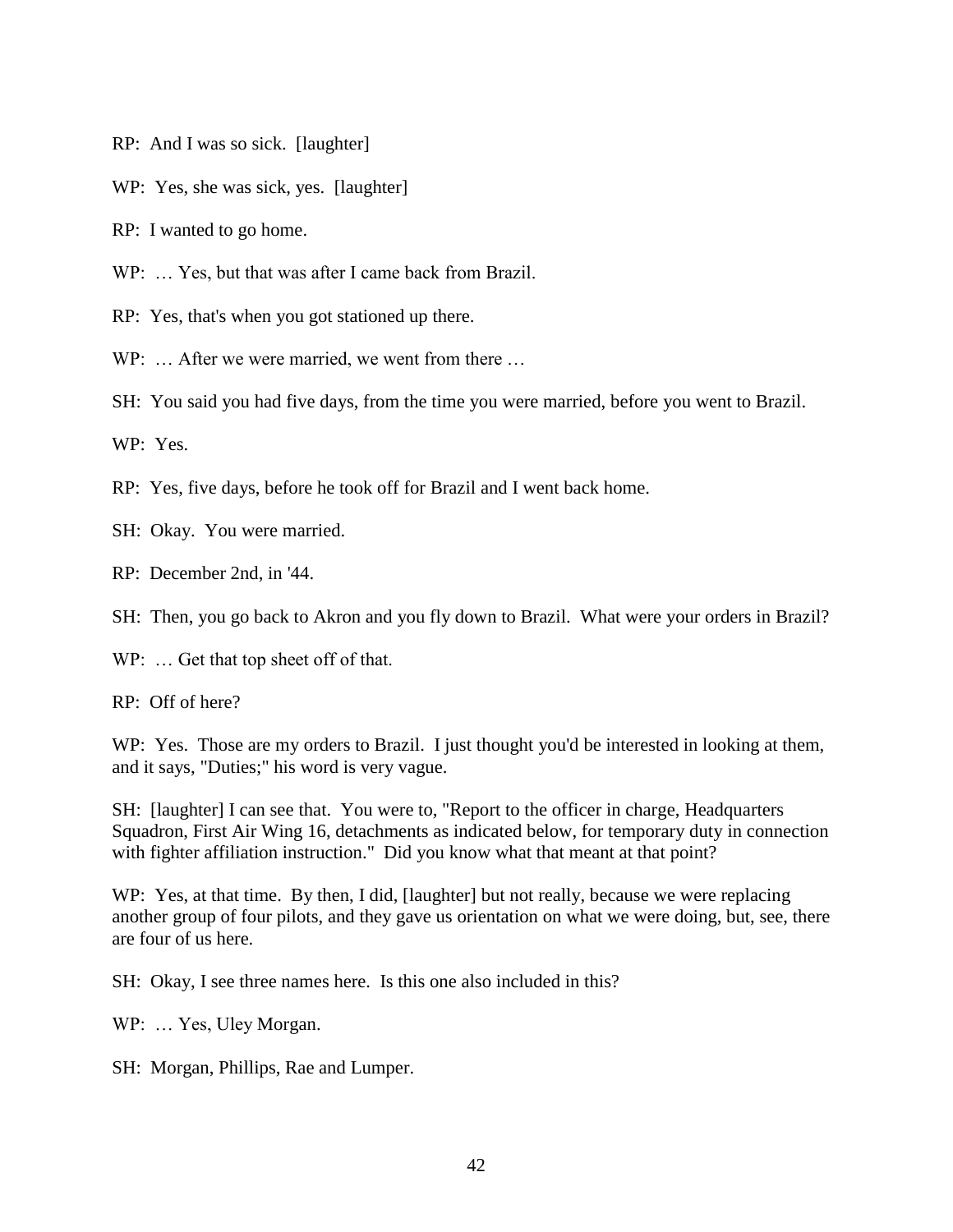WP: Lumper; that's misspelled.

SH: Oh, poor guy.

RP: Yes, it's L-U-M-P-E-R.

SH: Are these the ones that you are replacing?

WP: No, these are enlisted personnel that were [with us], their orders. They were already down there, but … their orders had to give them a transfer from where they were to us, but those are our mechanics.

SH: These are the mechanics, okay.

WP: Yes. See, these are metalsmith and gunnery, and so forth.

SH: You were to report to Natal.

WP: Recife.

SH: You were going to Recife.

WP: Well, see, we report to Recife, but our duties included Amapa, Belem, Natal, Fortaleza. Those are the various places that we trained people.

SH: Okay.

WP: Out of Recife. We were based at Recife.

SH: Okay.

WP: And we were the only American fighters in Brazil.

SH: Okay. How defined was this before you actually left the States, as to what you were going to be doing?

WP: We knew we were going to be making runs on airplanes.

RP: On airplanes?

WP: Yes, on other airplanes, bombers and patrol squadrons.

SH: When you say runs on, what do you mean?

WP: Gunnery runs, with cameras. I guess we have to back up a little bit.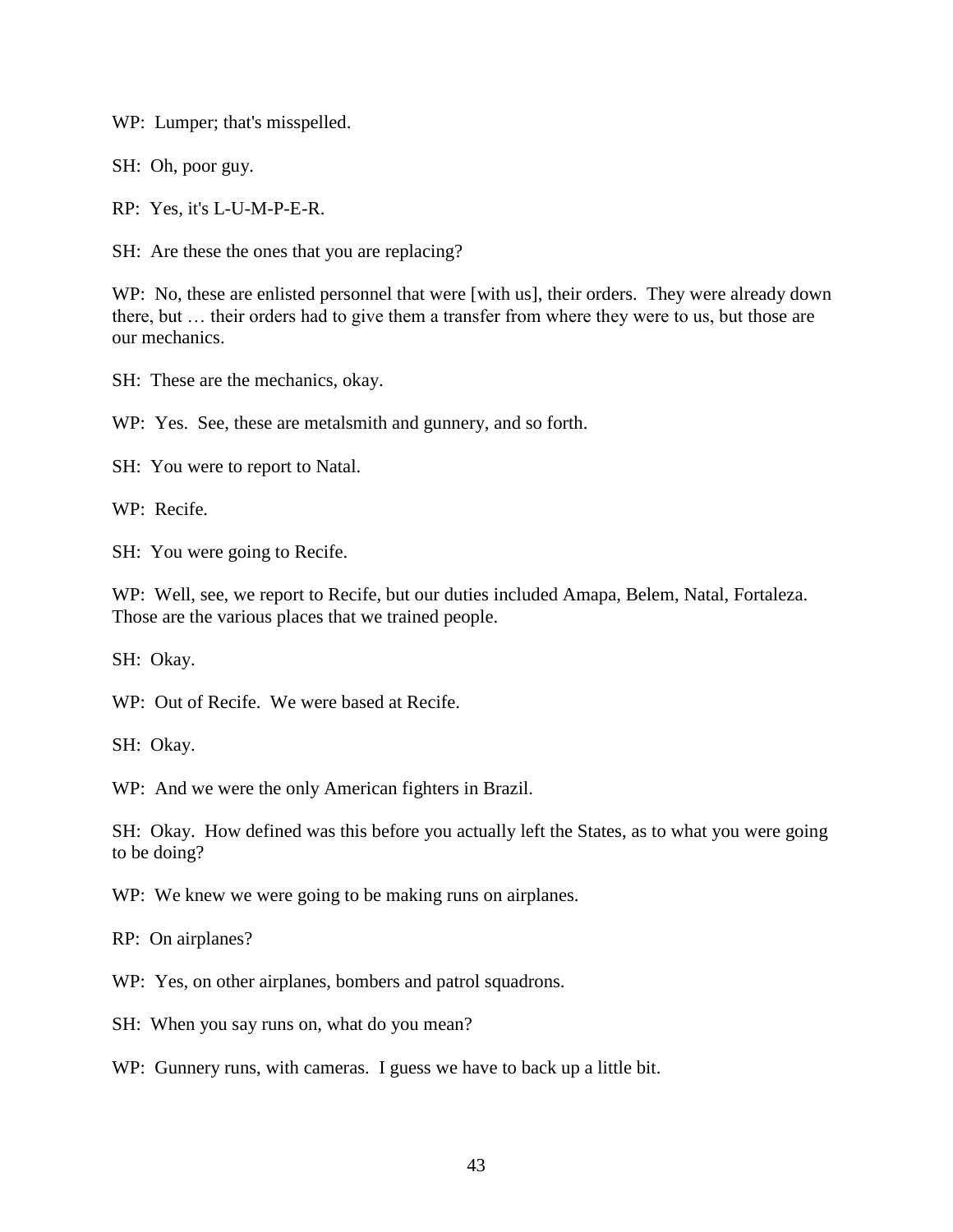#### SH: Please.

WP: The North Atlantic, where we were ... supplying [the] European area, ... it got to the point where it's dangerous to ship them across the North Atlantic, … because of submarines. So, at that point, they made the decision that they would ship them down along the Atlantic coast, where they could fly top cover for the convoys, down through the northeast coast of Brazil, where they could supply coverage for the convoys, and go from Recife, which is the easternmost part of Brazil, across to Ascension Island. In Ascension Island, they had squadrons that could meet the convoys halfway and cover them on the African end of it, and then, they would … stay with them until they went up to either the north coast of Africa or south of the European Theater, and supply them that way. When they switched that, then, the Germans opened submarine pens in Argentina, and then, they were able to supply their subs, refuel them in Argentina, and they could move their operation further south, to pick up those convoys, and that was when we moved our squadrons in, down to Brazil, to cover the ships on that eastern part of it. When there weren't convoys, they had a training program, and a part of that training program was how to deal with fighters, … how you fire on fighter aircraft, how do you evade them, how do you turn into them, to throw them off, and that sort of thing, and that was why we were sent there. [laughter] I had to go back, to put it together.

SH: Thank you.

WP: So, that's why we were there.

SH: Okay.

WP: And so, we were there to give them training on fighter evasion tactics, is what it was, is what they called us.

SH: These were other Air Corps groups.

WP: Navy, Navy flight squadrons.

SH: Okay.

WP: They even had a couple blimps, but we didn't work with them, of course.

- SH: "Poopy bags." [laughter]
- WP: "Poopy bags." [laughter] …
- SH: You were not working with the Army at all.

WP: No.

SH: This was just strictly Navy cover for Navy convoys.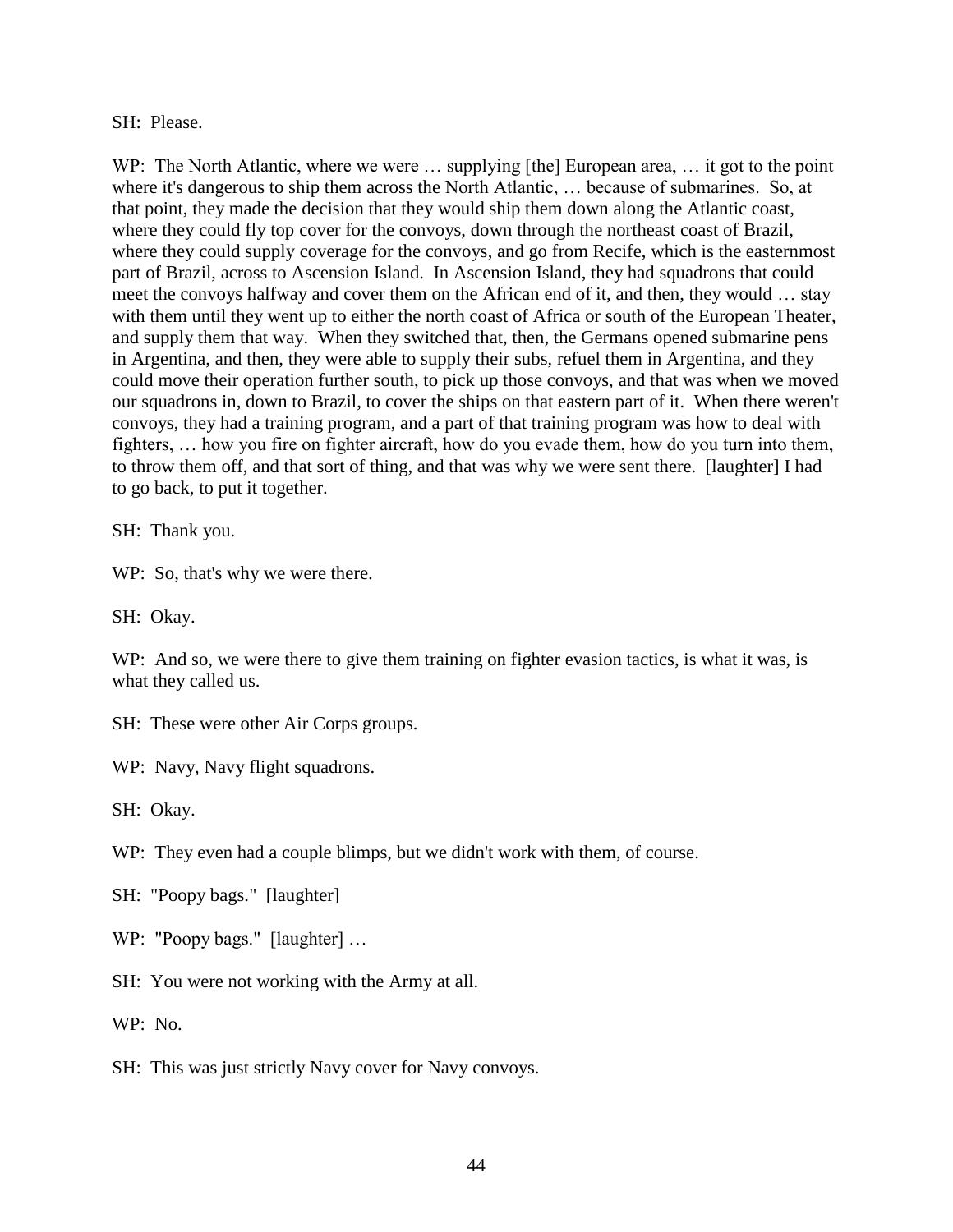WP: Yes, that's right. Now, the only Army aircraft they had there were Brazilian. They were United States planes, but they were … Army Air Corps fighters that we gave to Brazil.

SH: Were you training them at all?

WP: No, no. ...

SH: Did you interact at all with them?

WP: Not notably, not by choice. [laughter] They were the worst pilots in the whole world. They were awful, but, interestingly enough, … Brazil, originally, was friendly to the Nazis, and we even had a hangar at Belem, that we flew out of when we're in Belem, … that still had a *swastika* painted on the hangar, painted right on the side of the hangar, yes. …

SH: I knew that they really waffled in their support, for or against the Allies.

WP: Yes, and, of course, Argentina never changed. They stayed with the Nazis and that's how they supplied them. [Editor's Note: While pro-Nazi and Fascist sentiment permeated the Argentinean government and military throughout the war period, Argentina remained officially neutral until the very end of the War in Europe, when the government declared war on the Axis Powers.]

SH: There was a lot of pressure put upon the President of Brazil to change his mind, and he did not really change his mind until you got there.

WP: Well, yes, there were people that were here before us, but the bombers, the patrol squadrons, had been there for awhile. … [Editor's Note: Brazilian President Getulio Dornelles Vargas sympathized with the Axis Powers, but Allied control of the seas and diplomatic pressure forced Brazil into the Allied camp. American airbases were established in early 1942 and Brazil declared war on Germany and Italy in August of 1942.]

SH: How successful was the US Navy in looking for the submarines?

WP: They got some subs. I don't know how many, but they got some, yes.

SH: Were the Brazilians ever effective against the German submarines?

- WP: I don't think so. No. I don't think so.
- SH: What kind of facilities did you have there? How long were you there?

WP: I was there for, what?

- SH: You were there in December of 1944, mid-December.
- WP: Yes, about nine months. Were we there that long?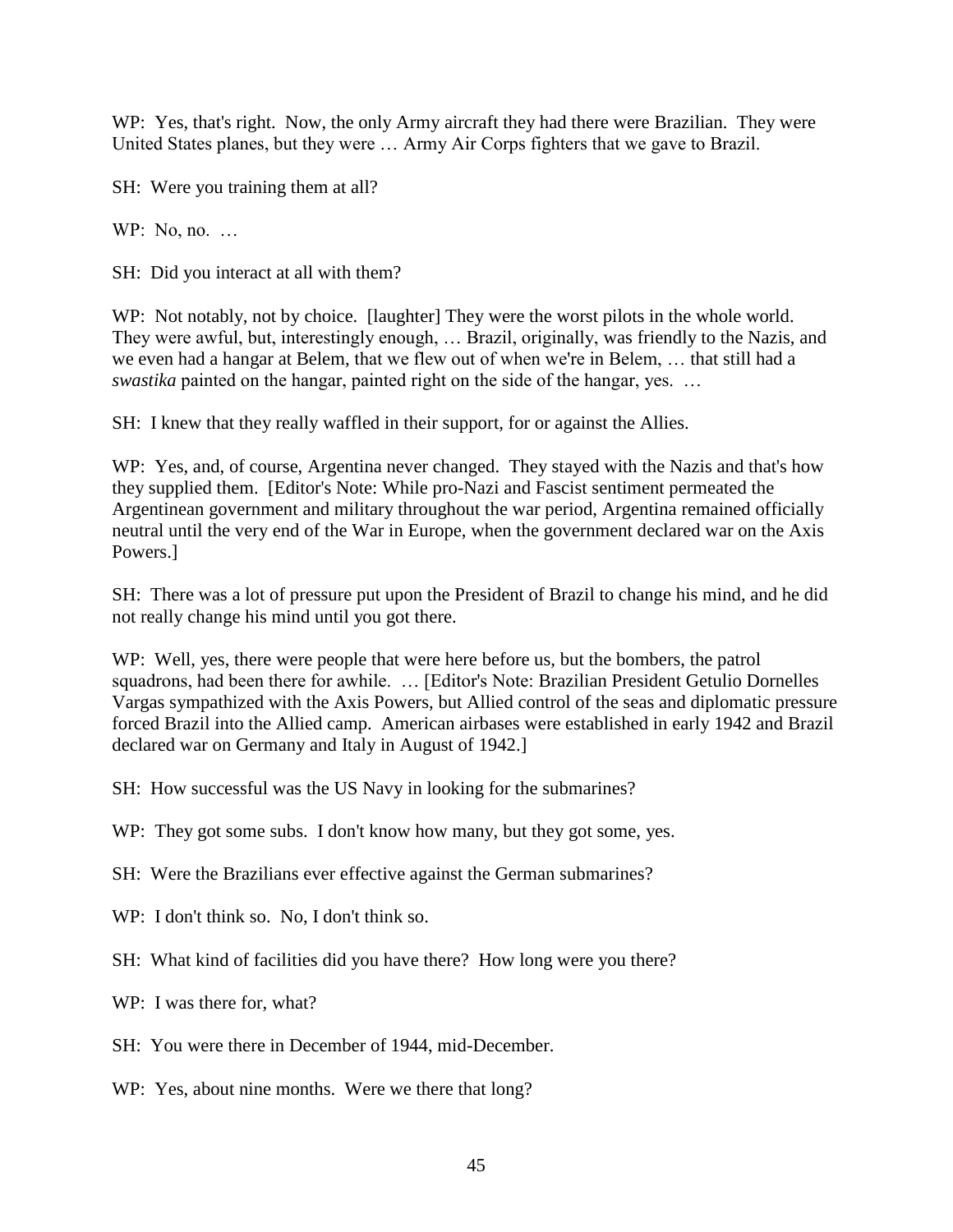RP: You came back in May.

WP: In the middle of this tour, they decided they needed our fighters for the Pacific. ...

SH: The Pacific; interestingly enough, December 1944, this is when the Battle of the Bulge takes place and a lot of material and men were sent to Europe.

WP: Yes, that's right. That's probably when they called our planes back. So, we had to fly them back to Norfolk, these single-seat fighters, and pick up SBD Dauntless-es, which is an old, surplus dive-bomber, and fly it back … to Brazil to finish our tour. We finished our tour in SBD Dauntless-es, God, but, anyway. … [laughter]

SH: How often did you have to land with the Dauntless?

WP: With the fighters, we landed everywhere. We hit every island all the way up.

RP: It took twenty-seven flying hours.

SH: Because the range is not that far. That is what I read.

WP: No, no, we landed everywhere. [laughter] We even landed on Guantanamo Bay, Cuba, and we couldn't get to Florida from Guantanamo Bay, because it was on the southeast coast of Cuba. So, we had to land at Camaguey, which is up to the middle of … Cuba, but we had arrangements to refuel there. So, we had to land there, so that we could make it up to …

SH: Miami?

WP: Well, Key West, which is closer, [laughter] but ... that's just the way it was, you know. That's the way it was.

SH: Did you ever encounter any enemy airplanes or aircraft?

WP: No, no, I didn't, very calm.

SH: Did you ever fire on any enemy targets, whether it was a submarine, a base or a ship?

WP: No.

SH: It was strictly training that you were doing.

WP: Yes.

SH: You talked about having to return your aircraft. When you came back, was it the same men? How often did it change?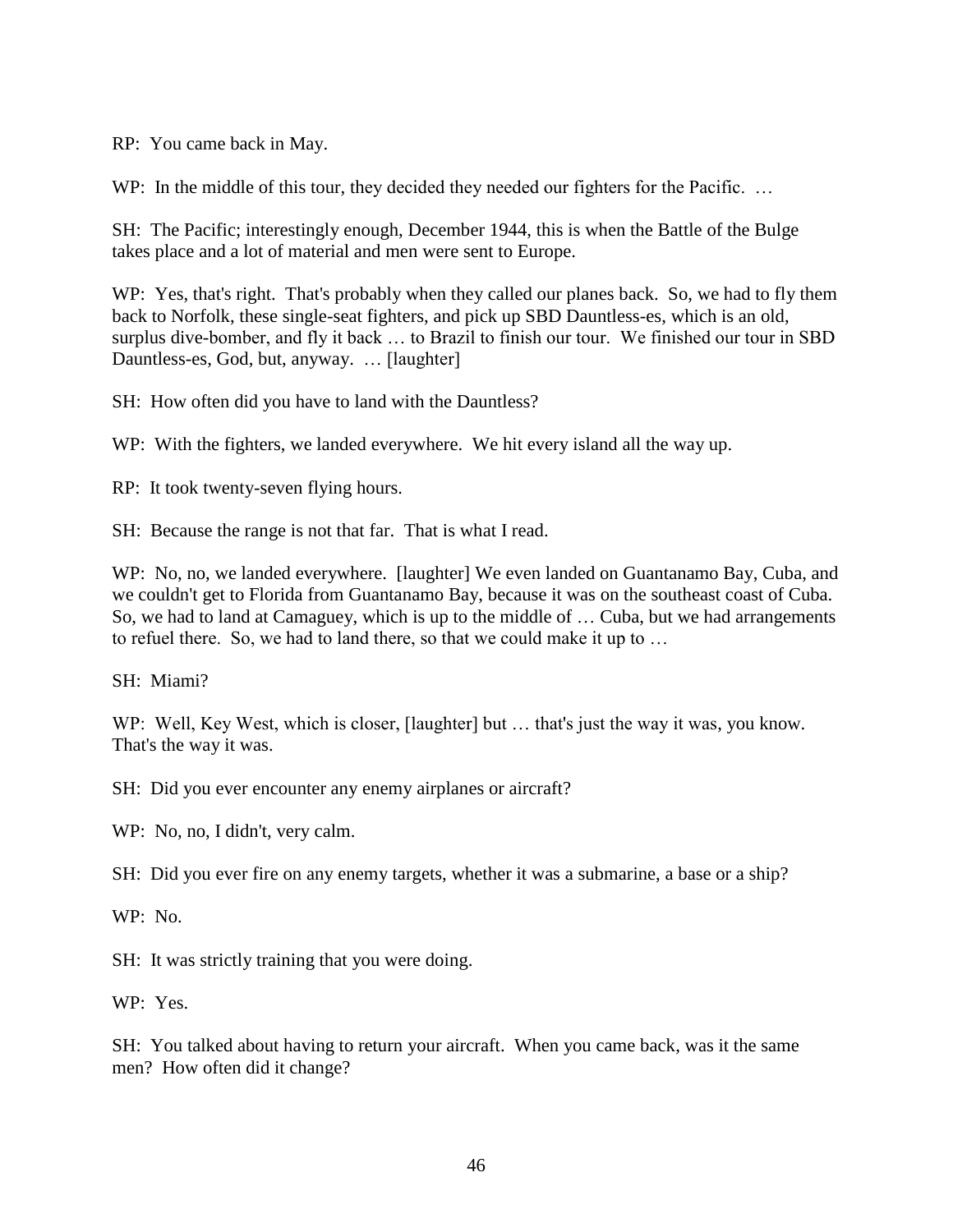WP: ... You mean these guys here? These guys, when we came back, they came back by military air transport, to Norfolk, and, when we were back in Norfolk, we were there for about a week or so.

RP: I think so.

WP: You came down. We were getting checked out in the aircraft, because it was a different aircraft, and they were going to ground school.

SH: The mechanics.

WP: On the mechanic part of it, the same guys. So, when we came back, ... back down to Brazil, we were in a bomber, dive-bomber, which has room for a passenger. So, we flew them back. They flew back with us, in the back of the SBDs.

SH: They deserve recognition as well. [laughter]

WP: Yes. Well, they trusted us. ...

SH: You had to trust them, too. [laughter] They had to learn how to work on the Dauntless. Obviously, it is a different craft.

WP: It's different systems.

SH: The people that you were training, were they training still in the fighters or were they training in the Dauntless?

WP: The people that we were making runs on?

SH: Yes.

WP: Well, they were in patrol squadrons, big four-engine or two-engine bombers, patrol planes.

SH: Okay.

WP: Their job was to fly over the convoy and, using whatever electronics we had available at that time, try to spot submarines that were approaching the convoy, and so, they were bombers. They were long-range-type things.

SH: Okay.

WP: They could go out there and stay all day, you know. These would be old PBM and PBY, PBMs, patrol, and the PBY was a twin-engine patrol squadron. [Editor's Note: The PBM Mariners, produced by the Glenn L. Martin Company, and the PBY Catalinas, produced by Consolidated Aircraft, were "flying boat" bombers that could take-off and land on water.]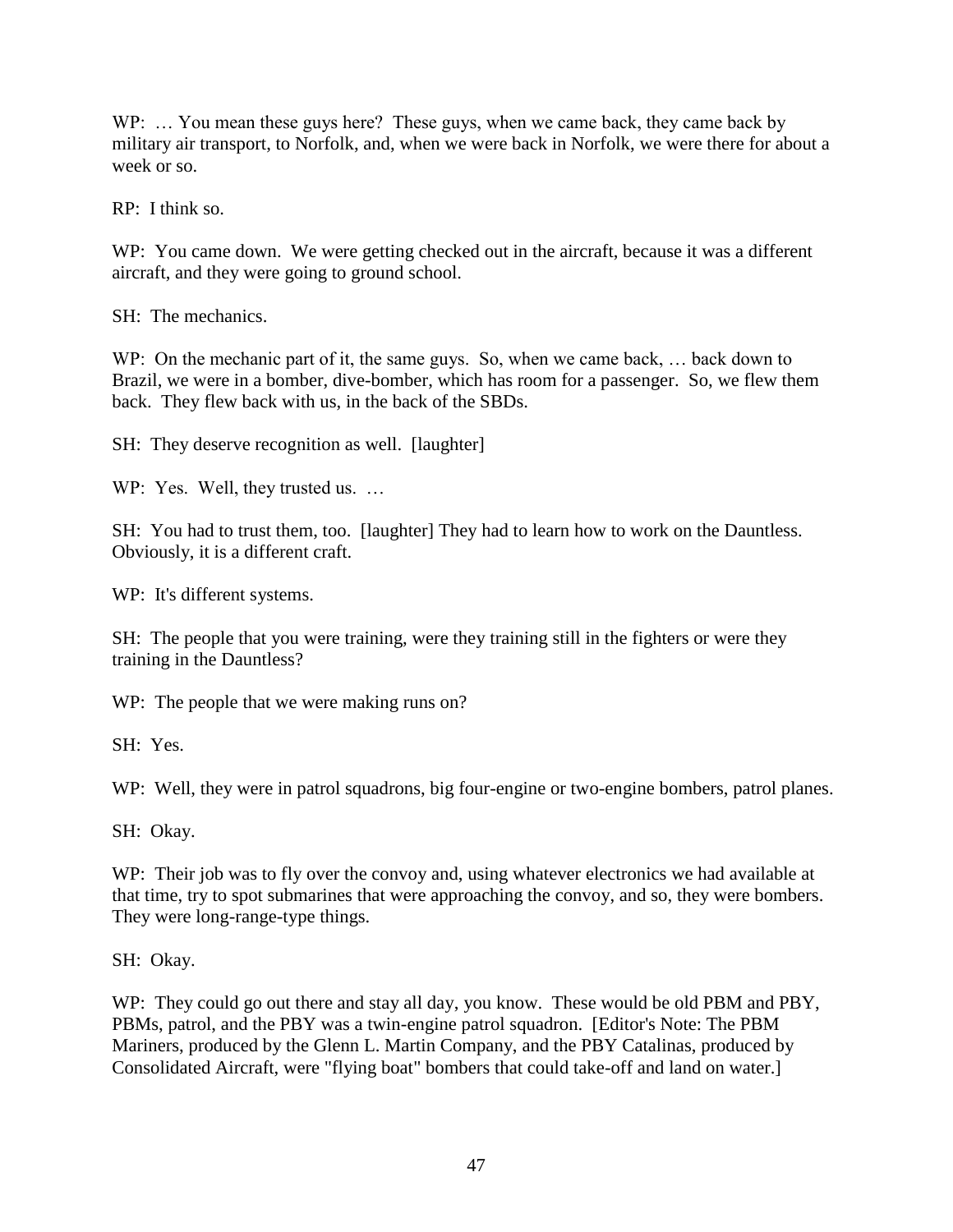SH: That was also a communication plane as well, right?

WP: Yes, it was, and PVs was a patrol squadron [aircraft]. It was land-based. [Editor's Note: Mr. Phillips could be referring to the PV-1 Ventura and/or the PV-2 Harpoon, both land-based bombers manufactured by Lockheed.] …

SH: Were you all stationed at the same base in Brazil?

WP: No. These locations were where we had other squadrons, different types of squadrons.

SH: Okay.

WP: So, we were the ones that went up and down, met with [them]. We would go to, for instance, Fortaleza, and we'd be with them for about a couple of weeks, and train each crew twice. We would go up with them, [with the] gun cameras, and analyze them, tell them what they did wrong, go back up with them and try it again, and we'd do each crew twice. … Then, when we finished all the crews, then, we'd go to the next base and all their crews, and each of them had, I don't know how many airplanes, ten planes or whatever many crews they had.

SH: What kind of facilities were at these bases, for you and for them?

WP: They were pretty good.

SH: Really?

WP: Yes. Some of them, the Nazis had built. [laughter] Yes, some of them; … in Fortaleza, the runways were very small and some of them were hard to land. Some of them only had one runway. So, if the wind was blowing the wrong way, you had trouble landing that little, old, bitty airplane. The landing gear on that airplane was only about that wide.

SH: We are looking at, like, four feet.

WP: Yes, not that.

SH: Three?

WP: Yes. So, a crosswind, it would pick up one wing, you know, on some of those fields. The plane was not all that great.

SH: What did you do when you were not flying? What did you do for entertainment?

WP: We had a terrible time.

SH: I can tell by the look on your face. [laughter]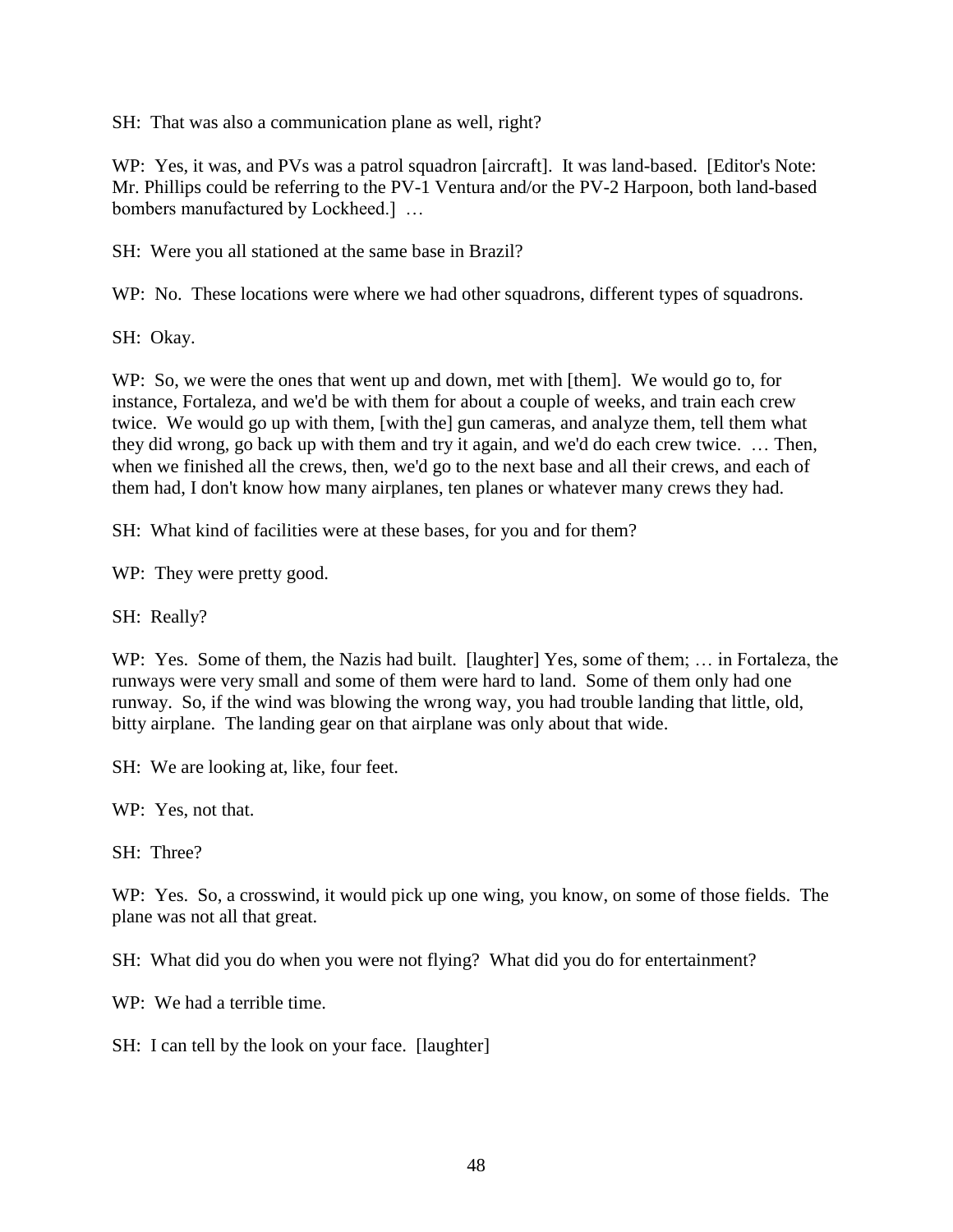WP: Terrible time. They had the most beautiful beaches in Brazil, [of] anywhere in the world, and we knew how to utilize them. What we would do, we had a command car available to us at each base and we would get everything done and, if there was work to be done on the airplanes, we would get it done, these guys would do it. … Then, we'd load them all in the big (Packard?), which is similar to your Hummer that you see now, except it's just a big old [car], and go to the beach. … We had a lot of good beach time.

RP: And they'd fill a big oil barrel with ice and beer and throw that in the command car, [laughter] … and the guys would take their mattress covers, yes, mattress bags, they were, actually. …

WP: Air mattresses.

RP: Air mattresses, fill them with air and float around in the water and drink beer.

WP: But, the other part, that was really, really difficult, was that ... one of the air wing doctors, they had to get flight training, the flight surgeons, was up on one of these flights. When we came back, he came over to us, he said, "Now, how many times a flight do you guys black out?" Well, we were making one run after the other and, you know, each time, you black out a little bit. It's just a momentary thing. You get used to it. … It's the same as if you come off a roller coaster on the bottom. But, it bothered him that this was happening, so, he put out an order that we could only fly one of those flights every day. So, we got …

SH: Got more beach time. [laughter]

WP: More beach time. We resisted terribly, but ...

SH: He won out.

WP: He won out. [laughter]

SH: What kind of medical facilities were available to you at these bases? They were fully staffed.

WP: ... Yes, yes. We had our own doctors and everything. They were military bases.

SH: The Navy is well-known for being very hierarchal, where the enlisted men are not allowed to mix with the officers, but it sounds as though this was a little bit more relaxed.

WP: Well, we got to know them. We got to know them pretty well. You get to know them because they're working on your airplanes and they're the only ones that are working on those airplanes. So, they know us and we know them. They don't know many of the other guys, … you know, that are based here, that are working on the other airplanes. …

SH: This was not something that was frowned upon by the brass.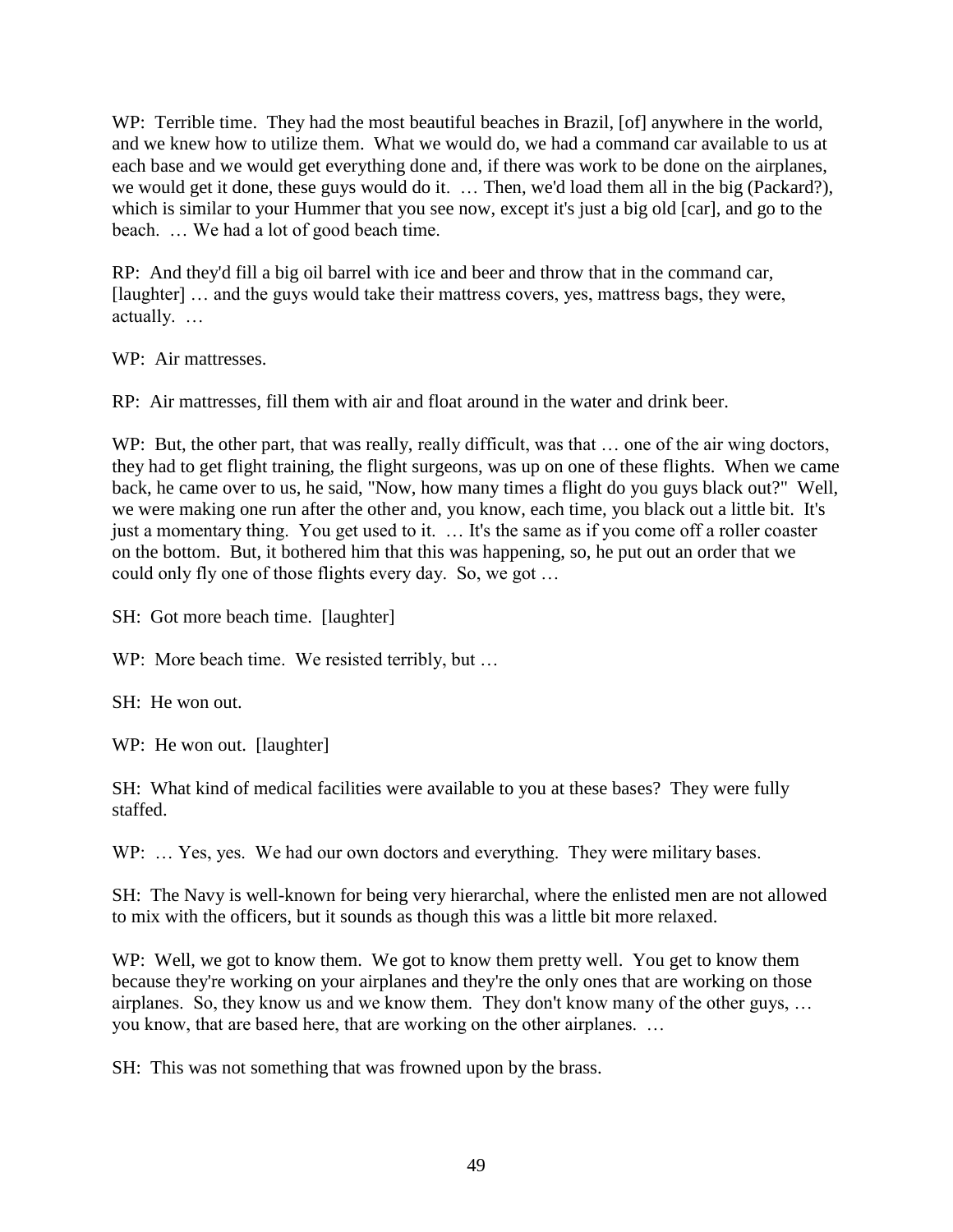WP: No. It was a pretty loose operation.

SH: Was it?

WP: Well, it had to be. ... It had to be flexible, because, you know, we had to be flexible.

SH: Did you ever transport anyone or run into anyone that made the news, was infamous or famous?

WP: I don't think so. ...

RP: Charles Lindbergh.

WP: When we were at Norman, Oklahoma, we were all out there on the flight line one day, waiting to go up in our cockpits, double-cockpit biplane, and this Corsair comes booming down the field, fast, barreling, peeled off, came back and landed, and then, we were all waiting to see who it was. ... This guy came walking down the path and it was Charles Lindbergh. He came down and shook hands with all of us. [laughter]

SH: Really?

WP: Yes, greeted us all. ... You know, he was anti-war for awhile.

SH: Or pro …

WP: Pro …

RP: Pro-Nazi.

WP: He was testing the Corsair as one of their test pilots at that time, … and he was, of course, very good. … At that time, he was taking a new model of the Corsair to the South Pacific, to test it under tropical conditions. It was after the Marines … let the Navy buy some of them. The Navy took it over from the Marines, because it was, at one time, not very good for carrier landings. They didn't think it was, and so, they were taking it to test it under tropical conditions, to make sure it was okay, before they accepted it, and that was Charles Lindbergh.

SH: Wow.

WP: Yes.

SH: As a young kid, had you looked up to Lindbergh?

WP: Oh, sure, yes.

SH: What do you remember about him?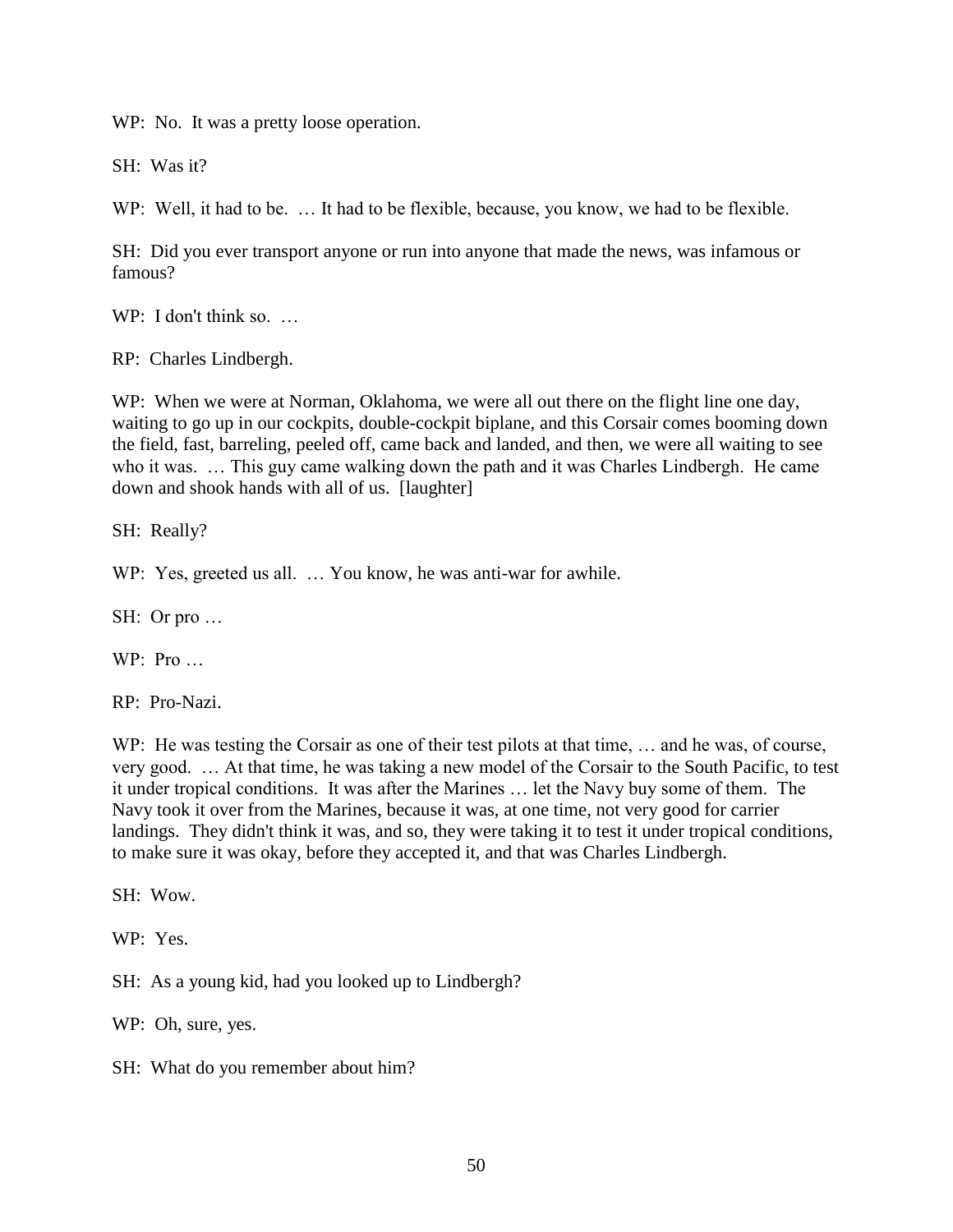WP: He was one of my heroes.

SH: Was he?

WP: Sure.

SH: We hear that a lot, that kids followed *The Spirit of St. Louis*, like our kids did with NASA.

WP: ... Yes, that's right, yes.

SH: How much interaction did you have with the Brazilian people and population there?

WP: Not a lot. We never learned to speak their language. We learned how to ask for a beer in Portuguese, but we worked with them on the base. … They were running the bases that we were on, but we had part of it. We pretty much stayed by ourselves. We had our own quarters.

SH: You actually had quarters at some of these different bases.

WP: Every base, we had quarters.

SH: Were they vacated or would they stay open, waiting for you to come?

WP: It was officers' quarters, you know, just itinerant quarters.

SH: Did you have an officers' club?

WP: Oh, yes.

SH: Was there an enlisted men's club as well?

WP: They had a little more trouble finding one, but they had them, yes. If we had a base, we had officers' clubs there.

SH: Really, on the base, it was officers in one place and enlisted in another.

WP: Enlisted somewhere else, yes.

SH: How good was the communication, as far as the mail and things like that? Did you hear often from home?

WP: It was good, yes. It was all electronic, and electronic, in those days, wasn't email, you know. It was letters or …

SH: Telegrams, is that what you used?

WP: Telegrams, yes.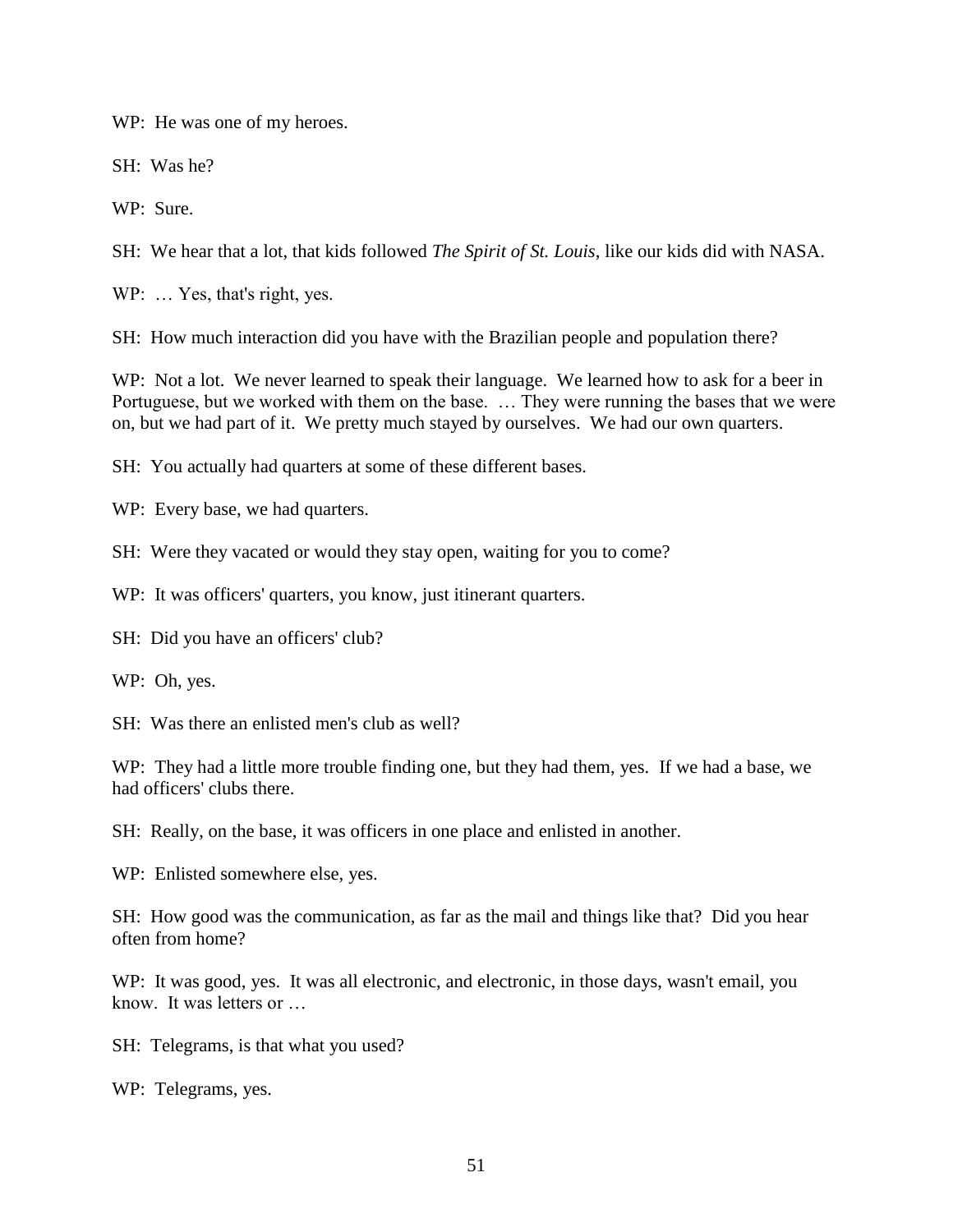SH: When you were sent to Brazil, was there ever any disappointment that you were not sent to the European Theater?

WP: Sure, oh, sure.

SH: Can you explain that?

WP: Well, we accepted everything else, but, yes, I think we wanted to get into combat. We were at that age, but that's the way the orders read. So, we went and did the orders. You know, we could picture serving even the North Atlantic, flying off of a carrier in the North Atlantic, but we never got there.

SH: You were training people who would then in fact do that.

WP: Yes.

SH: Did you ever keep up a correspondence with anyone that you trained or trained with?

WP: No, I don't think so.

SH: Did you know how long you would be in Brazil? Were your orders cut, or did it say indefinite?

WP: ... No, we didn't know.

SH: When did you know that you would be changing stations?

WP: Well, when we got down there with the Dauntless, at that point, the Pacific Theater had cranked down, to the point where there was nothing out there, and so, we knew, then, that they were going to send us home, and they did, almost right away.

SH: Did they really?

WP: Yes.

SH: Almost as soon as you had to give up your aircraft to go to the Pacific.

WP: Well, we took these SBDs back down. At that point, they said, "Well, ... you know, it's all over down here." There's no European Theater.

SH: Do you know what time in 1945 that was, when you took the Dauntless down? Do you remember?

WP: I can get it for you.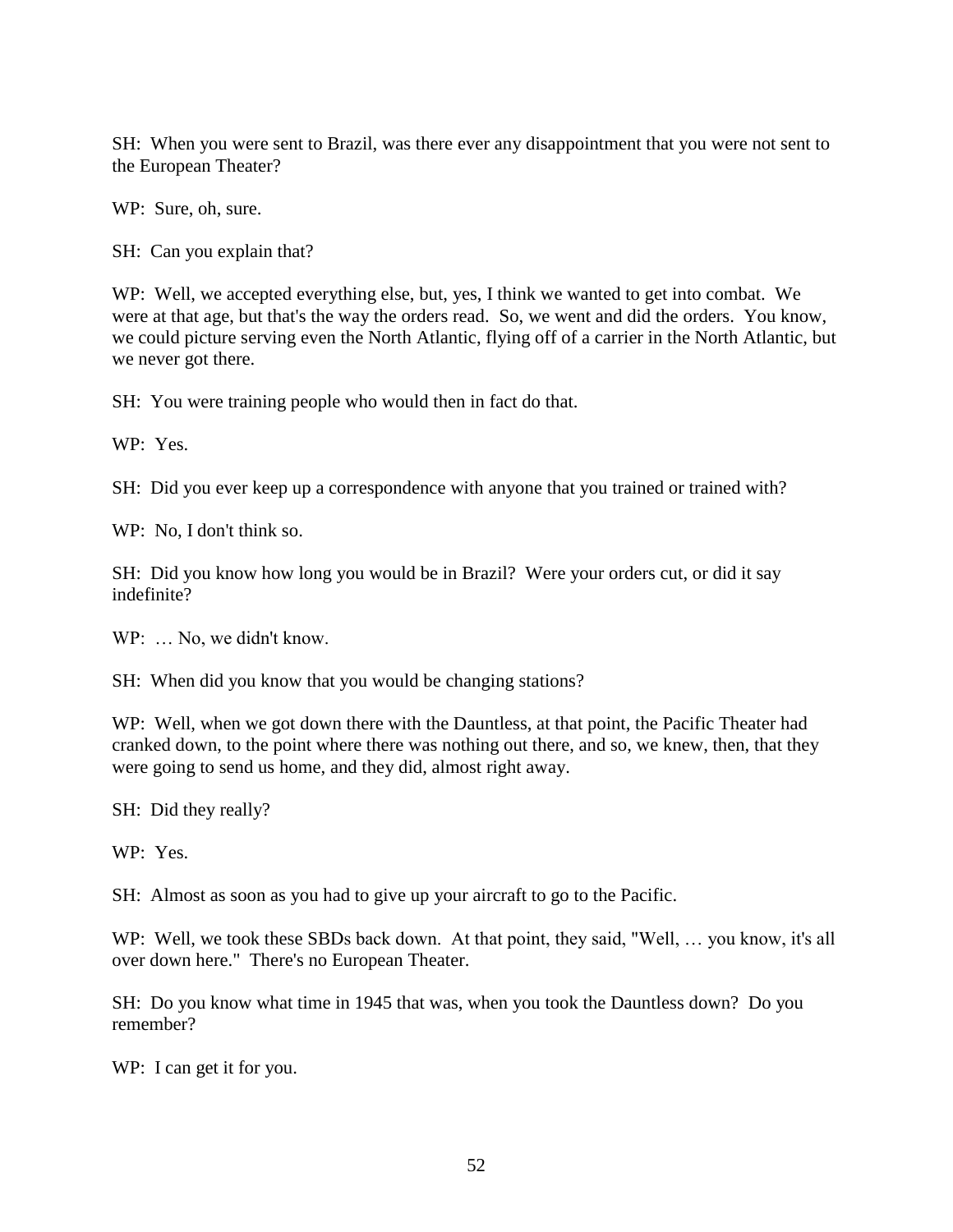SH: May I just state for the recording that there are four books of logs here.

RP: Yes. [laughter]

WP: We brought the SBDs back in March of '45, and we were there in April, May.

SH: When you say there, are you in Brazil?

WP: Brazil. ... The next flight that we had was, we came back on the 31st of March in '45.

SH: Okay. You had new orders then.

WP: Yes. We had orders back, then.

SH: When were you sent?

WP: Wait a minute; April of '45.

SH: What was the reaction when you heard the war was over in Europe, [by May 8, 1945]? Were you in Brazil, April 1945, or were you stateside?

WP: I was back.

SH: You were probably stateside, right?

WP: Stateside, but that was right after I came back. We came back to Atlantic City, too, the same place.

SH: When you came back to Atlantic City, your tour in Brazil was over.

WP: It was over.

SH: Were you expecting to be sent to the Pacific at that time?

WP: I was expecting to be sent somewhere else, yes. As a matter-of-fact, they ended up sending us to Cape Cod, to fly Corsairs, to go aboard an aircraft carrier at some point. …

SH: Preparing for the invasion of Japan?

WP: Yes, whatever, yes.

SH: You came back to Atlantic City, to Pomona.

WP: For reassignment.

SH: How long before you were sent to Cape Cod? Was it quite soon?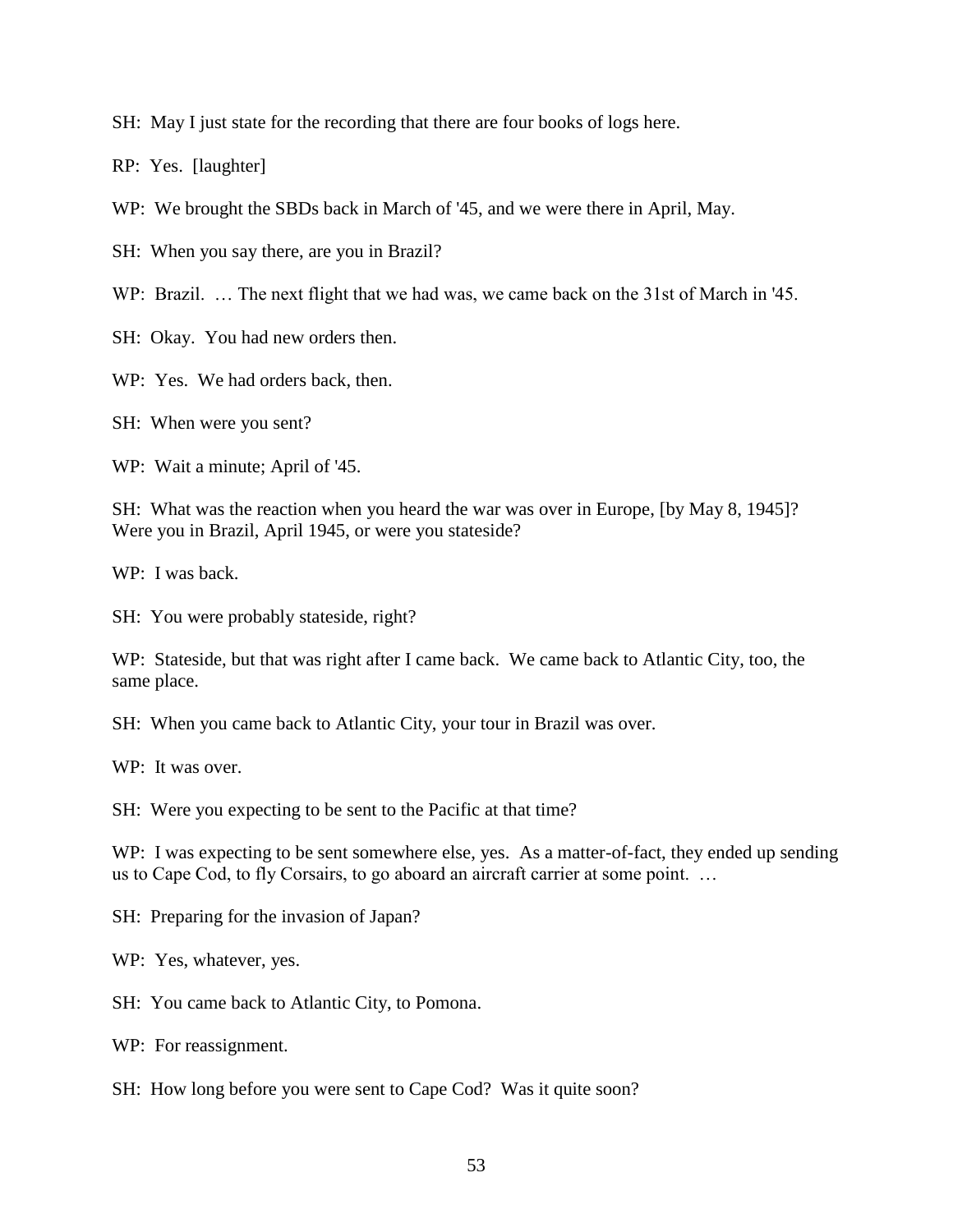WP: Yes, very soon.

SH: Were you able to take Mrs. Phillips with you?

WP: Yes.

SH: Was there housing provided for you or did you have to find your own?

WP: That's when we stayed at ...

- RP: We found our own home. We stayed at MacDonald's, … and it had his station wagon.
- WP: … Oh, yes, at Cape Cod.

RP: Cape Cod.

WP: Yes, but Atlantic City, was that when we stayed with Mrs. ...

SH: Mrs. Hart?

- RP: Mrs. Hickman.
- WP: Mrs. Hickman.
- SH: Oh, Mrs. Hickman.
- WP: I think that's when we ...
- RP: … We came home from Norfolk, in the long run. Oh, gosh, I don't know.
- WP: We were ... back and forth, up and down that coast, quite a bit.
- RP: Yes. When you came home, we took a train to Cape Cod.
- WP: Yes. That was when we stayed with MacDonald.
- RP: Yes. I cannot remember whether we were in New Jersey first.
- WP: And that's where we were flying Corsairs.
- SH: Where did you train on the Corsair?
- WP: There.
- SH: You did your training there.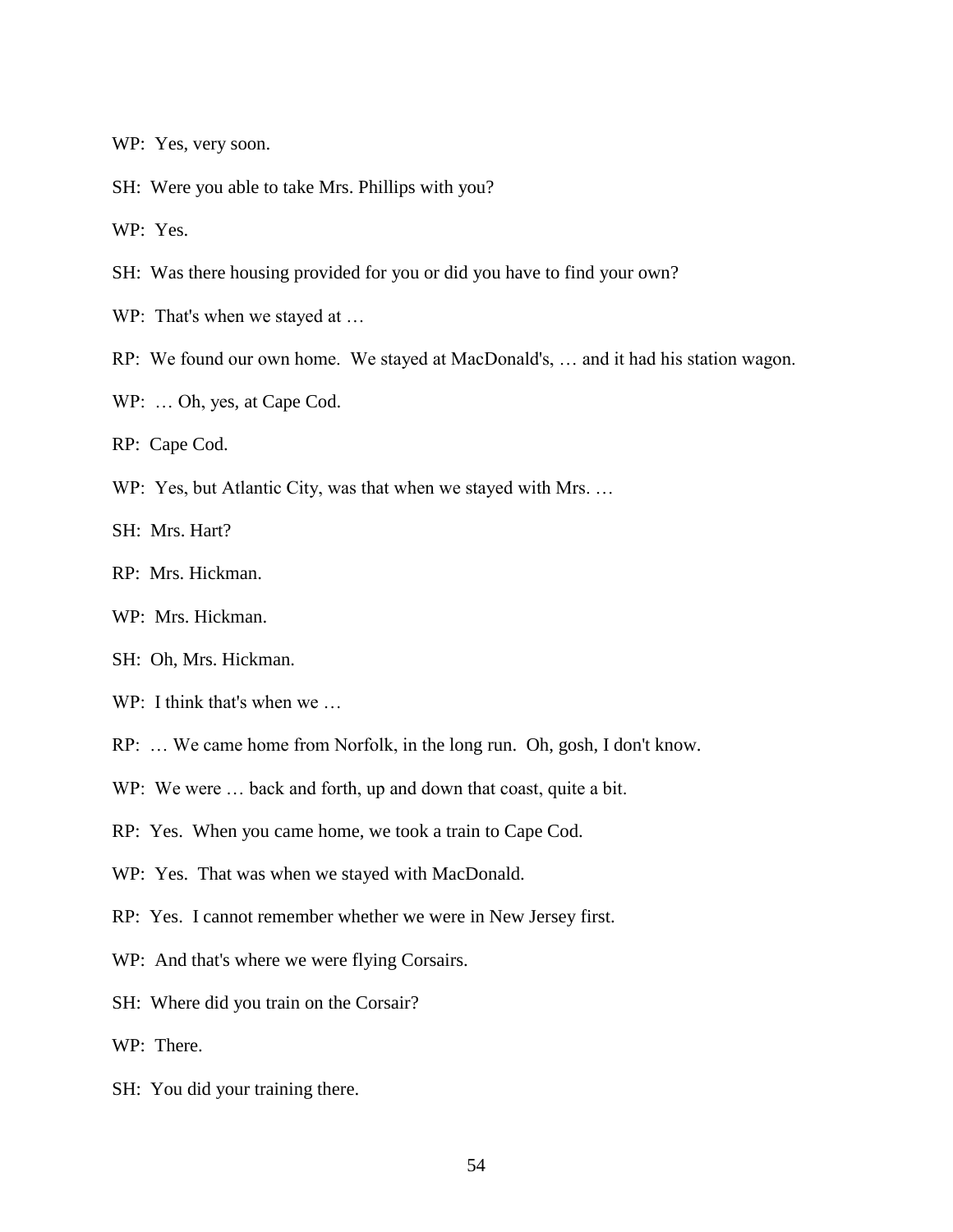RP: Otis Field.

WP: Otis Field.

SH: Were you being trained to then train other pilots, or were you going to be operational?

WP: No. I was going to be operational then.

SH: What was the celebration that you remember, in Akron? I assume that is where you are.

RP: Now, what month was it?

SH: April or May of 1945.

RP: May of '45, and that was the European end. … I think, we were in New Jersey then. … Everybody in town went into this little town of Pleasantville, that's where we had our little [home], and we just did the things that everybody did, yelling, screaming, happy, crying, hugging, waving flags.

SH: When the war ended, you were then at Otis, up in Cape Cod.

RP: Yes. That was August, wasn't it?

SH: How was the reaction there, any different or just the same?

RP: No, it was about the same. Everybody was thrilled to death, to get out of there and get everything over and get back home.

SH: Had your brother's wife stayed in the Philadelphia area?

RP: Where did Bobbie go? Let's see, she went back to Akron.

WP: She went home, yes.

RP: … Yes, she went back to Akron when he got on his ship, the [USS] *Antietam* [(CV-36)], and he went out to the Pacific.

SH: Did he?

RP: Yes, and she went back to Akron.

SH: Were you keeping up correspondence with your brother? Did you have family serving in the military as well? Were your sisters married as well?

WP: Yes. They were Navy. Laurine was married,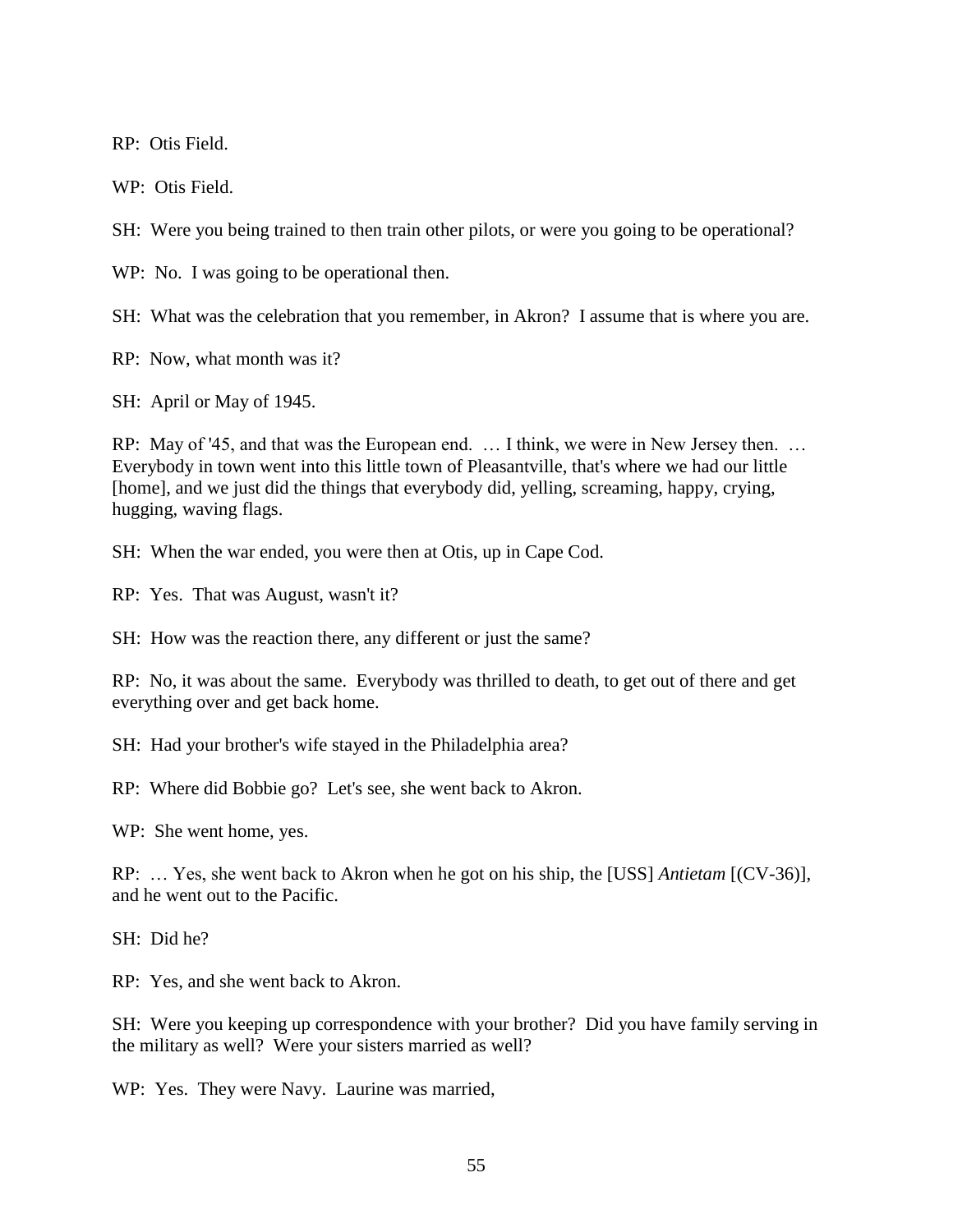RP: Yes, and Bud was in the Navy.

WP: Bud was in the Navy.

RP: And Ginny was married and Chuck was in the Navy.

WP: Chuck was in the Navy. They were both in the Navy.

SH: An all-Navy family. [laughter]

RP: Yes, that's right.

SH: Were your sisters at home?

WP: Yes. They stayed mostly with ... our mother.

SH: Really?

RP: Yes.

WP: Yes. As a matter-of-fact, ... even after the war, we came back here and nobody had any place to stay.

RP: Nobody had any place to stay.

SH: Housing was so tight at the end of the war.

WP: We found housing and we had to go down to apply, and my sister went down with us to apply, and so, … one of the criteria was, "How crowded are you where you are?" … So, I was there first and I said, "Well, my sister and her husband live upstairs in the attic and they have to go through our room." … No, they talked to them first, didn't they?

RP: Yes.

WP: And they said that they lived in the attic and they have to go through a room to get up there every night, in the same house. They came to us and I said, "Well, ours is the room that they have to go through to go upstairs." [laughter] So, that's the way it was. [laughter]

RP: We both got housing.

WP: Yes, we both got housing. It was a metropolitan housing-type thing, you know.

RP: Thirty dollars a month for rent, two bedrooms and a nice living room, kitchen, bath, of course, small yard.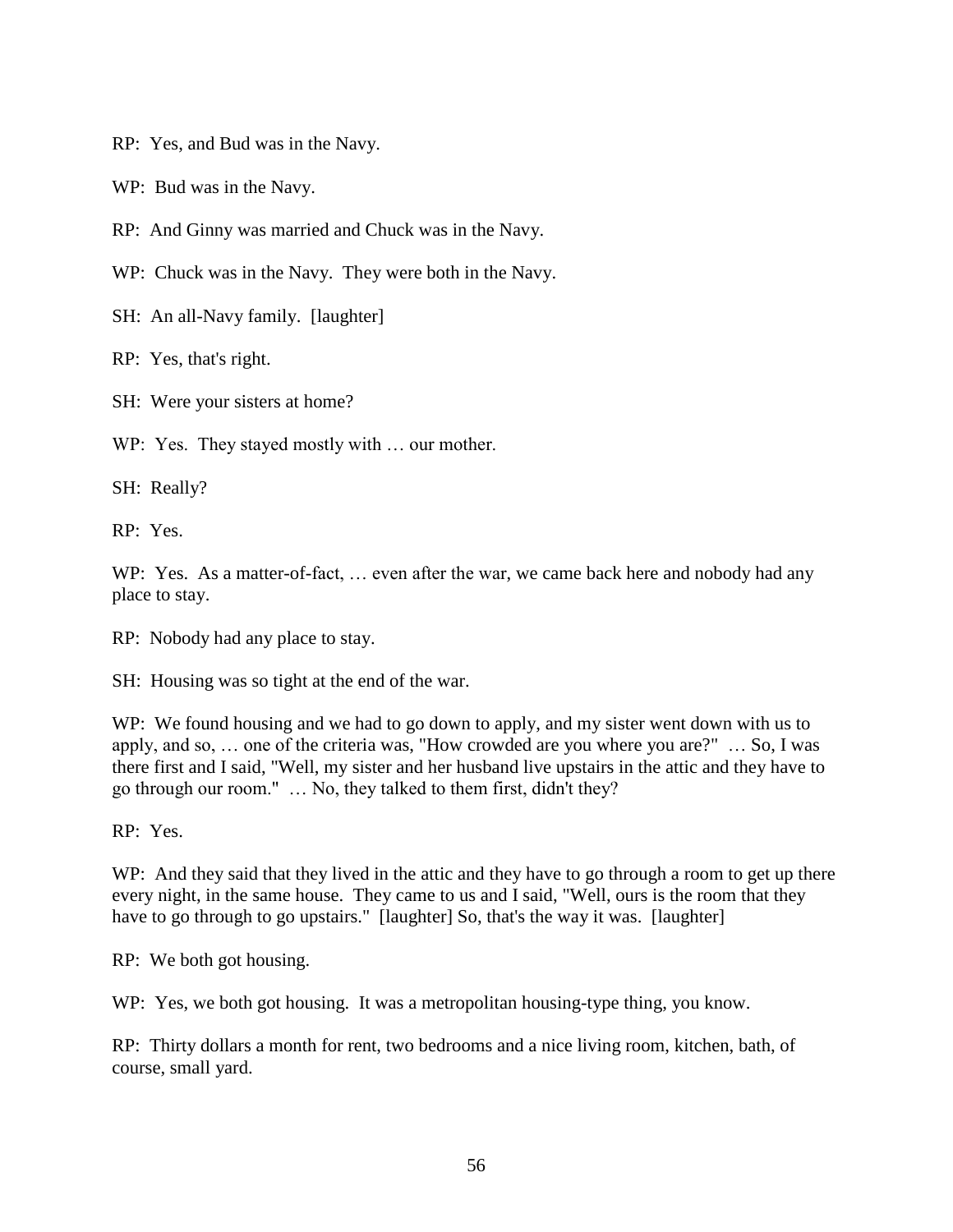SH: Were you already beginning to make plans for when the war was over? Had you started to make plans or were you only planning as far as your military service at that point? Were you thinking that you would stay in?

RP: I think, at that time …

WP: We talked about it.

RP: … We were discussing staying in.

WP: We talked about it.

SH: Did you?

WP: Yes.

RP: Then, they sent us to Norfolk.

SH: From Otis?

RP: Yes, and that's where we retired from the Navy.

WP: I had requested, at that time, training in multi-engine, thinking in terms of an airline position, as a pilot, and so, they sent me down there to assign me to a patrol squadron.

SH: In Norfolk?

WP: PBYs, yes, to give me twin-engine time before I was released, and so, that was the reason we went to Norfolk, to get twin-engine time. So, that was before we left.

SH: That was with the idea that you would become a civilian pilot.

WP: That was part of it, yes.

SH: Had you thought of staying in the Navy actively?

WP: Yes, I thought of it, but, again, at that time, there were a million pilots that wanted out and my chance of getting promoted, or getting anywhere in the Navy, was becoming less and less, because I was a junior officer, ensign, still an ensign.

SH: Were you?

WP: Yes.

SH: Okay.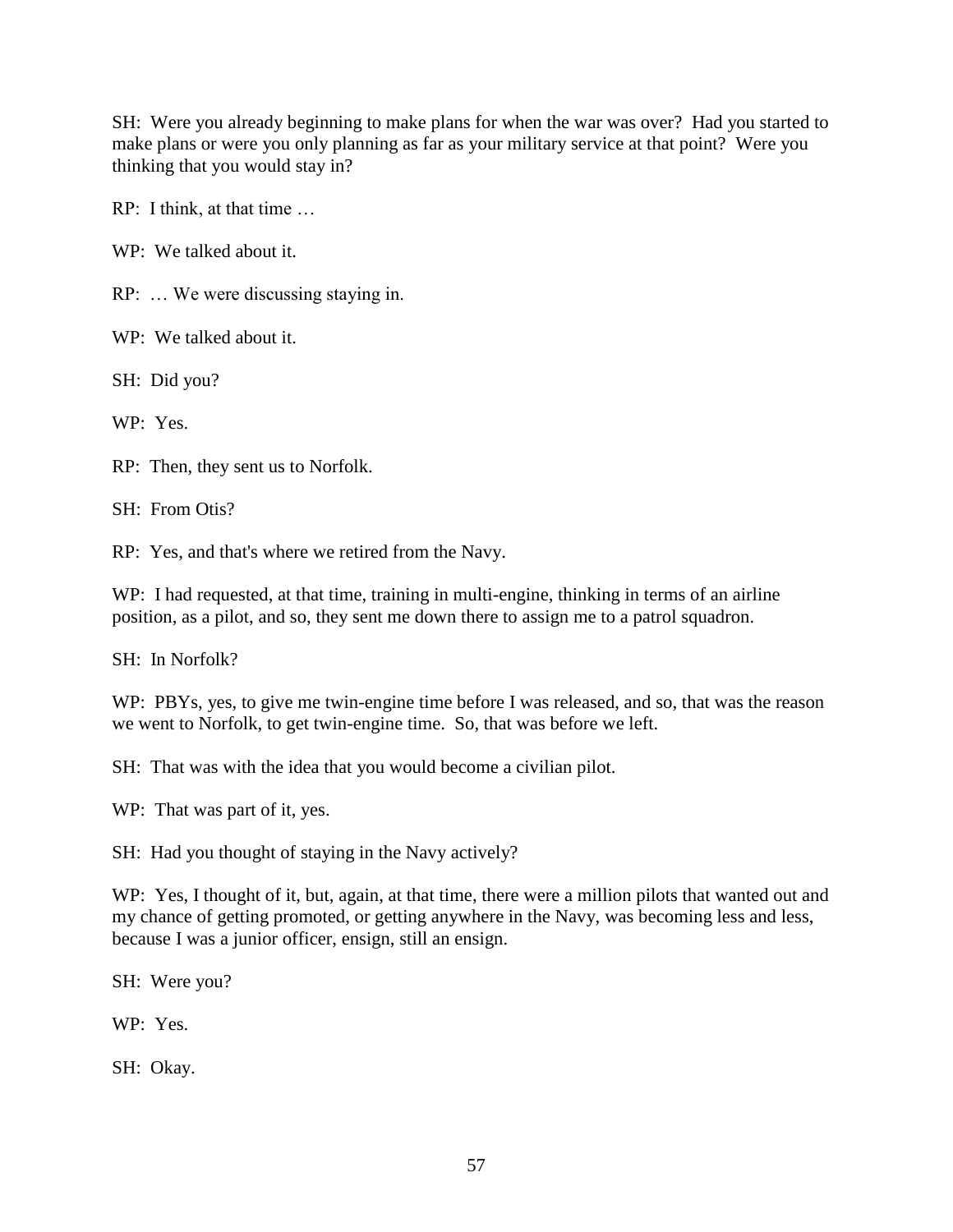WP: And so, there was no future for me in the Navy, to stay in, because there was nothing there.

SH: The next thought was to be an airline pilot.

WP: Yes.

SH: That course was dimmed because so many pilots were ...

WP: Getting out, that already had twin-engine time, a lot more than I had, yes.

SH: I know you stayed in the Navy Reserve.

WP: Yes.

SH: When did you make that final decision, that this is not a career path? Did the Navy help you make that or was it just something where you could see the handwriting on the wall?

WP: I think it was the Navy that helped.

RP: Yes, I think we discussed it so much … and, at that time, that's when I had first gotten pregnant and I was so sick.

WP: Yes, she was pregnant. I think that was a big factor.

RP: If I hadn't been sick, I think we would have tried to stay a bit and just enjoy the Navy life, but I was desperately ill, don't know why.

WP: Yes. I think that was the main reason.

RP: Kept losing weight and losing weight and getting sicker by the minute. … We didn't know what was wrong.

WP: It was logical to leave. ...

SH: Did you have any idea what you would go back to doing? Was the GI Bill a possibility? What were your plans then?

WP: Oh, the GI Bill was in my thoughts at that point, very much so, and I had time with Goodrich, so, … they would have to hire me back at what I was before I left, see, you know, roughly, some type job like that. So, I knew I would have a job of some sort, and so, we were going to go to the Akron U and work part-time … at Goodrich, which we did, and so, I worked part-time, four to midnight, and went to Akron U.

SH: What were you majoring in?

WP: At that time, I was majoring in engineering.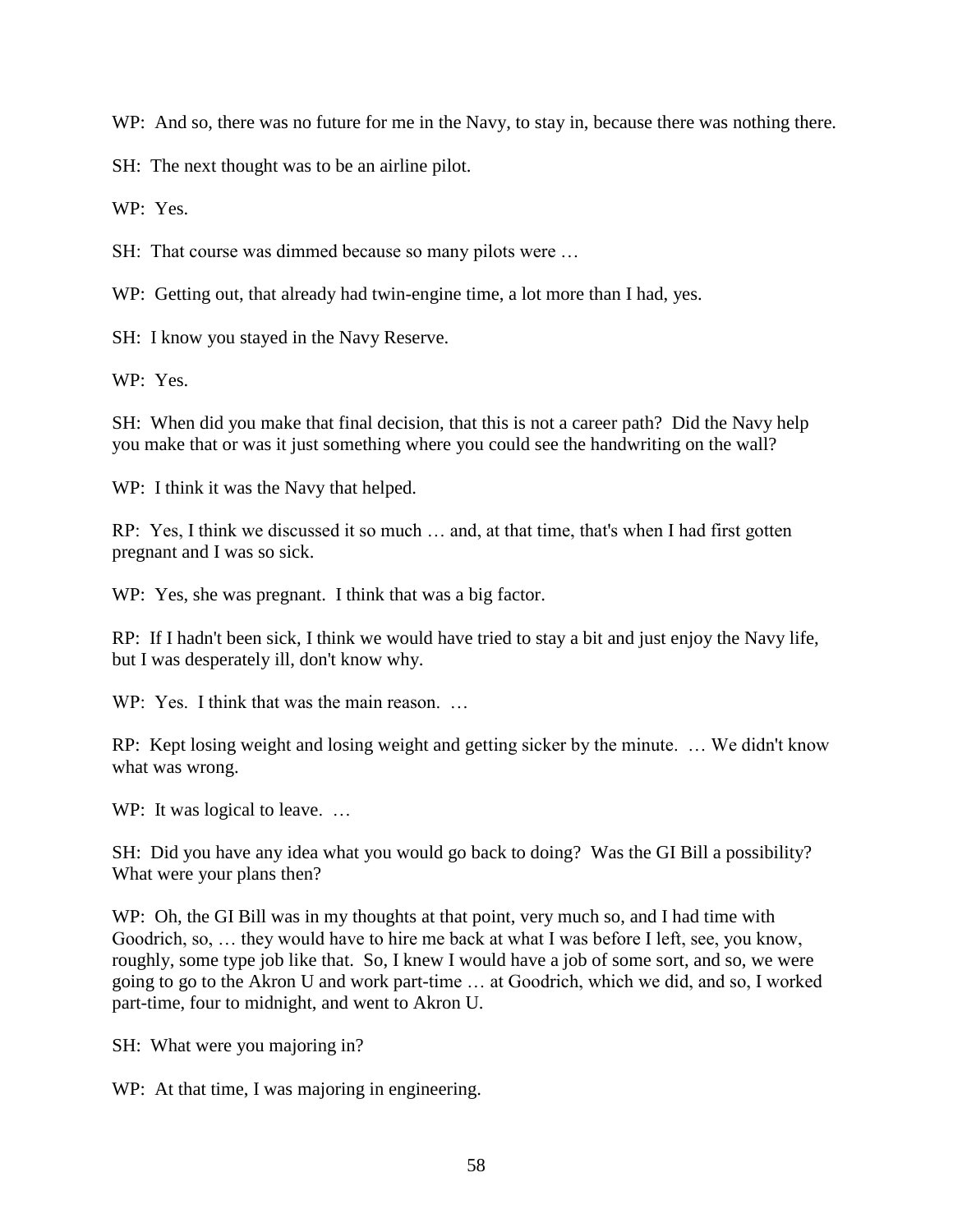RP: Mechanical engineering.

WP: Mechanical engineering, yes, and I stayed with that for quite awhile, and time gets to be a problem. … So, I was working four to midnight and going to school, and, you know, in the meantime, it was getting to be quite a burden. We kept this up for quite awhile.

RP: Four years.

WP: Four years.

SH: You have got a little baby, obviously.

WP: Yes, that's right.

RP: Yes, and another one.

WP: Yes.

RP: One was born in '46 and one was born in '48, while he's still in school.

WP: ... So, we just went through all that and, in the meantime, I was volunteering to teach swimming and canoeing, lifesaving, and so forth, and it got to the point where the guy that ran that program for the Red Cross in Akron liked what I did and tried to find a job for me and found one in Philadelphia. … So, I went down there as Director of First Aid, Water Safety and Accident Prevention, and she was teaching, also. Were you teaching at that time or not?

RP: Yes, I taught some in Philadelphia.

WP: ... But, that was what started me on the aquatic career with the Red Cross.

RP: My girlfriend and I were taking a Red Cross instructor's course for swimming. …

WP: That was in Akron.

RP: Her husband's brother worked on the Pennsylvania Railroad and got killed in a train wreck. So, she dropped out of the course and I didn't want to go by myself. So, I talked him into going with me, and so, that's …

WP: So, it got me started.

RP: … What started the whole thing. The instructor, Mr. Miller, saw that he was quite a swimmer and instructor, and what have you. …

SH: This is after the war then.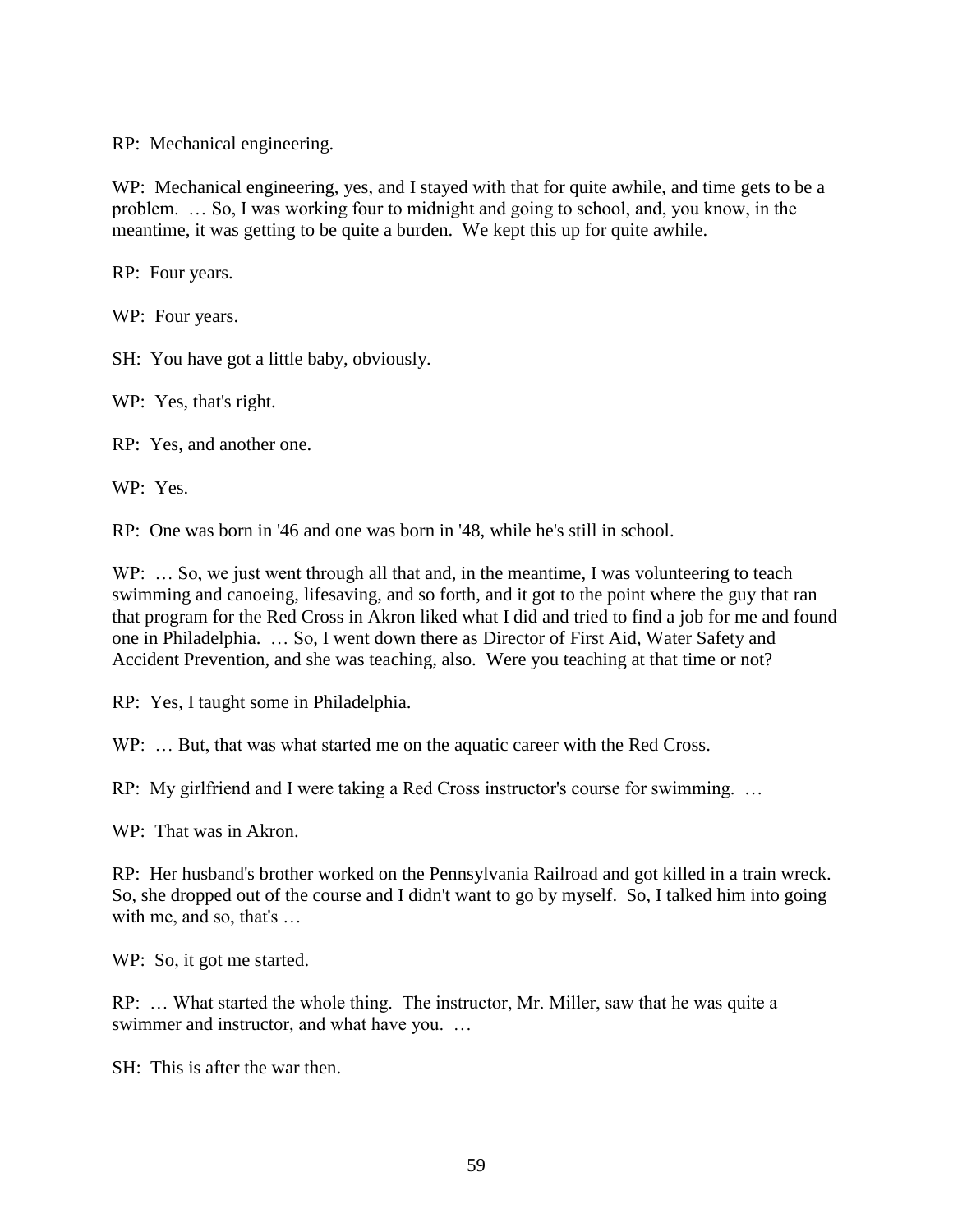WP: It's after the war.

RP: Yes.

SH: Then, you became an employee of the Red Cross.

WP: Yes.

SH: You ceased with the degree in engineering.

WP: ... What I did, I got, I don't know how many hours at Akron U, but almost enough, but they were mixed up. I'd changed courses, because I didn't have time to do the engineering, the lab work, and the family and all that. So, when I switched courses, then, I had to start, kind of, over again. So, then, when I went to Philadelphia, I continued working there and went to Temple University, and so, I spent enough time there. I have enough credits for all kinds of things, but I don't have anything.

RP: Yes. I've said to him, several times over the years, "Why don't we gather all that together and go somewhere with it?"

WP: Yes, it seemed logical, but ...

RP: "See if you don't get some sort of a degree or some sort of a certificate, or something." …

SH: What did you switch your major to then?

 $WP:$  It was

RP: Business.

WP: Business administration, yes. We thought ... it would fit together with some of the engineering.

SH: Then, you lived in Philadelphia for how long?

WP: Three years?

RP: About three years.

WP: Three years, and then, another promotion came up in Richmond, and so, we took that, and, all this time, I'm in the Reserve, you know.

SH: Okay. We will talk about that.

WP: ... In Philadelphia, I was at ... Willow Grove, and then, in Richmond, it was Norfolk, went down there on weekends, and so forth.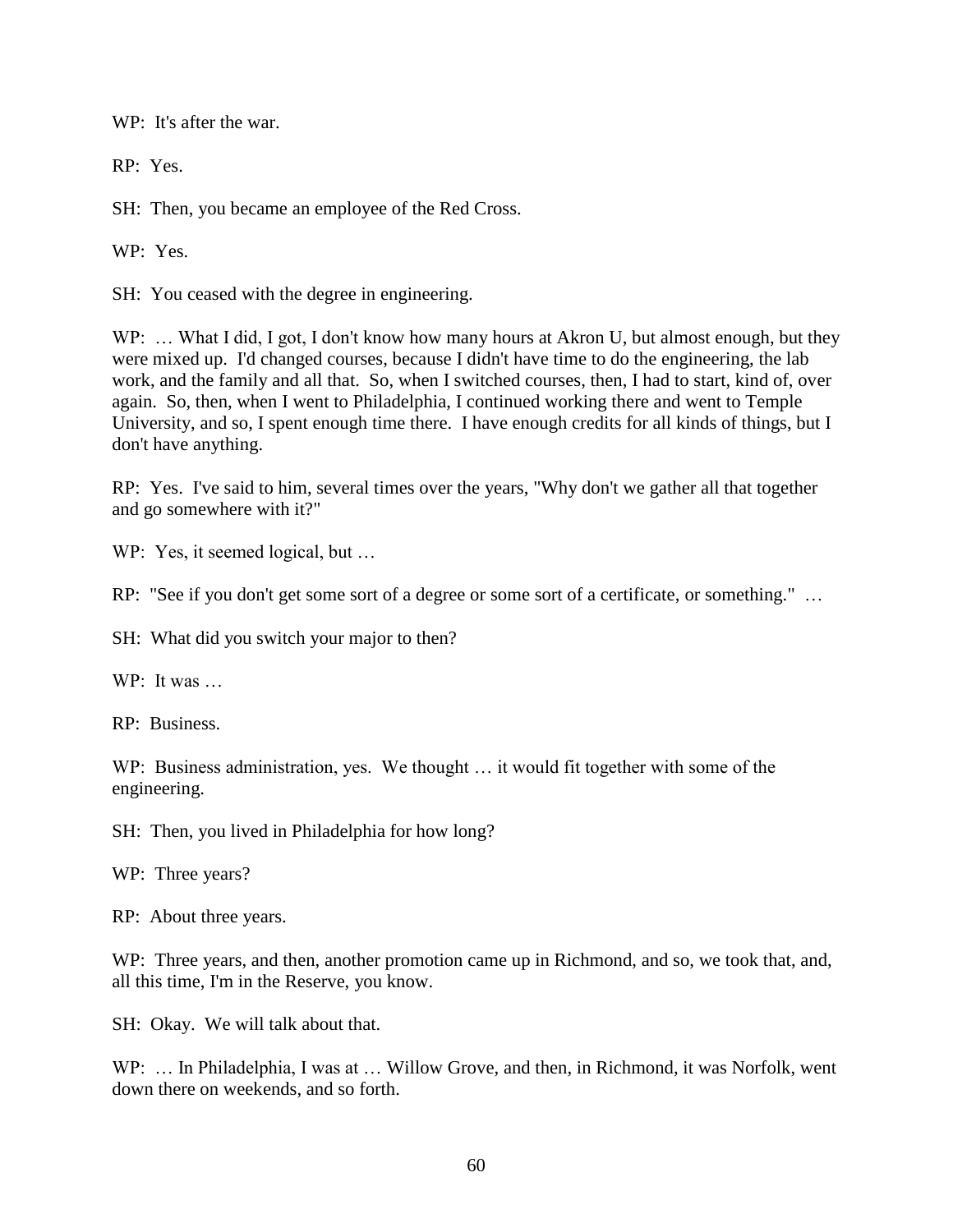SH: How close were you to being called back when Korea erupted in 1950? Was that something that you thought you would be back in for?

WP: I thought we might, but, no, they didn't get me on that one, but I thought that they would.

SH: Were you ever called back to active duty?

WP: Yes. When?

RP: '68?

WP: Yes. It was during the time; you remember the *Pueblo* incident? [The USS *Pueblo* (AGER-2) was captured by North Korean forces on January 23, 1968.] Well, I was called to active duty at the time of the *Pueblo* incident and sent to Jacksonville, Florida, active duty, and left her and the kids here at home. …

RP: To train to go aboard the USS *Shangri-La,* [(CV-38)]*.*

WP: *Shangri-La,* aircraft carrier. We were flying F6F Hellcats at the time.

SH: How did you manage to keep up your flight training? You stayed in the Reserves and the last aircraft that you flew in the regular Navy were Corsairs. How did that progress? When you were in Akron, were you flying there as well?

WP: We flew Corsairs out of; well, originally, it was Columbus, but, then, they opened an air station at Akron and it was Corsairs, because the F4U Corsair, one of them, a model of it, was made in Akron, called the FG, built by Goodyear. ... So, we were flying right out of where they made them in Akron, after Columbus. … I was still at Akron at that time, but we'd go down to Columbus to train one weekend a month. Well, at the beginning, it was every other weekend, but, then, they changed it to one weekend a month.

SH: Did they?

RP: Yes, that was awful.

WP: Yes, but, then, we were staying at Akron, and then, we were transferred to Philadelphia, went over to Willow Grove, … and then, from there, we went to Norfolk, to Richmond, and I went down to Norfolk to fly, and was that where I was recalled from?

RP: No, you were recalled from here.

WP: No, from here. Then, from there, we came here. I went to Andrews, [Andrews Air Force Base, Washington, DC]. The Navy had a facility at Andrews.

SH: Did they?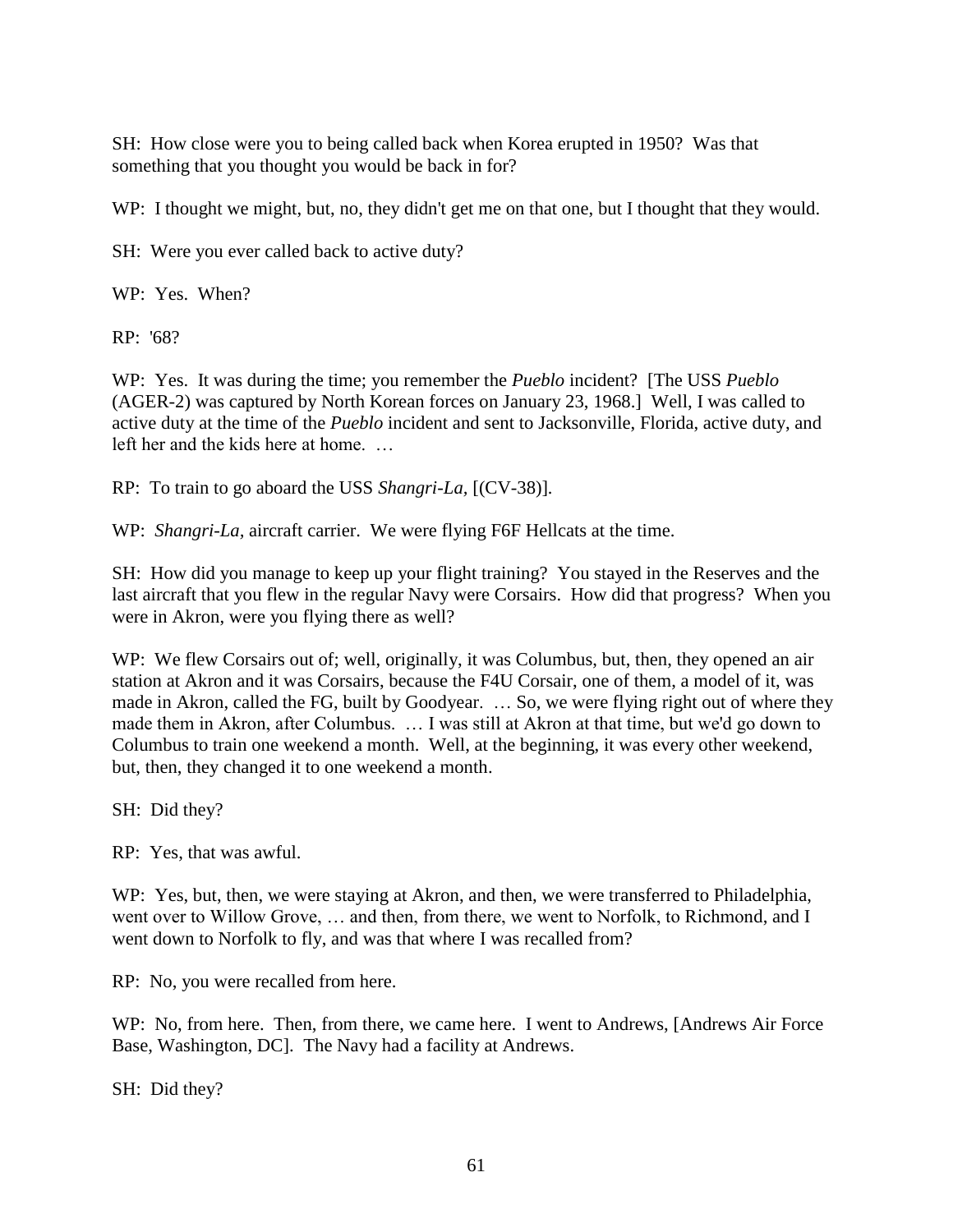WP: Yes, at that time.

SH: When you came here, you were working for the Red Cross, doing the same type of training.

WP: ... Yes. When I went from Philadelphia to Richmond, I had first aid, water safety, accident prevention, and disaster. They added disaster. Then, I went to Boston, … I flew out of South Weymouth. In Boston, I was flying out of Weymouth and I was just Director of Disaster up there. They eliminated the other two things, because, then, I decided I had enough experience. So, I went on a lot of disasters.

SH: Did you? I was going to ask, if you are training, are you also going to many disasters?

WP: … Oh, yes.

SH: Can you talk about some of those disasters?

WP: Well, I started out going to floods in Pennsylvania. ...

SH: The Johnstown floods?

WP: This is that area, but they have them every once and awhile over there. ... So, I've been on two of them over there, and I've been down to West Virginia, in floods down there. … The biggest one I was on was the one on the Gulf Coast; can't think of the name of it. I should. It was the largest one they'd ever had, [Hurricane Camille in 1969], up to this recent one, Hurricane Katrina in 2005, and I was assistant director of that one, Camille.

SH: What would be your job then?

WP: To coordinate disaster relief for families. I worked with the local chapters and coordinated them, and then, we'd send them money. … I was working in representing national at that time. I was working at national headquarters, at that time.

SH: When the Bay of Pigs happened, April 1961, you did not get called up for that.

WP: Bay of Pigs, yes, they sent me down to Norfolk.

SH: I meant with the Navy Reserve.

WP: ... No. this was Red Cross.

SH: Oh, the Red Cross.

WP: Yes, they sent me down there to help intercept the families that were sent out of Guantanamo Bay when the invasion took place. They all came to Norfolk and we housed them down there, at; it wasn't Norfolk. It was south of Norfolk. It was a Navy base there. Not NAS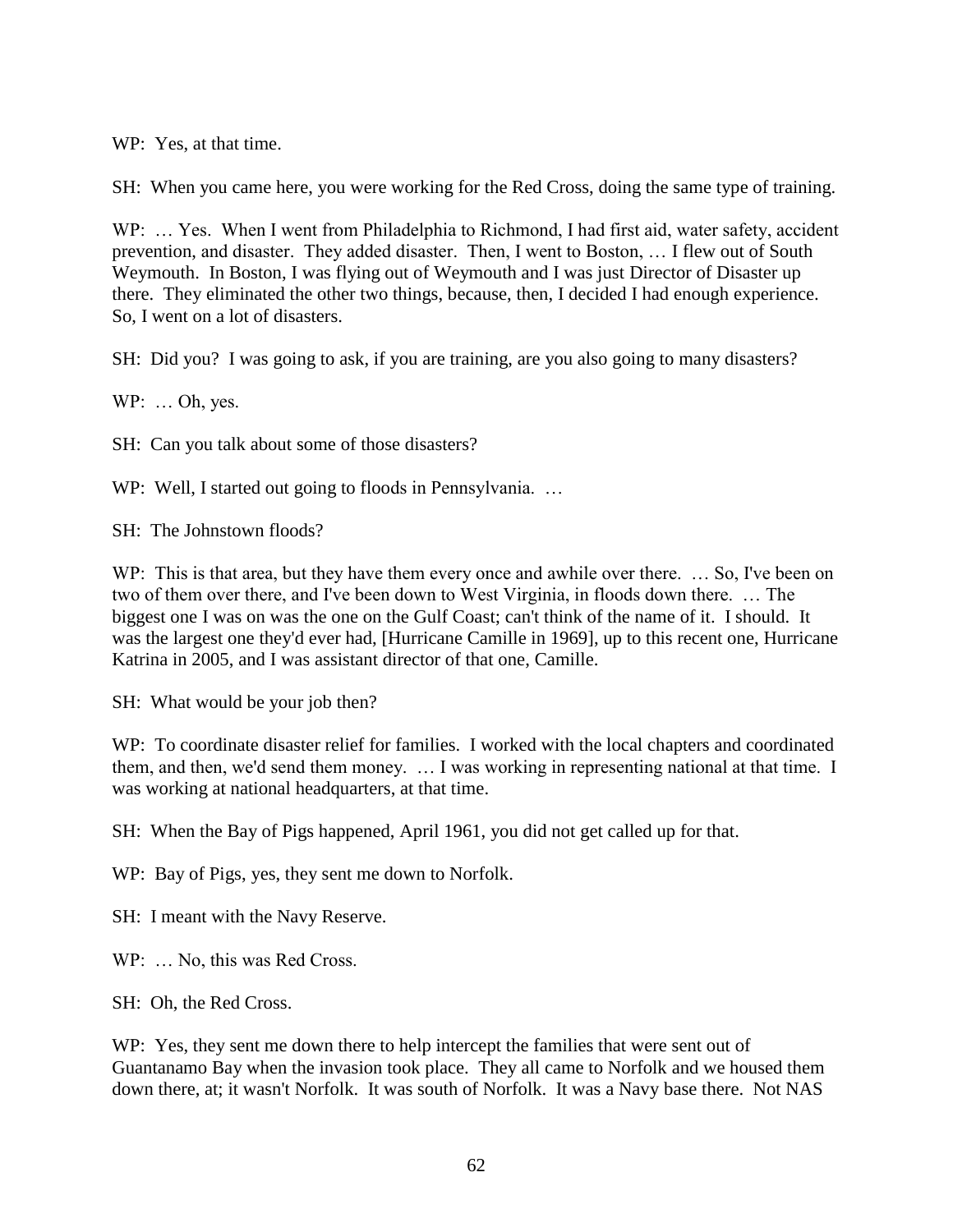Oceana, it's south of Oceana, but, anyway, I went down there … to work with the chapter and with the national staff on coordinating the wives and children that were coming back from Guantanamo, but, no, I wasn't recalled at that time and I was working with the Red Cross in disaster at that time.

SH: What were you called to do as far as the *Pueblo* incident?

WP: … We went down there to train. As she said, we were going to go onboard the *Shangri-la,* because they thought they were going to have to expand the people involved. I was down there for nine months.

SH: Were you?

WP: Yes; Rae?

RP: Yes?

WP: What was the disaster that I was on outside of Alabama and New Orleans?

RP: Camille.

WP: Camille, Hurricane Camille. ... When we were recalled, we were just down there training to go aboard a ship, in case … we were needed, and then, they decided they didn't need us. So, they sent us back home. Then, I had to go back to another job, because they had filled my job, see. … At that time, I was at national headquarters; no, I was in the eastern area, and I was in management, Red Cross. … My territory was New England, but I operated out of Alexandria, Virginia, and so, that job was filled, because they had to have somebody to do it, and, when I came back, they needed something that was comparable, so, I ended up at national headquarters, as Assistant Director of Fundraising, which I dearly love.

SH: I can tell that is not true. [laughter]

WP: And I was in that for a short time, and then, I went over to disaster, at national, as Assistant National Director of Disaster Service, and coordinated a lot of disasters out of there, both foreign and domestic. So, it was just, you know, a conglomerate group of disasters, with a lot of experience.

SH: At any given point in time, you were called away from home ...

WP: For a period of time. ...

SH: Were you teaching at that point?

RP: No.

WP: Yes, she's teaching kids; her own. [laughter]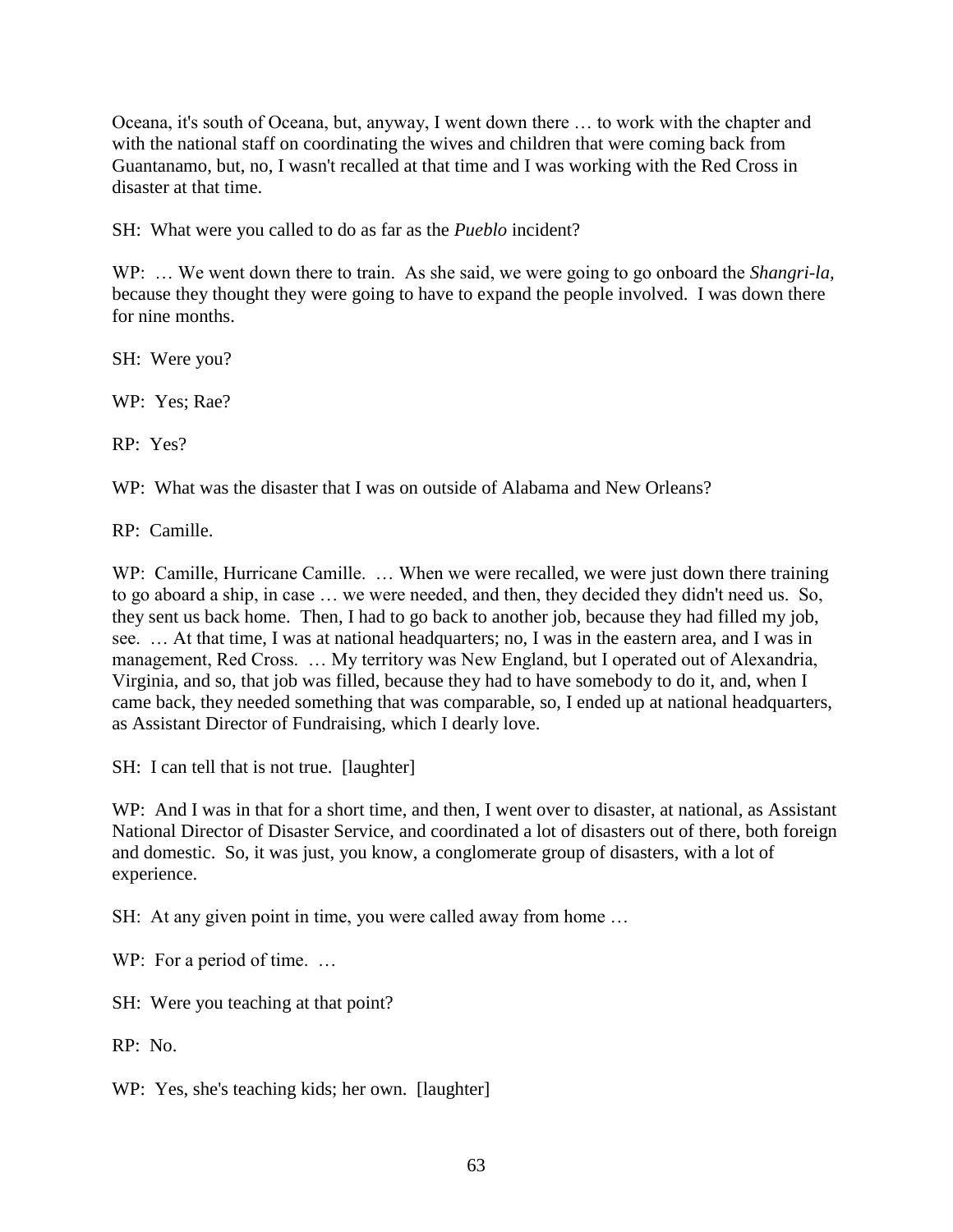RP: We had … five sons by then. … I was just home with the kids. I did small jobs, always in the school system, either helping in the cafeteria or driving a nursery school bus or something like that, … so that I could be home when the kids were home. They would all leave for the school, then, I'd leave, and then, I'd be back before they were, so, that worked out great.

SH: You sound like a typical Navy wife.

RP: Yes. [laughter]

WP: A good gal.

RP: Then, I got a job at the school for the special ed children, in 1970, and I worked there until 1982, and, in the meantime, we had my mother come live with us, and a pretty busy family.

SH: Did your family remain in Akron after the war? Everybody was moving, it seems.

RP: Our parents stayed … and his older sister stayed, with her husband and family, but, we moved and Chuck and Ginny [Rae's younger sister] moved.

WP: Yes, they went to Chicago.

SH: Do you look on with interest at the development of the Department of Homeland Security, after having coordinated what you did? Were you ever called upon to offer any opinions?

WP: Yes. Well, you didn't finish my Red Cross career yet. [laughter]

SH: I am sorry.

WP: No, because it leads into that, and then, after I became National Director of Disaster, they needed somebody to do some coordinating with government agencies, and they thought that I would be the one that might be able to do that, and so, I got … a new position as government relations for the Red Cross, at national, working with agencies. So, I worked very closely with what was then DCPA [Defense Civil Preparedness Agency], and then, later on, combined with another one, became FEMA [Federal Emergency Management Agency], which is now the agency, and so, I worked very closely with them. … In the later stages, whenever … FEMA opened an emergency place, I went there as a coordinator with them, on Red Cross agency participation with them, in the process of getting people back to where they should be. So, that was what I ended up being when I retired.

SH: When did you retire?

WP: 1983, … early in '84, officially.

SH: When did you retire from the Navy?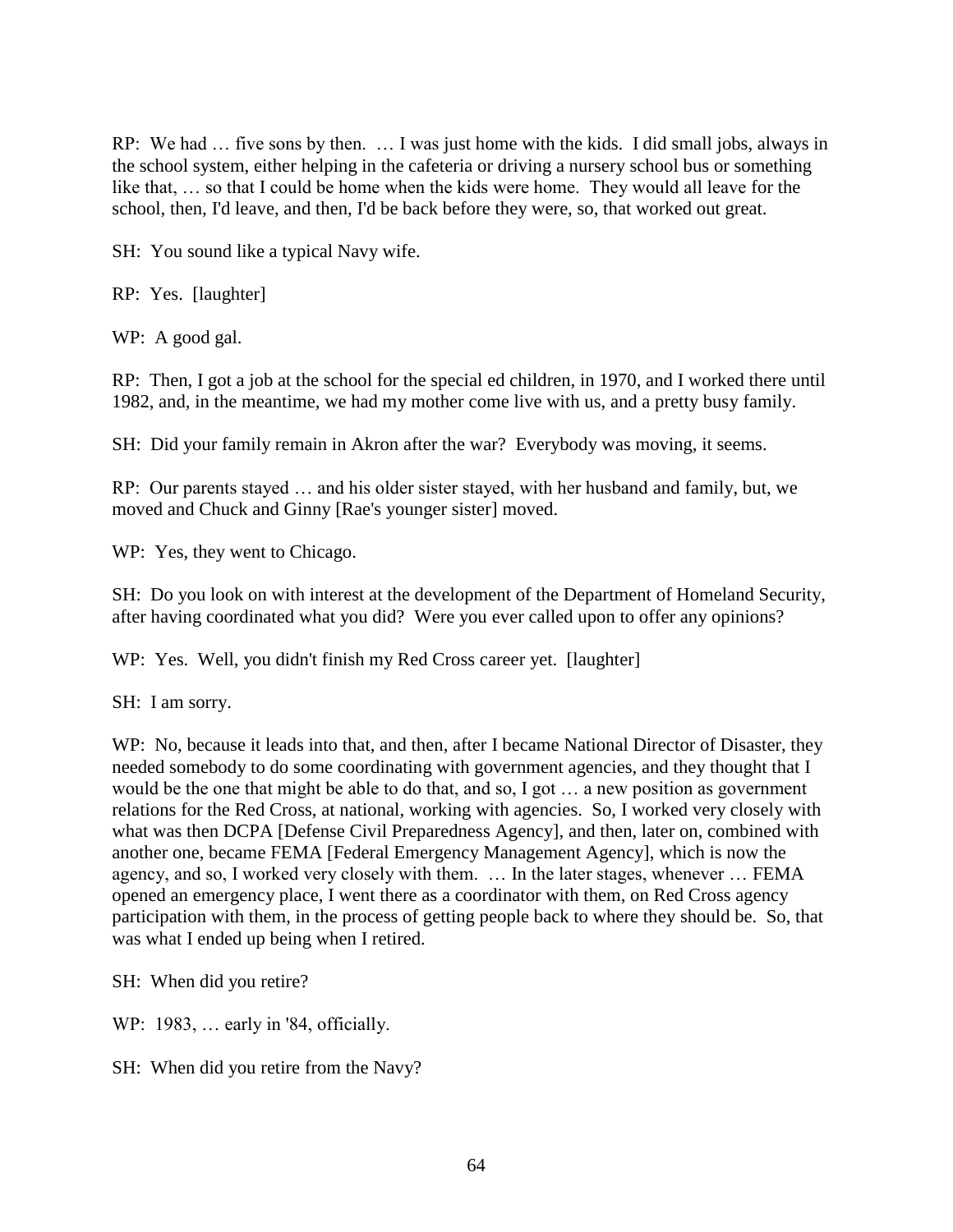WP: '60.

SH: 1960.

WP: Right after we got off of active duty. [laughter]

RP: But, not from the Reserves.

WP: No, but, interestingly enough, in this job that I had with the Red Cross, in disaster service, we were approached by Ross Perot to deliver packaged goods to prisoners of war. You remember when he took a trip on that? … He wanted some Red Cross people to go with him. So, I was one of them that was elected to go with him on that round-the-world trip to deliver packages, which we never delivered.

SH: Really?

WP: No. ... We had to repackage them in Alaska, on the way back from the Far East, and so, the Red Cross did that in a hangar in Alaska, because they wanted them in smaller packages, and it never got delivered, because they decided that they couldn't do it anyway. So, we went from Alaska over to Denmark and that was when they decided, Copenhagen, … that they couldn't deliver them. So, Perot came home, … along with his stuff, and us with him.

SH: Really?

WP: But, it was a trip around the world, which was interesting. So, that's the reason I thought I'd bring it up.

SH: Where did you go? What kept you from being able to deliver them, in your opinion?

WP: Because the people didn't ...

RP: Khmer Rouge.

WP: Yes, they didn't want them.

SH: The Cambodian Khmer Rouge.

WP: The Cambodians, yes, yes, didn't want them, and they were anti-, very much anti-, anything America did. So, we went to Thailand, and what's north of Thailand?

SH: Laos.

WP: Laos, we were in Laos for a few days. We went to Laos because they had a group there that could negotiate with the Khmer Rouge. … So, that's where you met up there, but, then, we ended up coming back to Bangkok, and then, we came back over through Tokyo.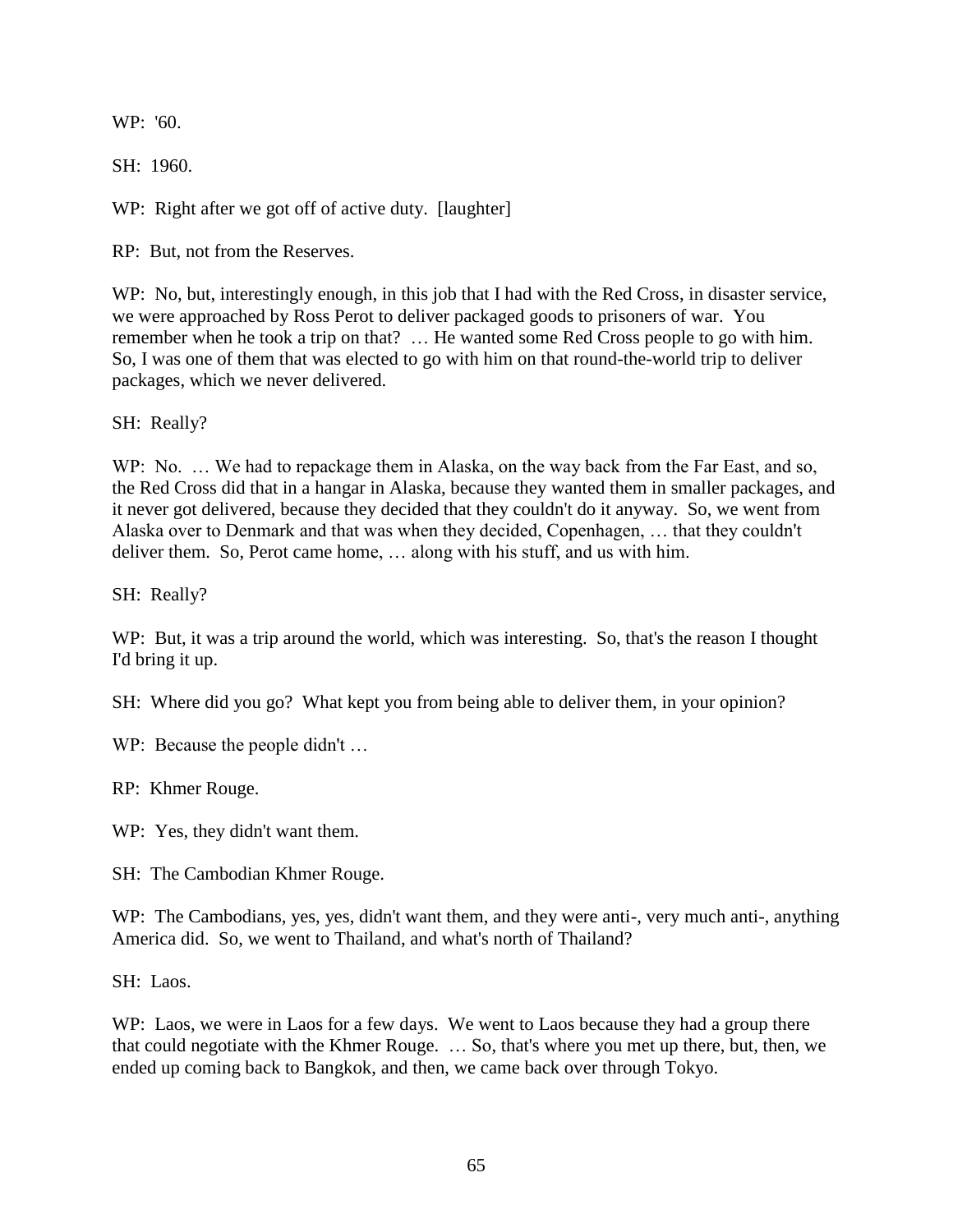SH: How much of a problem was it to get this approved by the State Department?

WP: ... I don't know. That was Ross Perot's responsibility.

SH: There were no sanctions.

WP: No. He had agreed to abide by certain things, and that's why we didn't do some of the things that Ross Perot would have done had he been able to. He was kind of a go-getter, you know.

SH: Did you get to talk with him personally?

WP: Oh, yes, he was on the plane with us all the time. Yes, he coordinated everything we did.

SH: Did he? You think that his intentions were good.

WP: Yes. I think so. He was a little radical, but he adhered to what the State Department said he could do.

SH: Did he?

WP: Yes.

SH: At any point in this time, did you think maybe …

WP: Oh, sure.

SH: Can you talk about that a little bit?

WP: Well, you know, ... in the beginning, we ended up in California, waiting for a flight, ... for his flight to there, and there were some concerns expressed and, you know, we're always saying, "Well, you know, are we sure we really want to do this thing?" and, of course, we were strongly maintaining that we were a neutral organization and the reason we were going was because we were working with and through the International Committee of the Red Cross, out of Geneva, so, of course, we were also coordinating with them. So, yes, there were times when we weren't always on the exact same route. …

SH: Was this totally supported by the International Red Cross?

WP: The idea was, oh, yes, very much so, yes.

SH: Did you ever attend meetings internationally for the Red Cross?

WP: No, only when we were in Laos. They had an international representative there, directly out of Switzerland. He was with them, he was assigned there, and we met with him frequently, just to coordinate with him. …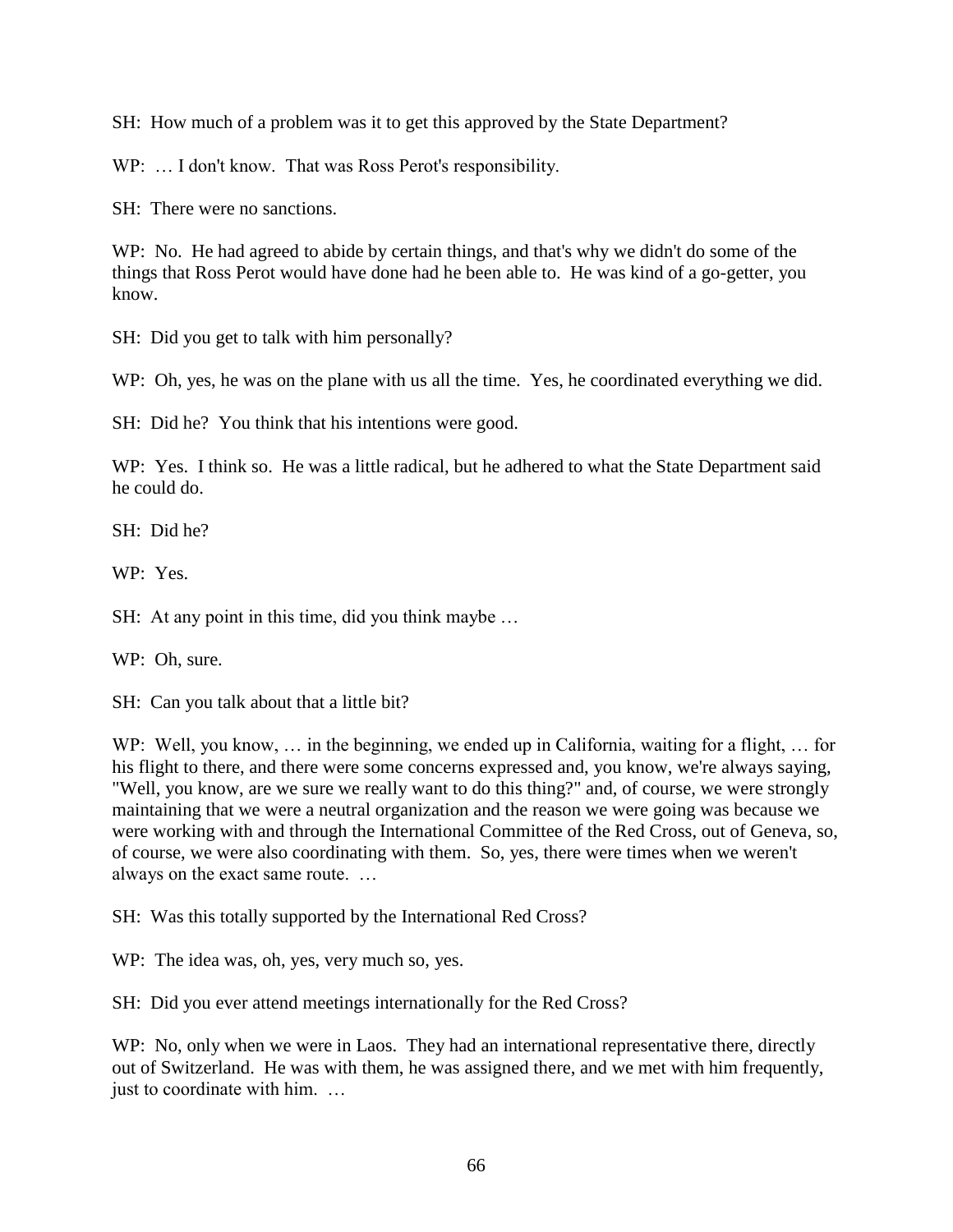SH: You could leave none of these supplies with him or with anybody.

WP: Oh, no, we're talking about two planeloads of stuff.

SH: Were you?

WP: Yes, and … the Red Cross in Laos and in Bangkok aren't large enough to be able to handle this kind of a thing.

SH: I do remember the news reports about this, so, I am thrilled to talk to someone who was involved, because I have always wondered what had happened and why it did not go through.

WP: Well, when we got to Denmark, which was our last contact with them, we were told that it didn't look like it was going to be successful, and so, we milled around there for, I think we were there a couple of days, maybe, maybe not that long, and it became apparent that it was not going to be successful. At that point, then, they went their way and we came back, and he ended up giving those supplies to agencies across the country that used them for aid.

SH: You literally were flying in the plane with the material that you were getting ready to disburse.

WP: Yes. We had two airplanes, but we were in one and the supplies were in another one, and it kind of stayed at one spot, in case we needed it, but we stayed in the one that was doing the negotiating and had some of the supplies.

SH: How many were onboard the plane? How big was this party of people?

WP: Well, Red Cross, there was six, and ... Ross Perot had some of his staff. He had a staff, I think, of four and I think that was about it. …

SH: Was there any press that traveled with you?

WP: Oh, yes, oh, yes, I forgot about the press. ... Oh, sure, oh, yes, we had a lot of press that was with him, you know, the whole trip, and we got to know some of them pretty well.

SH: Really?

WP: Yes, but they were mostly from Dallas, the local press, because that's where he was from, yes.

SH: In your opinion, how has the press treated the Red Cross in its coverage?

WP: I think, generally, pretty well, yes.

SH: Because there are pros and cons and good and bad.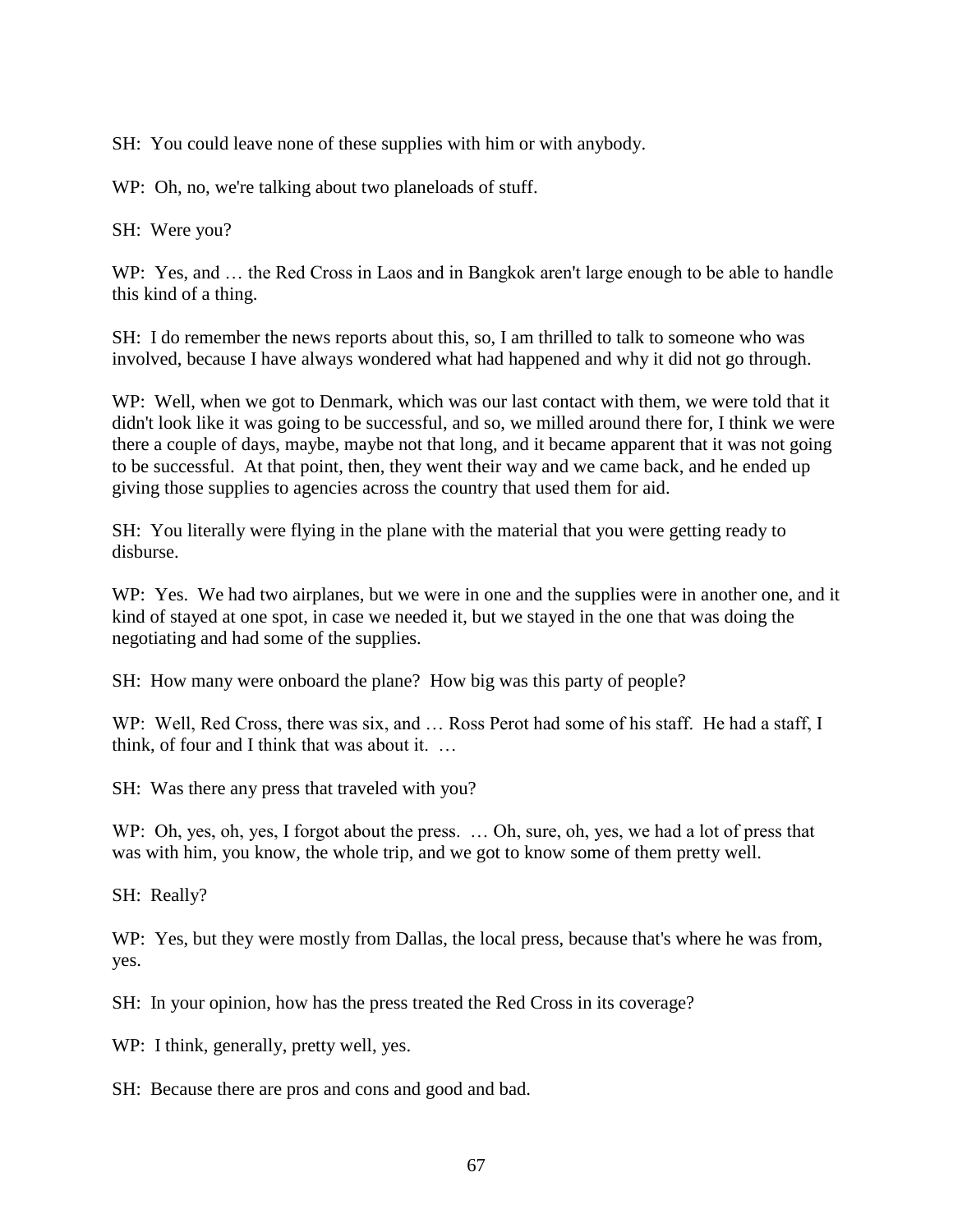WP: There are always misunderstandings, and, you know, the Red Cross is not without fault, too, there. If you have people doing something, somebody is going to do something that doesn't agree with what should be done.

SH: When you were a military man in World War II, did you ever have any interaction with the Red Cross?

WP: No, never did. I came into them strictly because I like to swim and teach swimming. [laughter]

SH: Did you do any volunteering with the Red Cross yourself?

RP: Oh, yes, did a lot. I drove in the Motor Service, Motor Corps, it was called, had my new uniform. … Oh, let's see, when we were in Richmond, I drove to the Red Cross, got the car, you know, the Red Cross car, drove down to Fort Lee and visited the servicemen at the hospital there and got their list of things they wanted from stores, pharmacies, anywhere, and then, I went back to the Richmond area and shopped for all that and went back to Fort Lee and took it all down there. … I did that, once a week, for, gosh, I don't know, a long time, maybe a year, dragged my little two-year-old with me, at the time. [laughter]

SH: Did your kids stay involved as volunteers in the Red Cross?

WP: ... Yes, Rick does.

RP: I think just two of them, maybe. Maybe others, but I can't remember anything they did.

SH: With five children, did you stay involved with the Boy Scouts and Girl Scouts?

WP: ... They were all Boy Scouts.

SH: It is five boys we are talking about.

RP: Yes, they were all Life Scouts.

WP: We have a grandson that's an Eagle Scout.

SH: Does your family live in this area?

RP: Some. Larry does, and it's his son who's the Eagle Scout, oh, and Rick's son … is an Eagle Scout. We've got two of them.

WP: Yes, two of them, that's right, forgot about it.

RP: And, let's see, Larry's family is around here. They're in Falls Church, and Mike, the oldest son, is in Rockville, and the rest of the boys, two live in Maine with their families and two live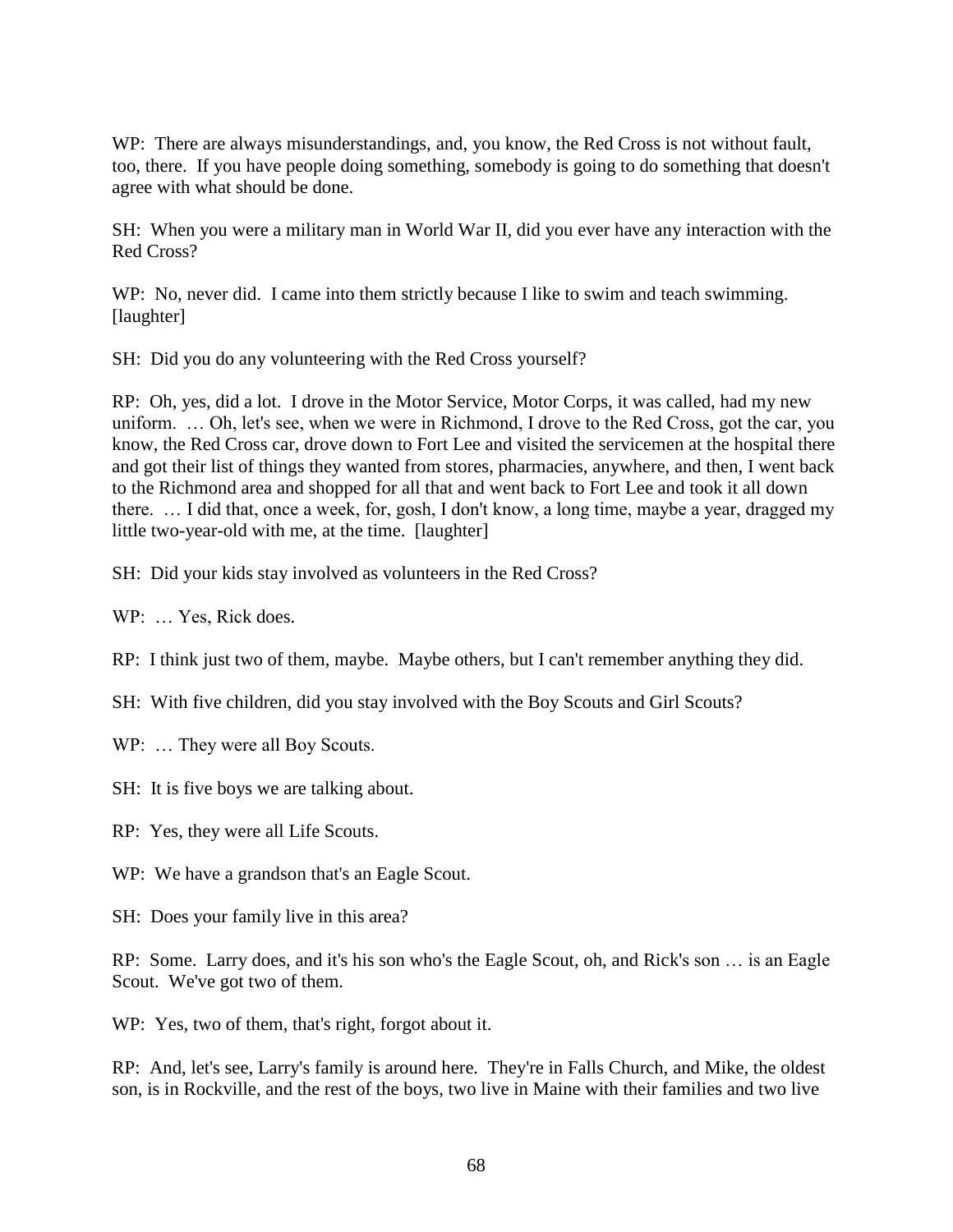down in Virginia, one in Roanoke and one in Amherst, with their families. So, that's close, but we're going to Maine in September to see the ones up there.

SH: Before we end the interview, you have had an amazing career when you think of a young man growing up in Ohio in the Depression to where you are now.

WP: ... What a variety.

SH: What are you most proud of? You are a very humble man, so, I know this is a tough question.

WP: Well, this.

SH: He is pointing to Mrs. Phillips.

RP: [laughter] Whatever you think.

WP: ... I think I was fortunate to have a variety of experiences. ... Of course, one of them leads to something else and all of them help broaden your background and make you a better person, better education.

RP: I think I'm always proud that you were a Navy fighter pilot.

SH: You still remember that uniform.

RP: Yes, and then, the fact that we've got a good marriage and a bunch of nice kids. They're all really good and …

WP: And we're still married.

RP: Sixty-three years.

SH: Congratulations.

WP: I have a T-shirt upstairs that says, "My next wife will be normal," and the first time I wore that, she went out and bought one that says, "Good luck." [laughter]

RP: So, we walk down the beach together. [laughter] …

SH: Thank you both so much for talking with me today. It has been a delight and a pleasure.

WP: Thank you.

RP: You're delightful, too, believe me.

SH: On that happy note, thank you so much.